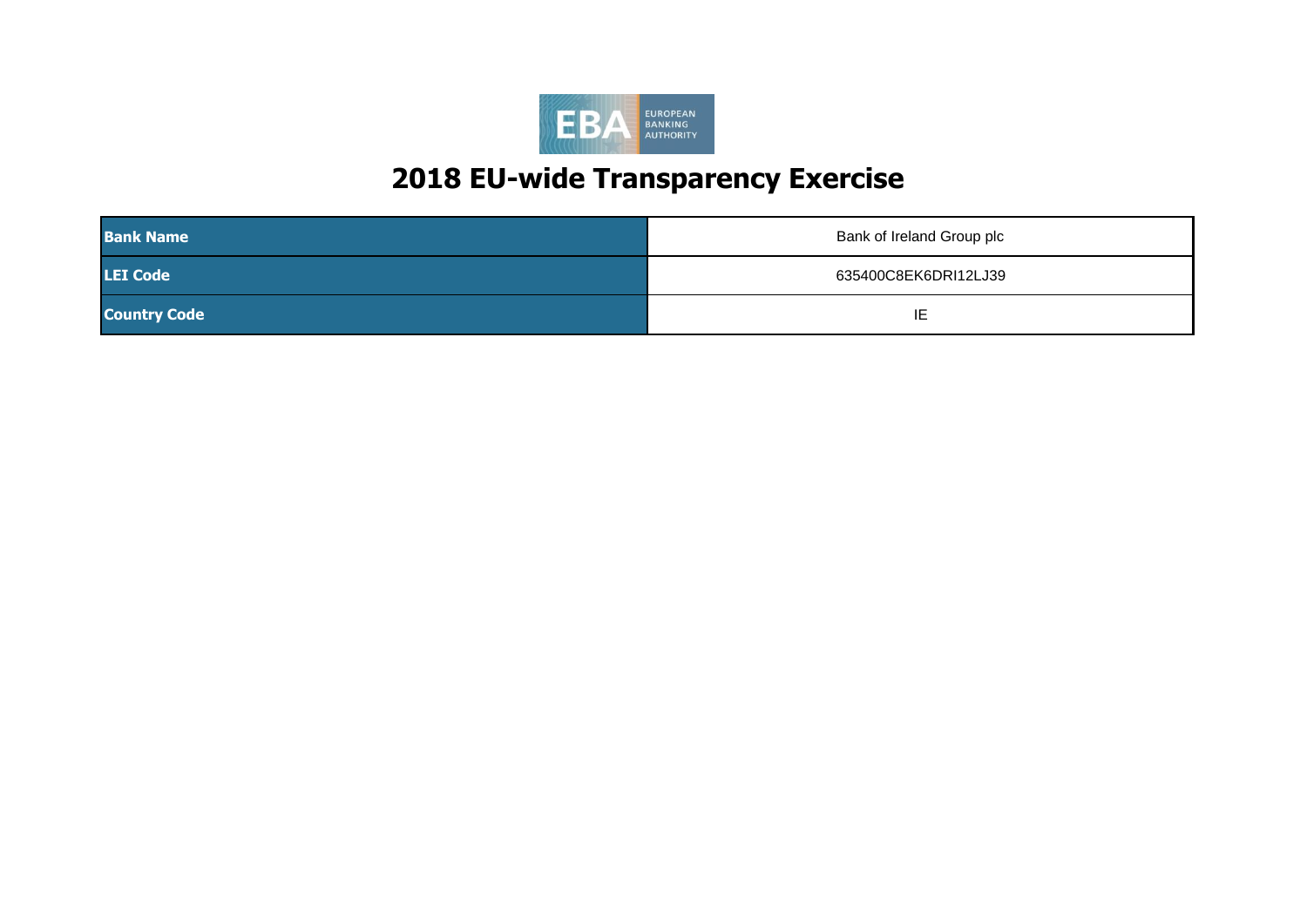

# **2018 EU-wide Transparency Exercise Capital**

Bank of Ireland Group plc

|                                                         |                 | (mln EUR, %)                                                                                                                             | As of 31/12/2017                                   | As of 30/06/2018 | <b>COREP CODE</b>                                                                                                                                                                                       | <b>REGULATION</b>                                                                                                                                                                                                                    |
|---------------------------------------------------------|-----------------|------------------------------------------------------------------------------------------------------------------------------------------|----------------------------------------------------|------------------|---------------------------------------------------------------------------------------------------------------------------------------------------------------------------------------------------------|--------------------------------------------------------------------------------------------------------------------------------------------------------------------------------------------------------------------------------------|
|                                                         | $\overline{A}$  | <b>OWN FUNDS</b>                                                                                                                         | 9.073                                              | 9.079            | 01.00 (r010.c010)                                                                                                                                                                                       | Articles 4(118) and 72 of CRR                                                                                                                                                                                                        |
|                                                         | $\mathbf{A.1}$  | COMMON EQUITY TIER 1 CAPITAL (net of deductions and after applying<br>transitional adjustments)                                          | 7,113                                              | 7,231            | : 01.00 (r020, c010)                                                                                                                                                                                    | Article 50 of CRR                                                                                                                                                                                                                    |
|                                                         | A.1.1           | Capital instruments eligible as CET1 Capital (including share premium and net own capital<br>instruments)                                | 1.535                                              | 1.535            | 01.00 (r030,c010)                                                                                                                                                                                       | Articles 26(1) points (a) and (b), 27 to 29, 36(1) point (f) and 42 of CRR                                                                                                                                                           |
|                                                         | A.1.2           | Retained earnings                                                                                                                        | 5,728                                              | 7,343            | C 01.00 (r130,c010)                                                                                                                                                                                     | Articles 26(1) point (c), 26(2) and 36 (1) points (a) and (l) of CRR                                                                                                                                                                 |
|                                                         | A.1.3           | Accumulated other comprehensive income                                                                                                   | $-424$                                             | $-589$           | C 01.00 (r180.c010)                                                                                                                                                                                     | Articles 4(100), 26(1) point (d) and 36 (1) point (l) of CRR                                                                                                                                                                         |
|                                                         | A.1.4           | <b>Other Reserves</b>                                                                                                                    | 1,922                                              | 723              | C 01.00 (r200,c010)                                                                                                                                                                                     | Articles 4(117) and 26(1) point (e) of CRR                                                                                                                                                                                           |
|                                                         | A.1.5           | Funds for general banking risk                                                                                                           | $\,0\,$                                            | $\bf 0$          | C 01.00 (r210,c010)                                                                                                                                                                                     | Articles 4(112), 26(1) point (f) and 36 (1) point (l) of CRR                                                                                                                                                                         |
|                                                         | A.1.6           | Minority interest given recognition in CET1 capital                                                                                      | $\theta$                                           | $\bf{0}$         | C 01.00 (r230,c010)                                                                                                                                                                                     | Article 84 of CRR                                                                                                                                                                                                                    |
|                                                         | A.1.7           | Adjustments to CET1 due to prudential filters                                                                                            | $-33$                                              | $-9$             | 01.00 (r250,c010)                                                                                                                                                                                       | Articles 32 to 35 of and 36 (1) point (I) of CRR                                                                                                                                                                                     |
|                                                         | A.1.8           | (-) Intangible assets (including Goodwill)                                                                                               | $-723$                                             | $-729$           | $201.00 (r300, c010) + C 01.00 (r340, c010)$                                                                                                                                                            | Articles 4(113), 36(1) point (b) and 37 of CRR. Articles 4(115), 36(1) point (b) and 37 point (a) of CCR                                                                                                                             |
|                                                         | A.1.9           | (-) DTAs that rely on future profitability and do not arise from temporary differences net of<br>associated DTI s                        | $-1,150$                                           | $-1,119$         | C 01.00 (r370,c010)                                                                                                                                                                                     | Articles 36(1) point (c) and 38 of CRR                                                                                                                                                                                               |
|                                                         | A.1.10          | (-) IRB shortfall of credit risk adjustments to expected losses                                                                          | $-309$                                             | $-378$           | C 01.00 (r380,c010)                                                                                                                                                                                     | Articles 36(1) point (d), 40 and 159 of CRR                                                                                                                                                                                          |
|                                                         | A.1.11          | (-) Defined benefit pension fund assets                                                                                                  | $-57$                                              | $-67$            | C 01.00 (r390,c010)                                                                                                                                                                                     | Articles 4(109), 36(1) point (e) and 41 of CRR                                                                                                                                                                                       |
|                                                         | A.1.12          | (-) Reciprocal cross holdings in CET1 Capital                                                                                            | $\,0\,$                                            | $\bf 0$          | C 01.00 (r430,c010)                                                                                                                                                                                     | Articles 4(122), 36(1) point (g) and 44 of CRR                                                                                                                                                                                       |
|                                                         | A.1.13          | (-) Excess deduction from AT1 items over AT1 Capital                                                                                     | $\,0\,$                                            | $\bf{0}$         | 201.00 (r440, c010)                                                                                                                                                                                     | Article 36(1) point (j) of CRR                                                                                                                                                                                                       |
|                                                         | A.1.14          | (-) Deductions related to assets which can alternatively be subject to a 1.250% risk weight                                              | $-59$                                              | $-61$            | 01.00 (r450,c010) + C 01.00 (r460,c010)<br>E C 01.00 (r470,c010) + C 01.00<br>r471,c010)+ C 01.00 (r472,c010)                                                                                           | Articles 4(36), 36(1) paint (k) (i) and 89 to 91 of CRR; Articles 36(1) paint (k) (ii), 243(1) paint<br>(b), 244(1) paint (b) and 258 of CRR; Articles 36(1) paint k) (iii) and 379(3) of CRR; Articles<br>36(1) paint k) (iv) and 1 |
|                                                         | A.1.14.1        | Of which: from securitisation positions (-)                                                                                              | $-59$                                              | $-61$            | 01.00 (r460,c010)                                                                                                                                                                                       | Articles 36(1) point (k) (ii), 243(1) point (b), 244(1) point (b) and 258 of CRR                                                                                                                                                     |
|                                                         | A.1.15          | (-) Holdings of CET1 capital instruments of financial sector entities where the institiution<br>does not have a significant investment   | $\,0\,$                                            | $\bf 0$          | 01.00 (r480,c010)                                                                                                                                                                                       | Articles 4(27), 36(1) point (h); 43 to 46, 49 (2) and (3) and 79 of CRR                                                                                                                                                              |
|                                                         | A.1.16          | (-) Deductible DTAs that rely on future profitability and arise from temporary differences                                               | $\,0\,$                                            | $\bf 0$          | 01.00 (r490,c010)                                                                                                                                                                                       | Articles 36(1) point (c) and 38; Articles 48(1) point (a) and 48(2) of CRR                                                                                                                                                           |
|                                                         | A.1.17          | (-) Holdings of CET1 capital instruments of financial sector entities where the institiution<br>has a significant investment             | $-79$                                              | $-81$            | C 01.00 (r500,c010)                                                                                                                                                                                     | Articles 4(27); 36(1) point (i); 43, 45; 47; 48(1) point (b); 49(1) to (3) and 79 of CRR                                                                                                                                             |
| <b>OWN FUNDS</b><br><b>Transitional period</b>          | A.1.18          | (-) Amount exceding the 17.65% threshold                                                                                                 | $\,0\,$                                            | $\bf 0$          | C 01.00 (r510,c010)                                                                                                                                                                                     | Article 48 of CRR                                                                                                                                                                                                                    |
|                                                         | A.1.19          | (-) Additional deductions of CET1 Capital due to Article 3 CRR                                                                           | $\,0\,$                                            | $\bf{0}$         | C 01.00 (rS24,c010)                                                                                                                                                                                     | Article 3 CRR                                                                                                                                                                                                                        |
|                                                         | A.1.20          | CET1 capital elements or deductions - other                                                                                              | $-166$                                             | $-166$           | 01.00 (r529,c010)                                                                                                                                                                                       |                                                                                                                                                                                                                                      |
|                                                         | A.1.21          | <b>Transitional adjustments</b>                                                                                                          | 928<br>826<br>$CA1$ {1.1.1.6 + 1.1.1.8 + 1.1.1.26} |                  |                                                                                                                                                                                                         | ×                                                                                                                                                                                                                                    |
|                                                         | A.1.21.1        | Transitional adjustments due to grandfathered CET1 Capital instruments (+/-)                                                             | $\,0\,$                                            | $\bf 0$          | 201.00 (r220, c010)                                                                                                                                                                                     | Articles 483(1) to (3), and 484 to 487 of CRR                                                                                                                                                                                        |
|                                                         | A.1.21.2        | Transitional adjustments due to additional minority interests (+/-)                                                                      | $\mathbf{0}$                                       | $\mathbf{0}$     | 201.00 (r240, c010)                                                                                                                                                                                     | Articles 479 and 480 of CRR                                                                                                                                                                                                          |
|                                                         | A.1.21.3<br>A.2 | Other transitional adjustments to CET1 Capital (+/-)<br>ADDITIONAL TIER 1 CAPITAL (net of deductions and after transitional adjustments) | 928<br>503                                         | 826<br>505       | C 01.00 (r520,c010)<br>C 01.00 (r530,c010)                                                                                                                                                              | Articles 469 to 472, 478 and 481 of CRR<br>Article 61 of CRR                                                                                                                                                                         |
|                                                         | A.2.1           | Additional Tier 1 Capital instruments                                                                                                    | 480                                                | 505              | $C 01.00 (r540, c010) + C 01.00 (r670, c010)$                                                                                                                                                           |                                                                                                                                                                                                                                      |
|                                                         | A.2.2           | (-) Excess deduction from T2 items over T2 capital                                                                                       | $\,0\,$                                            | $\bf 0$          | 01.00 (r720,c010)                                                                                                                                                                                       |                                                                                                                                                                                                                                      |
|                                                         | A.2.3           | Other Additional Tier 1 Capital components and deductions                                                                                | $\,0\,$                                            | $\bf 0$          | $\begin{array}{l} \texttt{[01.00 (r690, c010) + C 01.00 (r700, c010)}\\ \texttt{[+ C 01.00 (r710, c010) + C 01.00} \\ \texttt{[+740, c010) + C 01.00 (r744, c010) + C}\end{array}$<br>01.00 (r748,c010) |                                                                                                                                                                                                                                      |
|                                                         | A.2.4           | Additional Tier 1 transitional adjustments                                                                                               | 23                                                 | $^{\circ}$       | C 01.00 (r660,c010) + C 01.00 (r680,c010)<br>$-C 01.00 (r730, c010)$                                                                                                                                    |                                                                                                                                                                                                                                      |
|                                                         | A.3             | TIER 1 CAPITAL (net of deductions and after transitional adjustments)                                                                    | 7,617                                              | 7.736            | 01.00 (r015.c010)                                                                                                                                                                                       | Article 25 of CRR                                                                                                                                                                                                                    |
|                                                         | A.4             | TIER 2 CAPITAL (net of deductions and after transitional adjustments)                                                                    | 1,456                                              | 1,344            | 01.00 (r750,c010)                                                                                                                                                                                       | Article 71 of CRR                                                                                                                                                                                                                    |
|                                                         | A.4.1           | Tier 2 Capital instruments                                                                                                               | 1,484                                              | 1,504            | $C 01.00 (r760, c010) + C 01.00 (r890, c010)$                                                                                                                                                           |                                                                                                                                                                                                                                      |
|                                                         | A.4.2           | Other Tier 2 Capital components and deductions                                                                                           | $-160$                                             | $-160$           | $01.00$ (r910,c010) + C 01.00 (r920,c010)<br>$C$ 01.00 (r930,c010) + $C$ 01.00<br>r940,c010) + C 01.00 (r950,c010) + C<br>$(1.00 (r970, c010) + C 01.00 (r974, c010) +$<br>C 01.00 (r978.c010)          |                                                                                                                                                                                                                                      |
|                                                         | A.4.3           | Tier 2 transitional adjustments                                                                                                          | 132                                                | $\bf 0$          | C 01.00 (r880,c010) + C 01.00 (r900,c010)<br>+ C 01.00 (r960,c010)                                                                                                                                      |                                                                                                                                                                                                                                      |
|                                                         | $\, {\bf B} \,$ | <b>TOTAL RISK EXPOSURE AMOUNT</b>                                                                                                        | 44,961                                             | 45,760           | C 02.00 (r010,c010)                                                                                                                                                                                     | Articles 92(3), 95, 96 and 98 of CRR                                                                                                                                                                                                 |
| <b>OWN FUNDS</b><br><b>REQUIREMENTS</b>                 | $_{\rm B.1}$    | Of which: Transitional adjustments included                                                                                              | 196                                                | 236              | C 05.01 (r010:c040)                                                                                                                                                                                     |                                                                                                                                                                                                                                      |
|                                                         | C <sub>1</sub>  | COMMON EQUITY TIER 1 CAPITAL RATIO (transitional period)                                                                                 | 15.82%                                             | 15.80%           | CA3 {1}                                                                                                                                                                                                 | ä,                                                                                                                                                                                                                                   |
| <b>CAPITAL RATIOS (%)</b><br><b>Transitional period</b> | C.2             | <b>TIER 1 CAPITAL RATIO (transitional period)</b>                                                                                        | 16.94%                                             | 16.91%           | CA3 (3)                                                                                                                                                                                                 |                                                                                                                                                                                                                                      |
|                                                         | C.3             | <b>TOTAL CAPITAL RATIO (transitional period)</b>                                                                                         | 20.18%                                             | 19.84%           | CA3 (5)                                                                                                                                                                                                 | ×                                                                                                                                                                                                                                    |
| <b>CET1 Capital</b><br><b>Fully loaded</b>              | $\mathbf D$     | COMMON EQUITY TIER 1 CAPITAL (fully loaded)                                                                                              | 6,185                                              | 6,405            | [A.1-A.1.13-A.1.21+MIN(A.2+A.1.13-<br>A.2.2-A.2.4+MIN(A.4+A.2.2-<br>A.4.3,0),0)]                                                                                                                        | ÷,                                                                                                                                                                                                                                   |
| CET1 RATIO (%)<br><b>Fully loaded</b>                   | $\mathbf{E}$    | <b>COMMON EQUITY TIER 1 CAPITAL RATIO (fully loaded)</b>                                                                                 | 13.82%                                             | 14.07%           | $[D.1]/[B-B.1]$                                                                                                                                                                                         | $\cdot$                                                                                                                                                                                                                              |
|                                                         | $\mathsf F$     | Adjustments to CET1 due to IFRS 9 transitional arrangements                                                                              |                                                    | 79               | 05.01 (r440,c010)                                                                                                                                                                                       |                                                                                                                                                                                                                                      |
| <b>Memo items</b>                                       | F               | Adjustments to AT1 due to IFRS 9 transitional arrangements                                                                               |                                                    | $\mathbf 0$      | 05.01 (r440,c020)                                                                                                                                                                                       |                                                                                                                                                                                                                                      |
|                                                         | $\mathsf F$     | Adjustments to T2 due to IFRS 9 transitional arrangements                                                                                |                                                    | $\bf 0$          | 05.01 (r440,c030)                                                                                                                                                                                       |                                                                                                                                                                                                                                      |
|                                                         | F               | Adjustments included in RWAs due to IFRS 9 transitional arrangements                                                                     |                                                    | 49               | 05.01 (r440,c040)                                                                                                                                                                                       |                                                                                                                                                                                                                                      |

(1)The fully load CETI attack an estimate ackulated based on bank's supervisory reporting. The fully may capital instruments that are not eligible from a requiston, part in its calculation. Develops in the compart of the s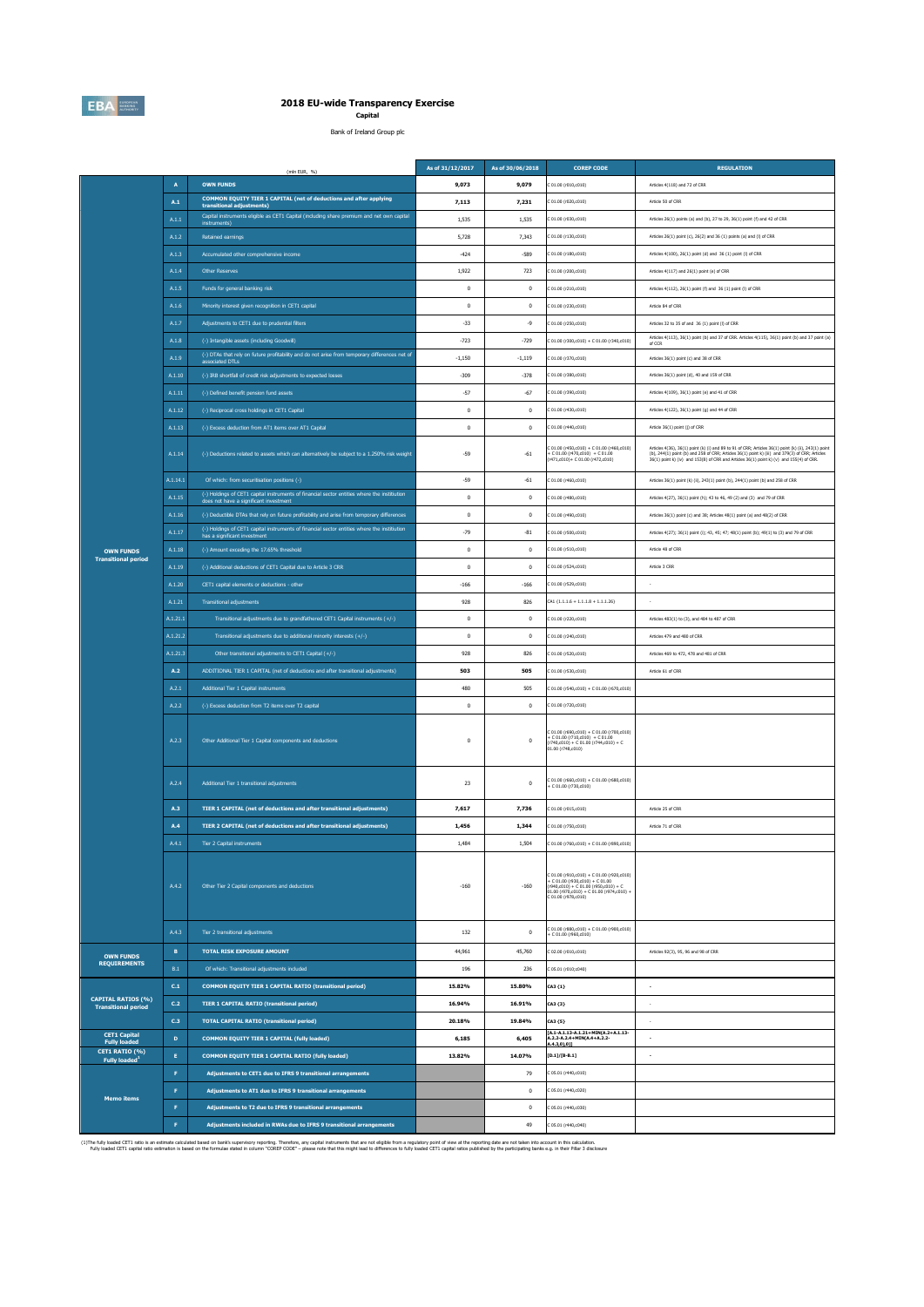

# **Leverage ratio**

Bank of Ireland Group plc

|                | (mln EUR, $%$ )                                                                       | As of<br>31/12/2017 | As of<br>30/06/2018 | <b>COREP CODE</b>   | <b>REGULATION</b>                                                                     |
|----------------|---------------------------------------------------------------------------------------|---------------------|---------------------|---------------------|---------------------------------------------------------------------------------------|
| A.1            | Tier 1 capital - transitional definition                                              | 7,617               | 7,736               | C 47.00 (r320,c010) |                                                                                       |
| A.2            | Tier 1 capital - fully phased-in definition                                           | 6,666               | 6,910               | C 47.00 (r310,c010) |                                                                                       |
| B.1            | Total leverage ratio exposures - using a transitional definition of Tier 1 capital    | 108,330             | 107,749             | C 47.00 (r300,c010) | Article 429 of the CRR; Delegated Regulation (EU) 2015/62 of 10 October 2014 amending |
| <b>B.2</b>     | Total leverage ratio exposures - using a fully phased-in definition of Tier 1 capital | 107,404             | 107,003             | C 47.00 (r290,c010) | <b>CRR</b>                                                                            |
| C <sub>1</sub> | Leverage ratio - using a transitional definition of Tier 1 capital                    | 7.0%                | 7.2%                | C 47.00 (r340,c010) |                                                                                       |
| C <sub>2</sub> | Leverage ratio - using a fully phased-in definition of Tier 1 capital                 | 6.2%                | 6.5%                | C 47.00 (r330,c010) |                                                                                       |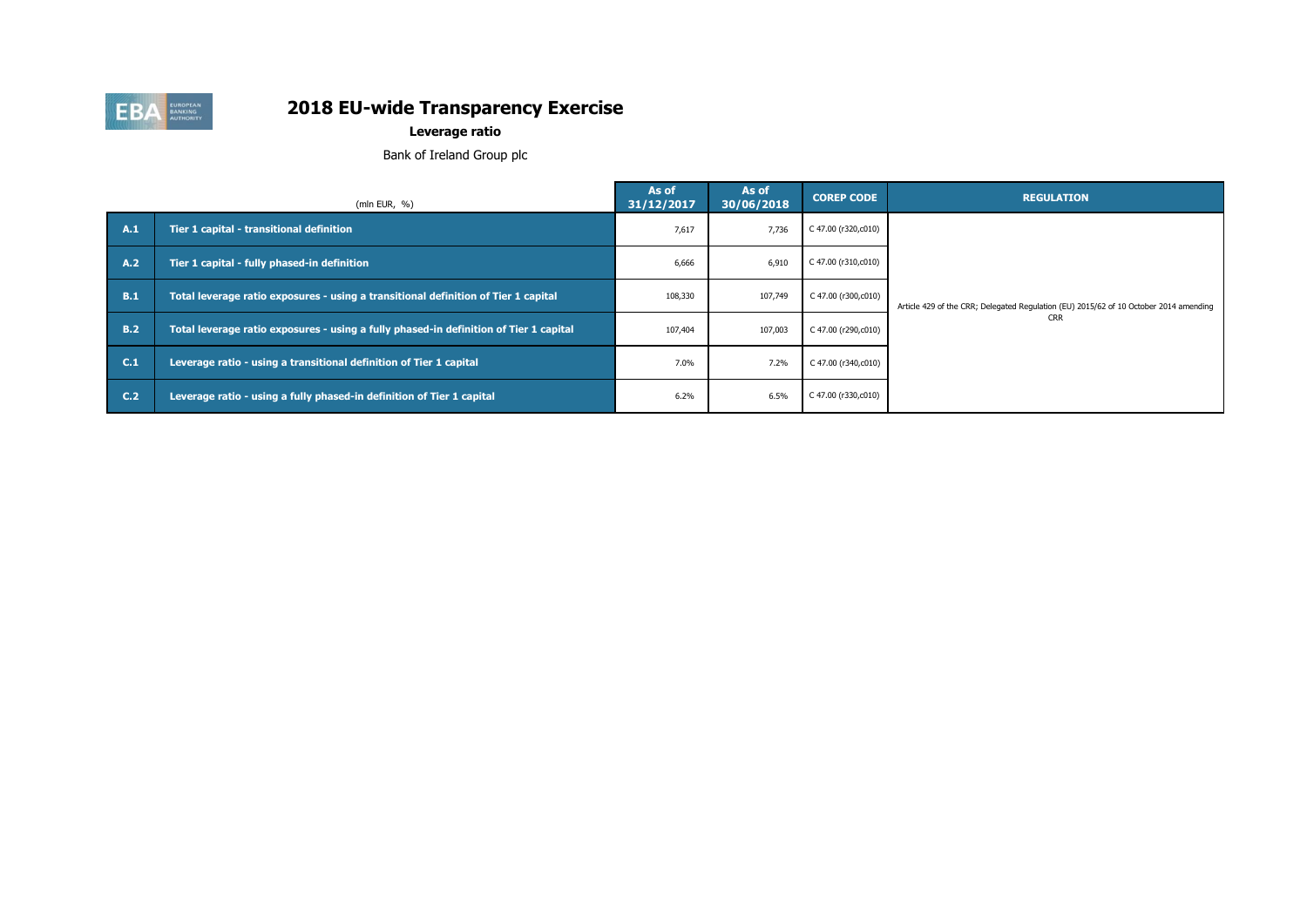

# **Risk exposure amounts**

Bank of Ireland Group plc

| (mln EUR)                                                                                                 | As of 31/12/2017 | as of 30/06/2018 |
|-----------------------------------------------------------------------------------------------------------|------------------|------------------|
| Risk exposure amounts for credit risk                                                                     | 39,657           | 40,378           |
| Risk exposure amount for securitisation and re-securitisations in the banking book                        | 467              | 405              |
| Risk exposure amount for contributions to the default fund of a CCP                                       | $\mathbf 0$      | 0                |
| Risk exposure amount Other credit risk                                                                    | 39,189           | 39,973           |
| Risk exposure amount for position, foreign exchange and commodities (Market risk)                         | 516              | 602              |
| of which: Risk exposure amount for securitisation and re-securitisations in the trading book <sup>1</sup> | 0                | 0                |
| Risk exposure amount for Credit Valuation Adjustment                                                      | 169              | 161              |
| Risk exposure amount for operational risk                                                                 | 4,619            | 4,619            |
| Other risk exposure amounts                                                                               | $\mathbf{0}$     | $\mathbf{0}$     |
| <b>Total Risk Exposure Amount</b>                                                                         | 44,961           | 45,760           |

 $(1)$  May include hedges, which are not securitisation positions, as per Article 338.3 of CRR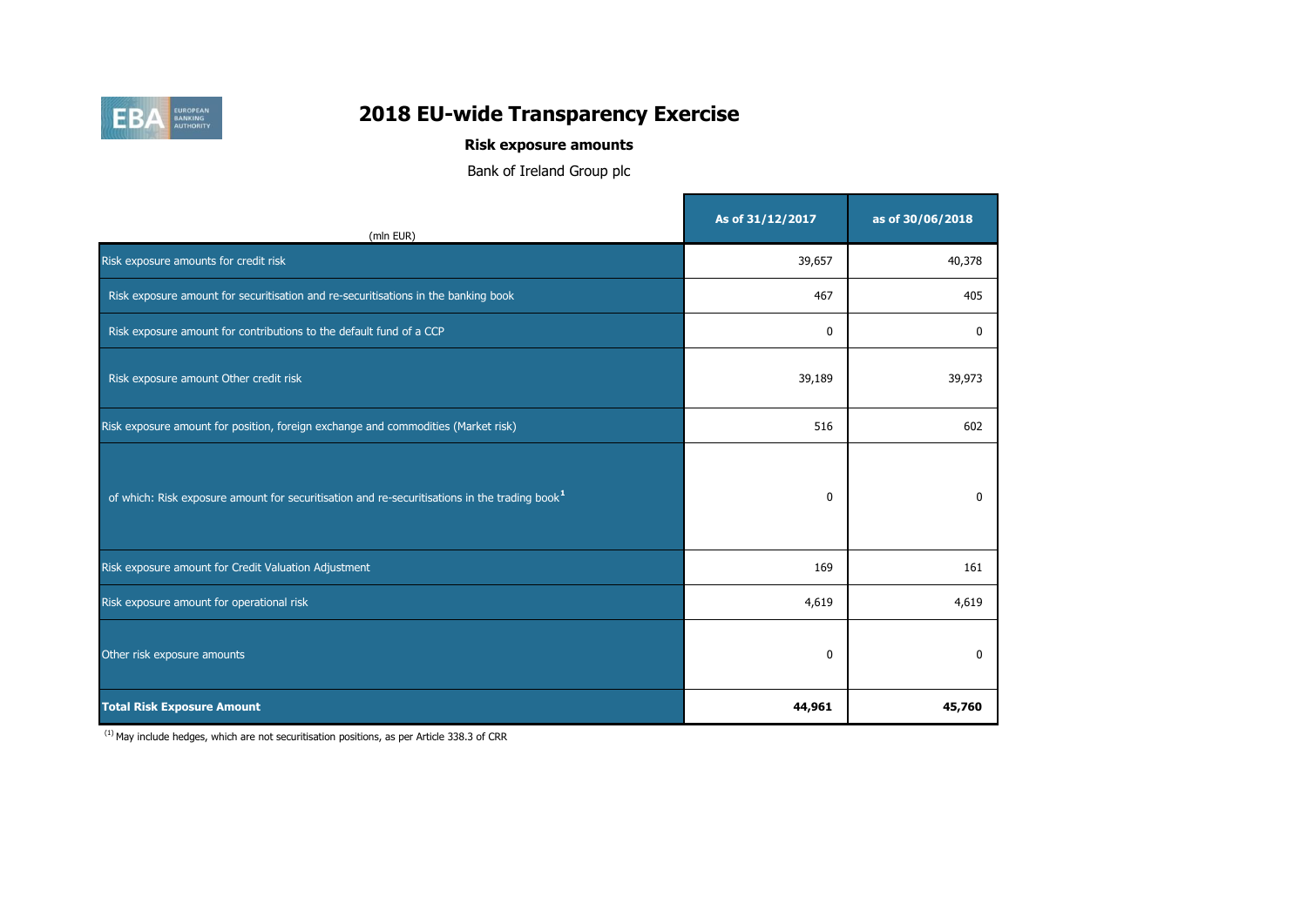

**P&L**

Bank of Ireland Group plc

| (mln EUR)                                                                                                                                                       | As of 31/12/2017 | As of 30/06/2018 |
|-----------------------------------------------------------------------------------------------------------------------------------------------------------------|------------------|------------------|
| Interest income                                                                                                                                                 | 2,843            | 1,378            |
| Of which debt securities income                                                                                                                                 | 222              | 74               |
| Of which loans and advances income                                                                                                                              | 2,507            | 1,247            |
| <b>Interest expenses</b>                                                                                                                                        | 607              | 303              |
| (Of which deposits expenses)                                                                                                                                    | 238              | 108              |
| (Of which debt securities issued expenses)                                                                                                                      | 237              | 126              |
| (Expenses on share capital repayable on demand)                                                                                                                 | $\mathbf 0$      | 0                |
| Dividend income                                                                                                                                                 | 20               | $\mathbf{1}$     |
| Net Fee and commission income                                                                                                                                   | 398              | 192              |
| Gains or (-) losses on derecognition of financial assets and liabilities not measured at fair value through profit or loss, and of non financial<br>assets, net | 66               | 1                |
| Gains or (-) losses on financial assets and liabilities held for trading, net                                                                                   | 228              | $-5$             |
| Gains or (-) losses on financial assets and liabilities at fair value through profit or loss, net                                                               | $-118$           | 42               |
| Gains or (-) losses from hedge accounting, net                                                                                                                  | 0                | $-1$             |
| Exchange differences [gain or (-) loss], net                                                                                                                    | $-2$             | $\mathbf 0$      |
| Net other operating income /(expenses)                                                                                                                          | 54               | 18               |
| <b>TOTAL OPERATING INCOME, NET</b>                                                                                                                              | 2,883            | 1,323            |
| (Administrative expenses)                                                                                                                                       | 1,766            | 874              |
| (Depreciation)                                                                                                                                                  | 166              | 100              |
| Modification gains or (-) losses, net                                                                                                                           | n.a.             | -5               |
| (Provisions or (-) reversal of provisions)                                                                                                                      | 231              | 29               |
| (Commitments and guarantees given)                                                                                                                              | $\Omega$         | -9               |
| (Other provisions)                                                                                                                                              | 231              | 38               |
| Of which pending legal issues and tax litigation <sup>1</sup>                                                                                                   | $\Omega$         |                  |
| Of which restructuring <sup>1</sup>                                                                                                                             | 51               |                  |
| (Increases or (-) decreases of the fund for general banking risks, net) <sup>2</sup>                                                                            | $\mathbf 0$      | 0                |
| (Impairment or (-) reversal of impairment on financial assets not measured at fair value through profit or loss)                                                | 14               | $-72$            |
| (Financial assets at fair value through other comprehensive income)                                                                                             | n.a.             | $\mathbf 0$      |
| (Financial assets at amortised cost)                                                                                                                            | n.a.             | $-73$            |
| (Impairment or (-) reversal of impairment of investments in subsidaries, joint ventures and associates and on non-financial assets)                             | $-3$             | 0                |
| (of which Goodwill)                                                                                                                                             | $\Omega$         | 0                |
| Negative goodwill recognised in profit or loss                                                                                                                  | $\Omega$         | $\Omega$         |
| Share of the profit or (-) loss of investments in subsidaries, joint ventures and associates                                                                    | 124              | 50               |
| Profit or (-) loss from non-current assets and disposal groups classified as held for sale not qualifying as discontinued operations                            | $-4$             | $\mathbf 0$      |
| PROFIT OR (-) LOSS BEFORE TAX FROM CONTINUING OPERATIONS                                                                                                        | 829              | 447              |
| PROFIT OR (-) LOSS AFTER TAX FROM CONTINUING OPERATIONS                                                                                                         | 692              | 373              |
| Profit or (-) loss after tax from discontinued operations                                                                                                       | $\Omega$         | $\Omega$         |
| PROFIT OR (-) LOSS FOR THE YEAR                                                                                                                                 | 692              | 373              |
| Of which attributable to owners of the parent                                                                                                                   | 663              | 346              |

(1) Information available only as of end of the year

(2) For IFRS compliance banks "zero" in cell "Increases or (-) decreases of the fund for general banking risks, net" must be read as "n.a."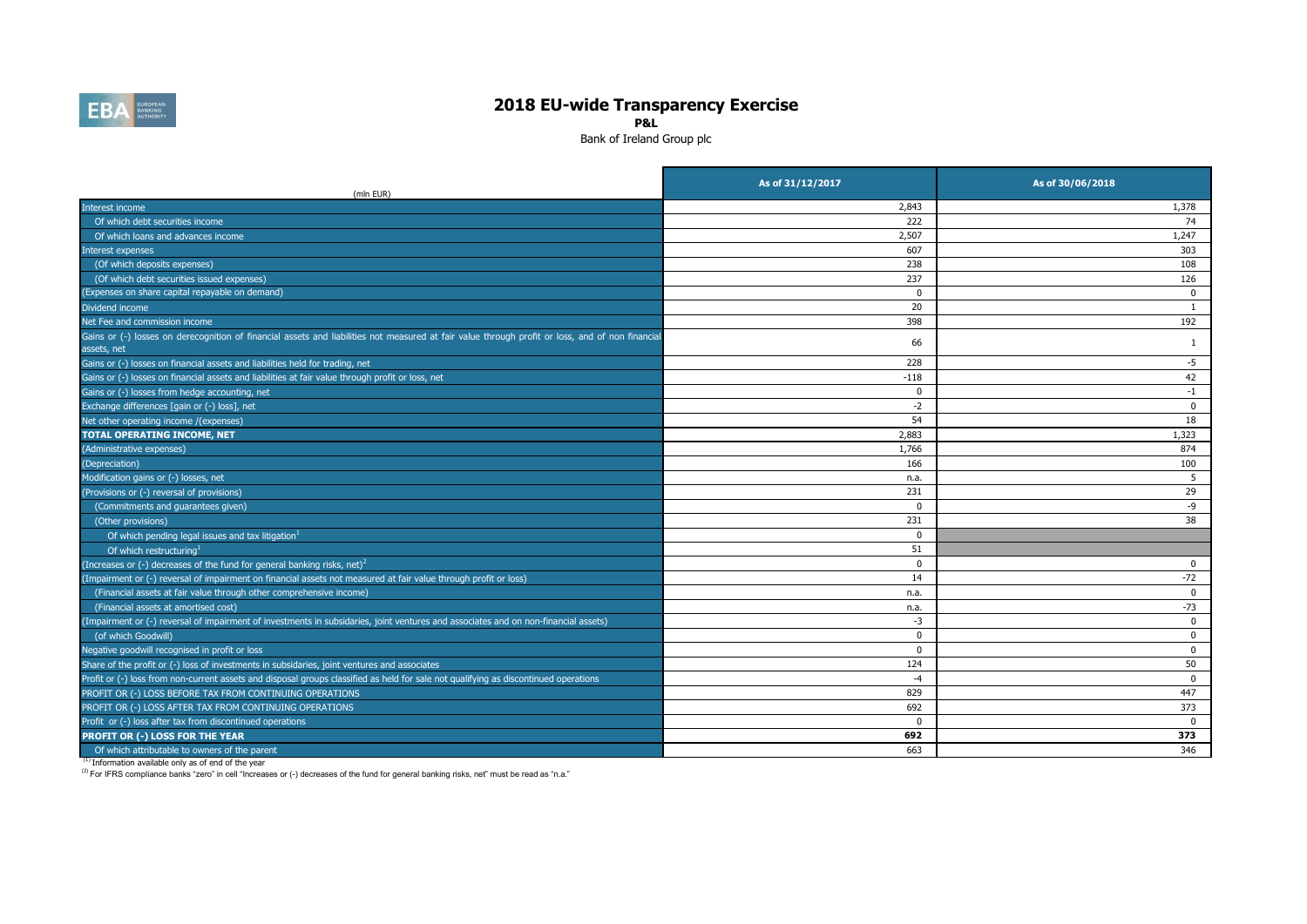EBA

# **2018 EU-wide Transparency Exercise**<br>Market Risk<br>Bank of Ireland Group plc

|                                    |                                   |                                   |                                                                                                                      |                                 |                                                                                                                       |                                        |                                   |                                                                                  |  |                                                     |                               |                                                       |                                                                                                               |                                   |                                                                                                                       | <b>TM</b>                                         |                                                                                            |                               |              |                                                     |                               |                                                       |
|------------------------------------|-----------------------------------|-----------------------------------|----------------------------------------------------------------------------------------------------------------------|---------------------------------|-----------------------------------------------------------------------------------------------------------------------|----------------------------------------|-----------------------------------|----------------------------------------------------------------------------------|--|-----------------------------------------------------|-------------------------------|-------------------------------------------------------|---------------------------------------------------------------------------------------------------------------|-----------------------------------|-----------------------------------------------------------------------------------------------------------------------|---------------------------------------------------|--------------------------------------------------------------------------------------------|-------------------------------|--------------|-----------------------------------------------------|-------------------------------|-------------------------------------------------------|
|                                    | As of 31/12/2017                  | As of 30/06/2018                  |                                                                                                                      | As of 31/12/2017                |                                                                                                                       |                                        |                                   |                                                                                  |  |                                                     |                               | As of 30/06/2018                                      |                                                                                                               |                                   |                                                                                                                       |                                                   |                                                                                            |                               |              |                                                     |                               |                                                       |
|                                    |                                   |                                   | VaR (Memorandum item)                                                                                                |                                 |                                                                                                                       | <b>STRESSED VaR (Memorandum item)</b>  |                                   | <b>INCREMENTAL DEFAULT</b><br><b>AND MIGRATION RISK</b><br><b>CAPITAL CHARGE</b> |  | ALL PRICE RISKS CAPITAL<br><b>CHARGE FOR CTP</b>    |                               |                                                       | VaR (Memorandum item)                                                                                         |                                   | <b>STRESSED VaR (Memorandum item)</b>                                                                                 |                                                   | <b>INCREMENTAL</b><br><b>DEFAULT AND</b><br><b>MIGRATION RISK</b><br><b>CAPITAL CHARGE</b> |                               |              | ALL PRICE RISKS CAPITAL<br><b>CHARGE FOR CTP</b>    |                               |                                                       |
| (mln EUR)                          | <b>TOTAL RISK EXPOSURE AMOUNT</b> | <b>TOTAL RISK EXPOSURE AMOUNT</b> | <b>IULTIPLICATION</b><br>FACTOR (mc) x<br><b>AVERAGE OF</b><br><b>PREVIOUS 60</b><br><b>WORKING DAYS</b><br>(VaRavg) | <b>PREVIOUS</b><br>DAY (VaRt-1) | <b>MULTIPLICATION</b><br>FACTOR (ms) x<br><b>AVERAGE OF</b><br><b>PREVIOUS 60</b><br><b>WORKING DAYS</b><br>(SVaRavg) | <b>LATEST AVAILABLE</b><br>$(SVaRt-1)$ | <b>12 WEEKS</b><br><b>MEASURE</b> | <b>AVERAGE LAST MEASURE FLOOR</b>                                                |  | <b>12 WEEKS</b><br><b>AVERAGE</b><br><b>MEASURE</b> | <b>LAST</b><br><b>MEASURE</b> | <b>TOTAL RISK</b><br><b>EXPOSURE</b><br><b>AMOUNT</b> | MULTIPLICATION<br>FACTOR (mc) x<br><b>AVERAGE OF</b><br><b>PREVIOUS 60</b><br><b>WORKING DAYS</b><br>(VaRavg) | <b>PREVIOUS DAY</b><br>$(VaRt-1)$ | <b>MULTIPLICATION</b><br>FACTOR (ms) x<br><b>AVERAGE OF</b><br><b>PREVIOUS 60</b><br><b>WORKING DAYS</b><br>(SVaRavg) | <b>LATEST</b><br><b>AVAILABLE (SVaRt: AVERAGE</b> | <b>12 WEEKS</b><br><b>MEASURE</b>                                                          | <b>LAST</b><br><b>MEASURE</b> | <b>FLOOR</b> | <b>12 WEEKS</b><br><b>AVERAGE</b><br><b>MEASURE</b> | <b>LAST</b><br><b>MEASURE</b> | <b>TOTAL RISK</b><br><b>EXPOSURE</b><br><b>AMOUNT</b> |
| <b>Traded Debt Instruments</b>     | 7.47                              | 433                               |                                                                                                                      |                                 |                                                                                                                       |                                        |                                   |                                                                                  |  |                                                     |                               |                                                       |                                                                                                               |                                   |                                                                                                                       |                                                   |                                                                                            |                               |              |                                                     |                               |                                                       |
| Of which: General risk             | 315                               | 403                               |                                                                                                                      |                                 |                                                                                                                       |                                        |                                   |                                                                                  |  |                                                     |                               |                                                       |                                                                                                               |                                   |                                                                                                                       |                                                   |                                                                                            |                               |              |                                                     |                               |                                                       |
| Of which: Specific risk            |                                   |                                   |                                                                                                                      |                                 |                                                                                                                       |                                        |                                   |                                                                                  |  |                                                     |                               |                                                       |                                                                                                               |                                   |                                                                                                                       |                                                   |                                                                                            |                               |              |                                                     |                               |                                                       |
| Equities<br>Of which: General risk |                                   |                                   |                                                                                                                      |                                 |                                                                                                                       |                                        |                                   |                                                                                  |  |                                                     |                               |                                                       |                                                                                                               |                                   |                                                                                                                       |                                                   |                                                                                            |                               |              |                                                     |                               |                                                       |
| Of which: Specific risk            |                                   |                                   |                                                                                                                      |                                 |                                                                                                                       |                                        |                                   |                                                                                  |  |                                                     |                               |                                                       |                                                                                                               |                                   |                                                                                                                       |                                                   |                                                                                            |                               |              |                                                     |                               |                                                       |
| Foreign exchange risk              | 174                               |                                   |                                                                                                                      |                                 |                                                                                                                       |                                        |                                   |                                                                                  |  |                                                     |                               |                                                       |                                                                                                               |                                   |                                                                                                                       |                                                   |                                                                                            |                               |              |                                                     |                               |                                                       |
| Commodities risk                   |                                   |                                   |                                                                                                                      |                                 |                                                                                                                       |                                        |                                   |                                                                                  |  |                                                     |                               |                                                       |                                                                                                               |                                   |                                                                                                                       |                                                   |                                                                                            |                               |              |                                                     |                               |                                                       |
| <b>Total</b>                       | 516                               | 602                               |                                                                                                                      |                                 |                                                                                                                       |                                        |                                   |                                                                                  |  |                                                     |                               |                                                       |                                                                                                               |                                   |                                                                                                                       |                                                   |                                                                                            |                               |              |                                                     |                               |                                                       |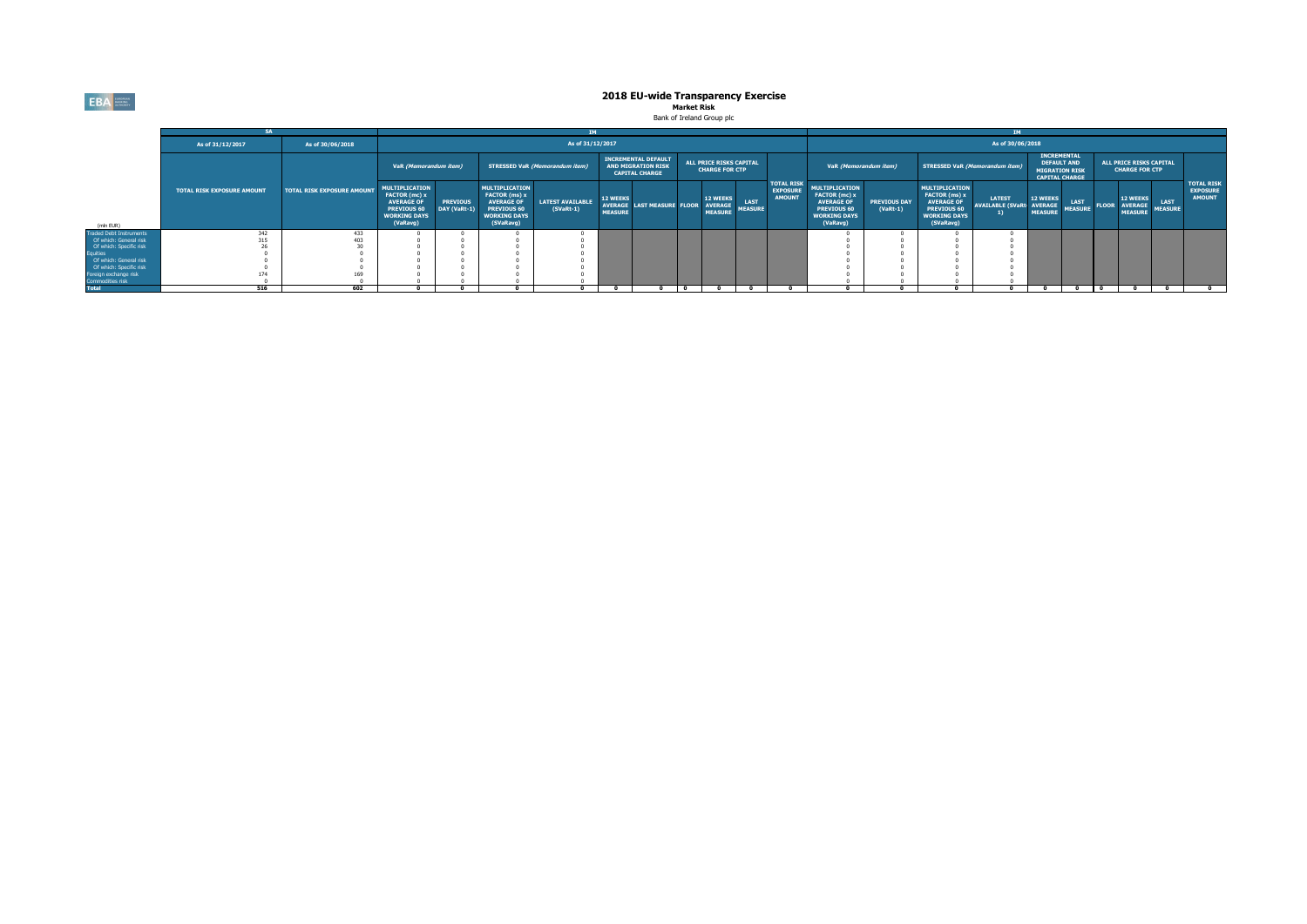

 $\begin{array}{c} \hline \end{array}$ 

# **2018 EU-wide Transparency Exercise**

**Credit Risk - Standardised Approach**

Bank of Ireland Group plc

|                   |                                                                                                                                                                                                               | <b>Standardised Approach</b>   |                                    |                                |                                            |                                |                        |                                |                                     |  |  |  |  |
|-------------------|---------------------------------------------------------------------------------------------------------------------------------------------------------------------------------------------------------------|--------------------------------|------------------------------------|--------------------------------|--------------------------------------------|--------------------------------|------------------------|--------------------------------|-------------------------------------|--|--|--|--|
|                   |                                                                                                                                                                                                               |                                | As of 31/12/2017                   |                                |                                            |                                | As of 30/06/2018       |                                |                                     |  |  |  |  |
|                   | (mln EUR. %)                                                                                                                                                                                                  | Original Exposure <sup>1</sup> | <b>Exposure Value</b> <sup>1</sup> | <b>Risk exposure</b><br>amount | <b>Value adjustments</b><br>and provisions | Original Exposure <sup>1</sup> | <b>Exposure Value1</b> | <b>Risk exposure</b><br>amount | Value adjustments<br>and provisions |  |  |  |  |
|                   | <b>Central governments or central banks</b>                                                                                                                                                                   | 17.369                         | 17.369                             | 268                            |                                            | 16.738                         | 16.737                 | 287                            |                                     |  |  |  |  |
|                   | <b>Regional governments or local authorities</b>                                                                                                                                                              | 190                            | 84                                 | 17                             |                                            | 188                            | 82                     | 16                             |                                     |  |  |  |  |
|                   | <b>Public sector entities</b>                                                                                                                                                                                 | 343                            | 343                                | 38                             |                                            | 394                            | 384                    | 50                             |                                     |  |  |  |  |
|                   | <b>Multilateral Development Banks</b>                                                                                                                                                                         | 781                            | 781                                |                                |                                            | 640                            | 640                    |                                |                                     |  |  |  |  |
|                   | <b>International Organisations</b>                                                                                                                                                                            | 896                            | 896                                |                                |                                            | 854                            | 854                    |                                |                                     |  |  |  |  |
|                   | <b>Institutions</b>                                                                                                                                                                                           | $\sqrt{2}$                     |                                    | $\sqrt{2}$                     |                                            | $\Omega$                       |                        |                                |                                     |  |  |  |  |
|                   | <b>Corporates</b><br>of which: SME                                                                                                                                                                            | 6.046                          | 4.202                              | 3.846                          |                                            | 6.028                          | 4.235                  | 3,898                          |                                     |  |  |  |  |
|                   | <b>Retail</b>                                                                                                                                                                                                 | 3.916                          | 3.142                              | 2,786                          |                                            | 4.055                          | 3,288                  | 2.951                          |                                     |  |  |  |  |
|                   | of which: SME                                                                                                                                                                                                 | 8.342<br>722                   | 3,877<br>715                       | 2.783                          |                                            | 8.516<br>791                   | 4.386<br>788           | 3.154<br>455                   |                                     |  |  |  |  |
| Consolidated data | Secured by mortgages on immovable property                                                                                                                                                                    | 455                            | 455                                | 412<br>159                     |                                            |                                | 428                    | 152                            |                                     |  |  |  |  |
|                   | of which: SME                                                                                                                                                                                                 | $\sim$                         | -n                                 | $\Omega$                       |                                            | 428<br>$\Omega$                | $\sqrt{2}$             |                                |                                     |  |  |  |  |
|                   | <b>Exposures in default</b>                                                                                                                                                                                   | 1.084                          | 554                                | 693                            | 514                                        | 892                            | 480                    | 581                            | 401                                 |  |  |  |  |
|                   | Items associated with particularly high risk                                                                                                                                                                  | 133                            | 109                                | 163                            |                                            | 127                            | 102                    | 153                            |                                     |  |  |  |  |
|                   | <b>Covered bonds</b>                                                                                                                                                                                          | $\sqrt{2}$                     |                                    |                                |                                            | n                              |                        |                                |                                     |  |  |  |  |
|                   | Claims on institutions and corporates with a ST credit assessment                                                                                                                                             | $\sqrt{2}$                     |                                    |                                |                                            | $\Omega$                       | $\sim$                 |                                |                                     |  |  |  |  |
|                   | Collective investments undertakings (CIU)                                                                                                                                                                     | $\Omega$                       |                                    |                                |                                            | $\Omega$                       |                        |                                |                                     |  |  |  |  |
|                   | <b>Equity</b>                                                                                                                                                                                                 |                                |                                    |                                |                                            | 174                            | 174                    | 174                            |                                     |  |  |  |  |
|                   | <b>Securitisation</b>                                                                                                                                                                                         | $\sqrt{2}$                     |                                    |                                |                                            | $\Omega$                       |                        |                                |                                     |  |  |  |  |
|                   | <b>Other exposures</b>                                                                                                                                                                                        | 2.345                          | 2.345                              | 2.772                          |                                            | 1.914                          | 1.914                  | 2.539                          |                                     |  |  |  |  |
|                   | <b>Standardised Total</b>                                                                                                                                                                                     | 37,987                         | 31.017                             | 10.739                         | 529                                        | 36,892                         | 30,415                 | 11.004                         | 514                                 |  |  |  |  |
|                   | <sup>(1)</sup> Original exposure, unlike Exposure value, is reported before taking into account any effect due to credit conversion factors or credit risk mitigation techniques (e.g. substitution effects). |                                |                                    |                                |                                            |                                |                        |                                |                                     |  |  |  |  |

|         |                                                                   |                                |                                    |                                |                                                  | <b>Standardised Approach</b>   |                        |                                |                                                  |
|---------|-------------------------------------------------------------------|--------------------------------|------------------------------------|--------------------------------|--------------------------------------------------|--------------------------------|------------------------|--------------------------------|--------------------------------------------------|
|         |                                                                   |                                | As of 31/12/2017                   |                                |                                                  |                                | As of 30/06/2018       |                                |                                                  |
|         | (mln EUR. 96)                                                     | Original Exposure <sup>1</sup> | <b>Exposure Value</b> <sup>1</sup> | <b>Risk exposure</b><br>amount | Value adjustments<br>and provisions <sup>2</sup> | Original Exposure <sup>1</sup> | <b>Exposure Value1</b> | <b>Risk exposure</b><br>amount | Value adjustments<br>and provisions <sup>2</sup> |
|         | Central governments or central banks                              | 10.031                         | 10.031                             | 195                            |                                                  | 9.581                          | 9.581                  | 159                            |                                                  |
|         | <b>Regional governments or local authorities</b>                  | 168                            | 63                                 | 13                             |                                                  | 167                            | 61                     | 12                             |                                                  |
|         | <b>Public sector entities</b>                                     | 75                             | 75                                 | 3R                             |                                                  | 110                            | 100                    | 50                             |                                                  |
|         | <b>Multilateral Development Banks</b>                             | $\Omega$                       |                                    |                                |                                                  |                                |                        |                                |                                                  |
|         | <b>International Organisations</b>                                | $\Omega$                       |                                    |                                |                                                  |                                | $\Omega$               |                                |                                                  |
|         | <b>Institutions</b>                                               | $\Omega$                       |                                    |                                |                                                  | $\Omega$                       | $\Omega$               |                                |                                                  |
|         | <b>Corporates</b>                                                 | 3.722                          | 2.964                              | 2,748                          |                                                  | 4.227                          | 2.954                  | 2.754                          |                                                  |
|         | of which: SME                                                     | 3.048                          | 2.592                              | 2.376                          |                                                  | 2.575                          | 2.272                  | 2.071                          |                                                  |
|         | <b>Retail</b>                                                     | 2.551                          | 1.236                              | 882                            |                                                  | 2.599                          | 1,333                  | 944                            |                                                  |
|         | of which: SMF                                                     | 273                            | 268                                | 156                            |                                                  | 321                            | 320                    | 184                            |                                                  |
| IRELAND | Secured by mortgages on immovable property                        | 447                            | 453                                | 159                            |                                                  | 420                            | 428                    | 152                            |                                                  |
|         | of which: SME                                                     | $\Omega$                       |                                    | $\sqrt{2}$                     |                                                  | $\Omega$                       |                        | $\Omega$                       |                                                  |
|         | <b>Exposures in default</b>                                       | 842                            | 436                                | 548                            | 393                                              | 694                            | 390                    | 474                            | 295                                              |
|         | Items associated with particularly high risk                      | 107                            | R3                                 | 125                            |                                                  | 98                             | 74                     | 111                            |                                                  |
|         | <b>Covered bonds</b>                                              | $\Omega$                       |                                    |                                |                                                  |                                | $\Omega$               |                                |                                                  |
|         | Claims on institutions and corporates with a ST credit assessment | $\Omega$                       |                                    |                                |                                                  |                                | $\Omega$               |                                |                                                  |
|         | Collective investments undertakings (CIU)                         | $\Omega$                       |                                    |                                |                                                  |                                | $\Omega$               |                                |                                                  |
|         | <b>Equity</b>                                                     | $\sim$                         |                                    |                                |                                                  |                                | $\sim$                 |                                |                                                  |
|         | <b>Securitisation</b>                                             |                                |                                    |                                |                                                  |                                |                        |                                |                                                  |
|         | <b>Other exposures</b>                                            | 1.716                          | 1.716                              | 2.350                          |                                                  | 1.512                          | 1.512                  | 2.283                          |                                                  |
|         | <b>Standardised Total<sup>2</sup></b>                             |                                |                                    |                                | 400                                              |                                |                        |                                | 325                                              |

Standardised Total<sup>\*</sup><br><sup>10</sup> Original exposure, unlike Exposite of the Standardise taking into account any effect due to credit conversion factors or credit nith milopsion techniques (e.g. substitution effects).<br><sup>22</sup> Total v

m.

|                       |                                                                                                                                                                                                                                                                                                                                                                                                                                       | <b>Standardised Approach</b>   |                                    |                                |                                                         |                                |                                    |                                |                                                  |  |  |  |
|-----------------------|---------------------------------------------------------------------------------------------------------------------------------------------------------------------------------------------------------------------------------------------------------------------------------------------------------------------------------------------------------------------------------------------------------------------------------------|--------------------------------|------------------------------------|--------------------------------|---------------------------------------------------------|--------------------------------|------------------------------------|--------------------------------|--------------------------------------------------|--|--|--|
|                       |                                                                                                                                                                                                                                                                                                                                                                                                                                       |                                | As of 31/12/2017                   |                                |                                                         |                                | As of 30/06/2018                   |                                |                                                  |  |  |  |
|                       | (mln EUR. %)                                                                                                                                                                                                                                                                                                                                                                                                                          | Original Exposure <sup>1</sup> | <b>Exposure Value</b> <sup>1</sup> | <b>Risk exposure</b><br>amount | <b>Value adjustments</b><br>and provisions <sup>2</sup> | Original Exposure <sup>1</sup> | <b>Exposure Value</b> <sup>1</sup> | <b>Risk exposure</b><br>amount | Value adjustments<br>and provisions <sup>2</sup> |  |  |  |
|                       | <b>Central governments or central banks</b>                                                                                                                                                                                                                                                                                                                                                                                           | 4.349                          | 4.349                              | 61                             |                                                         | 4,188                          | 4.188                              | 105                            |                                                  |  |  |  |
|                       | <b>Regional governments or local authorities</b>                                                                                                                                                                                                                                                                                                                                                                                      |                                |                                    |                                |                                                         |                                |                                    |                                |                                                  |  |  |  |
|                       | <b>Public sector entities</b>                                                                                                                                                                                                                                                                                                                                                                                                         |                                |                                    |                                |                                                         |                                |                                    |                                |                                                  |  |  |  |
|                       | <b>Multilateral Development Banks</b>                                                                                                                                                                                                                                                                                                                                                                                                 |                                |                                    |                                |                                                         |                                |                                    |                                |                                                  |  |  |  |
|                       | <b>International Organisations</b>                                                                                                                                                                                                                                                                                                                                                                                                    |                                |                                    |                                |                                                         |                                |                                    |                                |                                                  |  |  |  |
|                       | <b>Institutions</b>                                                                                                                                                                                                                                                                                                                                                                                                                   |                                |                                    |                                |                                                         |                                |                                    |                                |                                                  |  |  |  |
|                       | <b>Corporates</b>                                                                                                                                                                                                                                                                                                                                                                                                                     | 2.183                          | 1.127                              | 987                            |                                                         | 1.586                          | 1.171                              | 1.034                          |                                                  |  |  |  |
|                       | of which: SME                                                                                                                                                                                                                                                                                                                                                                                                                         | 838                            | 545                                | 405                            |                                                         | 1.362                          | 1.013                              | 876                            |                                                  |  |  |  |
|                       | Retail                                                                                                                                                                                                                                                                                                                                                                                                                                | 5.784                          | 2.641                              | 1.901                          |                                                         | 5.911                          | 3.053                              | 2.210                          |                                                  |  |  |  |
|                       | of which: SME                                                                                                                                                                                                                                                                                                                                                                                                                         | 448                            | 447                                | 256                            |                                                         | 471                            | 468                                | 271                            |                                                  |  |  |  |
| <b>UNITED KINGDOM</b> | Secured by mortgages on immovable property                                                                                                                                                                                                                                                                                                                                                                                            |                                |                                    |                                |                                                         |                                |                                    |                                |                                                  |  |  |  |
|                       | of which: SME                                                                                                                                                                                                                                                                                                                                                                                                                         |                                |                                    |                                |                                                         | $\sim$                         |                                    |                                |                                                  |  |  |  |
|                       | <b>Exposures in default</b>                                                                                                                                                                                                                                                                                                                                                                                                           | 165                            | $Q_4$                              | 117                            | 69                                                      | 133                            | 74                                 | 90                             | 57                                               |  |  |  |
|                       | Items associated with particularly high risk                                                                                                                                                                                                                                                                                                                                                                                          |                                |                                    |                                |                                                         |                                |                                    |                                |                                                  |  |  |  |
|                       | <b>Covered bonds</b>                                                                                                                                                                                                                                                                                                                                                                                                                  |                                |                                    |                                |                                                         |                                |                                    |                                |                                                  |  |  |  |
|                       | Claims on institutions and corporates with a ST credit assessment                                                                                                                                                                                                                                                                                                                                                                     |                                |                                    |                                |                                                         |                                |                                    |                                |                                                  |  |  |  |
|                       | Collective investments undertakings (CIU)                                                                                                                                                                                                                                                                                                                                                                                             |                                |                                    |                                |                                                         | $\Omega$                       | <b>C</b>                           |                                |                                                  |  |  |  |
|                       | <b>Equity</b>                                                                                                                                                                                                                                                                                                                                                                                                                         |                                |                                    |                                |                                                         | 174                            | 174                                | 174                            |                                                  |  |  |  |
|                       | <b>Securitisation</b>                                                                                                                                                                                                                                                                                                                                                                                                                 |                                |                                    |                                |                                                         |                                |                                    |                                |                                                  |  |  |  |
|                       | <b>Other exposures</b>                                                                                                                                                                                                                                                                                                                                                                                                                | 629                            | 629                                | 422                            |                                                         | 402                            | 402                                | 255                            |                                                  |  |  |  |
|                       | Standardised Total <sup>2</sup>                                                                                                                                                                                                                                                                                                                                                                                                       |                                |                                    |                                | 76                                                      |                                |                                    |                                | 134                                              |  |  |  |
|                       | (ii) Original exposure, unlike Exposure value, is reported before taking into account any effect due to credit conversion factors or credit risk mitigation techniques (e.g. substitution effects).<br>(2) Total value adjustments and provisions per country of counterparty excludes those for securistisation exposures, additional valuation adjustments (AVAs) and other own funds reductions related to the exposures, but incl |                                |                                    |                                |                                                         |                                |                                    |                                |                                                  |  |  |  |

| was celol supstitution effects). |  |                                                                                                        |  |
|----------------------------------|--|--------------------------------------------------------------------------------------------------------|--|
|                                  |  | and other own funds reductions related to the exposures, but includes general credit risk adjustments. |  |
|                                  |  |                                                                                                        |  |

÷,

|               |                                                                   |                                |                                    |                                |                                                         | <b>Standardised Approach</b>   |                                    |                                |                                                  |
|---------------|-------------------------------------------------------------------|--------------------------------|------------------------------------|--------------------------------|---------------------------------------------------------|--------------------------------|------------------------------------|--------------------------------|--------------------------------------------------|
|               |                                                                   |                                | As of 31/12/2017                   |                                |                                                         |                                | As of 30/06/2018                   |                                |                                                  |
|               | (mln EUR. 96)                                                     | Original Exposure <sup>1</sup> | <b>Exposure Value</b> <sup>1</sup> | <b>Risk exposure</b><br>amount | <b>Value adjustments</b><br>and provisions <sup>2</sup> | Original Exposure <sup>1</sup> | <b>Exposure Value</b> <sup>1</sup> | <b>Risk exposure</b><br>amount | Value adjustments<br>and provisions <sup>2</sup> |
|               | <b>Central governments or central banks</b>                       | 808                            | 808                                |                                |                                                         | 808                            | 808                                |                                |                                                  |
|               | <b>Regional governments or local authorities</b>                  | -C                             | n                                  |                                |                                                         |                                |                                    |                                |                                                  |
|               | <b>Public sector entities</b>                                     | 251                            | 251                                |                                |                                                         | 250                            | 250                                |                                |                                                  |
|               | <b>Multilateral Development Banks</b>                             | $\Omega$                       |                                    |                                |                                                         |                                |                                    |                                |                                                  |
|               | <b>International Organisations</b>                                | $\sqrt{2}$                     |                                    |                                |                                                         |                                |                                    |                                |                                                  |
|               | <b>Institutions</b>                                               |                                |                                    |                                |                                                         |                                |                                    |                                |                                                  |
|               | <b>Corporates</b>                                                 |                                | 15                                 | 15                             |                                                         |                                | 17                                 | $\mathbf{1}$                   |                                                  |
|               | of which: SME                                                     |                                |                                    |                                |                                                         |                                |                                    |                                |                                                  |
|               | <b>Retail</b>                                                     |                                |                                    |                                |                                                         |                                |                                    |                                |                                                  |
|               | of which: SME                                                     |                                |                                    |                                |                                                         |                                |                                    |                                |                                                  |
| <b>FRANCE</b> | Secured by mortgages on immovable property                        |                                |                                    |                                |                                                         |                                |                                    |                                |                                                  |
|               | of which: SME                                                     |                                |                                    |                                |                                                         |                                |                                    |                                |                                                  |
|               | <b>Exposures in default</b>                                       |                                |                                    |                                | $\sim$                                                  |                                |                                    |                                | $\sim$                                           |
|               | Items associated with particularly high risk                      |                                |                                    |                                |                                                         |                                |                                    |                                |                                                  |
|               | <b>Covered bonds</b>                                              |                                |                                    |                                |                                                         |                                |                                    |                                |                                                  |
|               | Claims on institutions and corporates with a ST credit assessment |                                |                                    |                                |                                                         |                                |                                    |                                |                                                  |
|               | <b>Collective investments undertakings (CIU)</b>                  |                                |                                    |                                |                                                         |                                |                                    |                                |                                                  |
|               | <b>Equity</b>                                                     |                                | $\sim$                             |                                |                                                         |                                |                                    |                                |                                                  |
|               | <b>Securitisation</b>                                             |                                |                                    |                                |                                                         |                                |                                    |                                |                                                  |
|               | <b>Other exposures</b>                                            | $\Omega$                       | $\Omega$                           | $\Omega$                       |                                                         | $\Omega$                       | $\Omega$                           | $\Omega$                       |                                                  |
|               | <b>Standardised Total<sup>2</sup></b>                             |                                |                                    |                                | $\Omega$                                                |                                |                                    |                                |                                                  |

Standardised Total<sup>2</sup><br>This discussed the second before baing into account any effect due to credit conversion factors or credit nitingation techniques (e.g. substitution effects).<br>This value adjudiments and considerate exc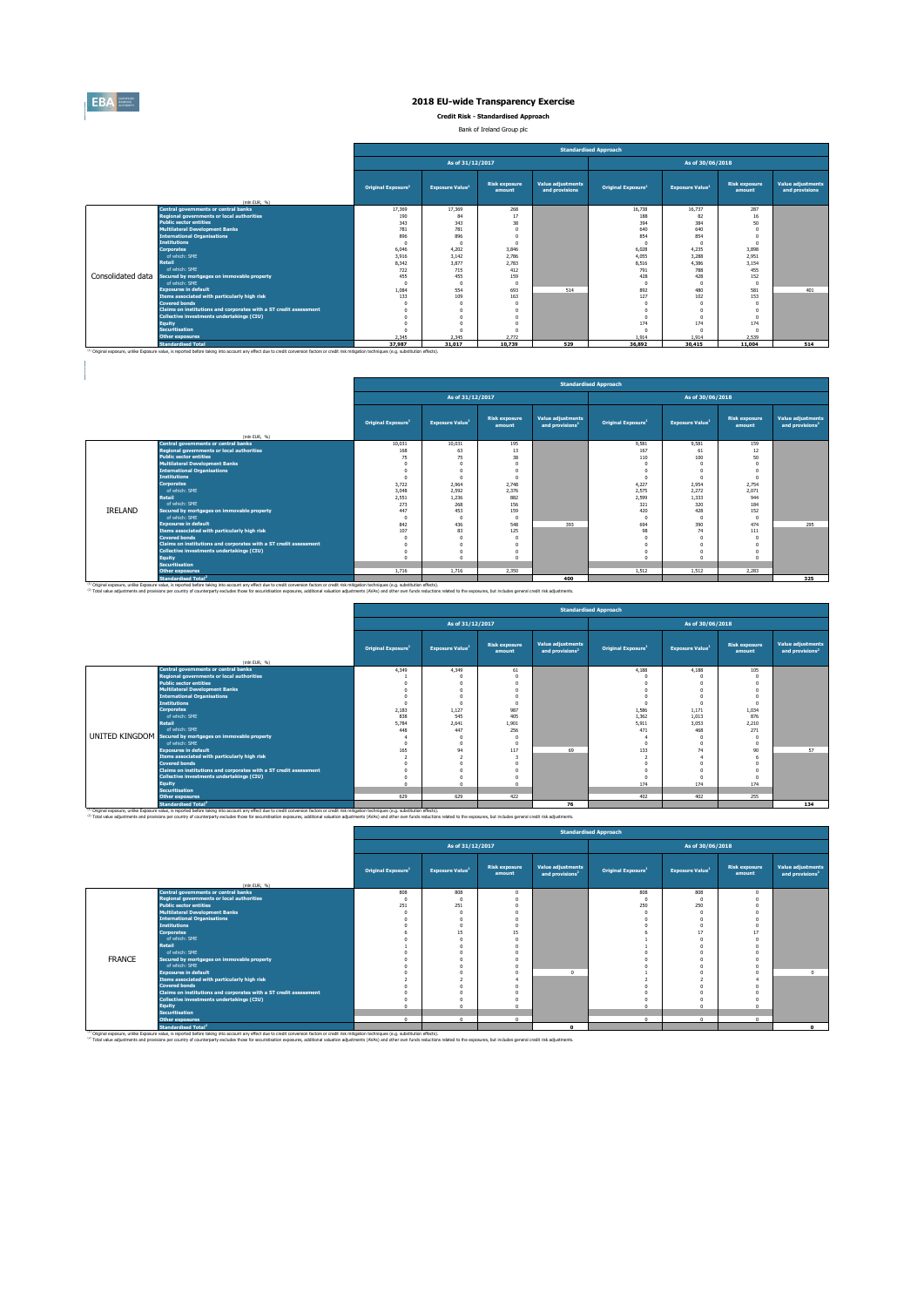

**Credit Risk - Standardised Approach**

Bank of Ireland Group plc 

|               |                                                                                                                                                                                                                                                                                                                                                                                                                                                 |                                |                                    |                                |                                                  | <b>Standardised Approach</b>   |                                    |                                |                                                         |
|---------------|-------------------------------------------------------------------------------------------------------------------------------------------------------------------------------------------------------------------------------------------------------------------------------------------------------------------------------------------------------------------------------------------------------------------------------------------------|--------------------------------|------------------------------------|--------------------------------|--------------------------------------------------|--------------------------------|------------------------------------|--------------------------------|---------------------------------------------------------|
|               |                                                                                                                                                                                                                                                                                                                                                                                                                                                 |                                | As of 31/12/2017                   |                                |                                                  |                                | As of 30/06/2018                   |                                |                                                         |
|               | (mln EUR. %)                                                                                                                                                                                                                                                                                                                                                                                                                                    | Original Exposure <sup>1</sup> | <b>Exposure Value</b> <sup>1</sup> | <b>Risk exposure</b><br>amount | Value adjustments<br>and provisions <sup>2</sup> | Original Exposure <sup>1</sup> | <b>Exposure Value</b> <sup>1</sup> | <b>Risk exposure</b><br>amount | <b>Value adjustments</b><br>and provisions <sup>2</sup> |
|               | <b>Central governments or central banks</b>                                                                                                                                                                                                                                                                                                                                                                                                     | 727                            | 727                                | 13                             |                                                  | 120                            | 120                                | 19                             |                                                         |
|               | <b>Regional governments or local authorities</b>                                                                                                                                                                                                                                                                                                                                                                                                | 21                             | 21                                 |                                |                                                  | 22                             | 22                                 |                                |                                                         |
|               | <b>Public sector entities</b>                                                                                                                                                                                                                                                                                                                                                                                                                   |                                |                                    |                                |                                                  |                                |                                    |                                |                                                         |
|               | <b>Multilateral Development Banks</b>                                                                                                                                                                                                                                                                                                                                                                                                           |                                |                                    |                                |                                                  |                                |                                    |                                |                                                         |
|               | <b>International Organisations</b>                                                                                                                                                                                                                                                                                                                                                                                                              |                                |                                    |                                |                                                  |                                |                                    |                                |                                                         |
|               | <b>Institutions</b>                                                                                                                                                                                                                                                                                                                                                                                                                             |                                |                                    |                                |                                                  |                                |                                    |                                |                                                         |
|               | <b>Corporates</b>                                                                                                                                                                                                                                                                                                                                                                                                                               |                                |                                    |                                |                                                  |                                | 12                                 |                                |                                                         |
|               | of which: SME                                                                                                                                                                                                                                                                                                                                                                                                                                   |                                |                                    |                                |                                                  |                                |                                    |                                |                                                         |
|               | <b>Retail</b>                                                                                                                                                                                                                                                                                                                                                                                                                                   |                                |                                    |                                |                                                  |                                |                                    |                                |                                                         |
|               | of which: SME                                                                                                                                                                                                                                                                                                                                                                                                                                   |                                |                                    |                                |                                                  |                                |                                    |                                |                                                         |
| UNITED STATES | Secured by mortgages on immovable property                                                                                                                                                                                                                                                                                                                                                                                                      |                                |                                    |                                |                                                  |                                |                                    |                                |                                                         |
|               | of which: SME                                                                                                                                                                                                                                                                                                                                                                                                                                   |                                |                                    |                                |                                                  |                                |                                    |                                |                                                         |
|               | <b>Exposures in default</b>                                                                                                                                                                                                                                                                                                                                                                                                                     |                                |                                    |                                | n                                                |                                |                                    |                                |                                                         |
|               | Items associated with particularly high risk                                                                                                                                                                                                                                                                                                                                                                                                    | $\overline{20}$                | 20                                 | 3ľ                             |                                                  | 23                             | 21                                 |                                |                                                         |
|               | <b>Covered bonds</b>                                                                                                                                                                                                                                                                                                                                                                                                                            |                                |                                    |                                |                                                  |                                |                                    |                                |                                                         |
|               | Claims on institutions and corporates with a ST credit assessment                                                                                                                                                                                                                                                                                                                                                                               |                                |                                    |                                |                                                  |                                |                                    |                                |                                                         |
|               | Collective investments undertakings (CIU)                                                                                                                                                                                                                                                                                                                                                                                                       |                                |                                    |                                |                                                  |                                |                                    |                                |                                                         |
|               | <b>Equity</b>                                                                                                                                                                                                                                                                                                                                                                                                                                   |                                | o                                  |                                |                                                  |                                |                                    |                                |                                                         |
|               | <b>Securitisation</b>                                                                                                                                                                                                                                                                                                                                                                                                                           |                                |                                    |                                |                                                  |                                |                                    |                                |                                                         |
|               | <b>Other exposures</b>                                                                                                                                                                                                                                                                                                                                                                                                                          | $\sqrt{2}$                     | $\Omega$                           | $\sim$                         |                                                  | $\sim$                         | $\mathsf{n}$                       | $\Omega$                       |                                                         |
|               | <b>Standardised Total<sup>2</sup></b>                                                                                                                                                                                                                                                                                                                                                                                                           |                                |                                    |                                | $\sim$                                           |                                |                                    |                                | $\mathbf{a}$                                            |
|               | <sup>(4)</sup> Original exposure, unlike Exposure value, is reported before taking into account any effect due to credit conversion factors or credit risk mitigation techniques (e.g. substitution effects).<br>(2) Total value adjustments and provisions per country of counterparty excludes those for securistisation exposures, additional valuation adjustments (AVAs) and other own funds reductions related to the exposures, but incl |                                |                                    |                                |                                                  |                                |                                    |                                |                                                         |

 $\overline{a}$ 

|                        |                                                                                                                                                                                                                                                                                                                                                                                                                                                 |                                |                                    |                                |                                                         | <b>Standardised Approach</b>   |                                    |                                |                                                  |
|------------------------|-------------------------------------------------------------------------------------------------------------------------------------------------------------------------------------------------------------------------------------------------------------------------------------------------------------------------------------------------------------------------------------------------------------------------------------------------|--------------------------------|------------------------------------|--------------------------------|---------------------------------------------------------|--------------------------------|------------------------------------|--------------------------------|--------------------------------------------------|
|                        |                                                                                                                                                                                                                                                                                                                                                                                                                                                 |                                | As of 31/12/2017                   |                                |                                                         |                                | As of 30/06/2018                   |                                |                                                  |
|                        | (mln EUR, %)                                                                                                                                                                                                                                                                                                                                                                                                                                    | Original Exposure <sup>1</sup> | <b>Exposure Value</b> <sup>1</sup> | <b>Risk exposure</b><br>amount | <b>Value adjustments</b><br>and provisions <sup>2</sup> | Original Exposure <sup>1</sup> | <b>Exposure Value</b> <sup>1</sup> | <b>Risk exposure</b><br>amount | Value adjustments<br>and provisions <sup>2</sup> |
|                        | Central governments or central banks                                                                                                                                                                                                                                                                                                                                                                                                            |                                | $\Omega$                           | $\Omega$                       |                                                         | $\Omega$                       | n                                  |                                |                                                  |
|                        | <b>Regional governments or local authorities</b>                                                                                                                                                                                                                                                                                                                                                                                                |                                |                                    |                                |                                                         |                                |                                    |                                |                                                  |
|                        | <b>Public sector entities</b>                                                                                                                                                                                                                                                                                                                                                                                                                   |                                |                                    |                                |                                                         |                                |                                    |                                |                                                  |
|                        | <b>Multilateral Development Banks</b>                                                                                                                                                                                                                                                                                                                                                                                                           | 781                            | 781                                |                                |                                                         | 640                            | 640                                |                                |                                                  |
|                        | <b>International Organisations</b>                                                                                                                                                                                                                                                                                                                                                                                                              | 896                            | 896                                |                                |                                                         | 854                            | 854                                |                                |                                                  |
|                        | <b>Institutions</b>                                                                                                                                                                                                                                                                                                                                                                                                                             |                                |                                    |                                |                                                         |                                |                                    |                                |                                                  |
|                        | <b>Corporates</b>                                                                                                                                                                                                                                                                                                                                                                                                                               |                                |                                    |                                |                                                         |                                |                                    |                                |                                                  |
|                        | of which: SMF                                                                                                                                                                                                                                                                                                                                                                                                                                   |                                |                                    |                                |                                                         |                                |                                    |                                |                                                  |
|                        | <b>Retail</b>                                                                                                                                                                                                                                                                                                                                                                                                                                   |                                |                                    |                                |                                                         |                                |                                    |                                |                                                  |
|                        | of which: SME                                                                                                                                                                                                                                                                                                                                                                                                                                   |                                |                                    |                                |                                                         |                                |                                    |                                |                                                  |
| <b>Other Countries</b> | Secured by mortgages on immovable property                                                                                                                                                                                                                                                                                                                                                                                                      |                                |                                    |                                |                                                         |                                |                                    |                                |                                                  |
|                        | of which: SME                                                                                                                                                                                                                                                                                                                                                                                                                                   |                                |                                    |                                |                                                         |                                |                                    |                                |                                                  |
|                        | <b>Exposures in default</b>                                                                                                                                                                                                                                                                                                                                                                                                                     |                                |                                    |                                | n                                                       |                                |                                    |                                |                                                  |
|                        | Items associated with particularly high risk                                                                                                                                                                                                                                                                                                                                                                                                    |                                |                                    |                                |                                                         |                                |                                    |                                |                                                  |
|                        | <b>Covered bonds</b>                                                                                                                                                                                                                                                                                                                                                                                                                            |                                |                                    |                                |                                                         |                                |                                    |                                |                                                  |
|                        | Claims on institutions and corporates with a ST credit assessment                                                                                                                                                                                                                                                                                                                                                                               |                                |                                    |                                |                                                         |                                |                                    |                                |                                                  |
|                        | Collective investments undertakings (CIU)                                                                                                                                                                                                                                                                                                                                                                                                       |                                |                                    |                                |                                                         |                                |                                    |                                |                                                  |
|                        | <b>Equity</b>                                                                                                                                                                                                                                                                                                                                                                                                                                   |                                |                                    |                                |                                                         |                                |                                    |                                |                                                  |
|                        | <b>Securitisation</b>                                                                                                                                                                                                                                                                                                                                                                                                                           |                                |                                    |                                |                                                         |                                |                                    |                                |                                                  |
|                        | <b>Other exposures</b>                                                                                                                                                                                                                                                                                                                                                                                                                          | $\sim$                         | $\Omega$                           | $\Omega$                       |                                                         | $\Omega$                       | n                                  | $\Omega$                       |                                                  |
|                        | <b>Standardised Total<sup>2</sup></b>                                                                                                                                                                                                                                                                                                                                                                                                           |                                |                                    |                                |                                                         |                                |                                    |                                | $\mathbf{a}$                                     |
|                        | <sup>(1)</sup> Original exposure, unlike Exposure value, is reported before taking into account any effect due to credit conversion factors or credit risk mitigation techniques (e.g. substitution effects).<br>(2) Total value adjustments and provisions per country of counterparty excludes those for securistisation exposures, additional valuation adjustments (AVAs) and other own funds reductions related to the exposures, but incl |                                |                                    |                                |                                                         |                                |                                    |                                |                                                  |

ř.

|       |                                                                   |                                |                                    |                                |                                                         | <b>Standardised Approach</b>   |                                    |                                |                                                  |
|-------|-------------------------------------------------------------------|--------------------------------|------------------------------------|--------------------------------|---------------------------------------------------------|--------------------------------|------------------------------------|--------------------------------|--------------------------------------------------|
|       |                                                                   |                                | As of 31/12/2017                   |                                |                                                         |                                | As of 30/06/2018                   |                                |                                                  |
|       | (min EUR. 96)                                                     | Original Exposure <sup>1</sup> | <b>Exposure Value</b> <sup>1</sup> | <b>Risk exposure</b><br>amount | <b>Value adjustments</b><br>and provisions <sup>2</sup> | Original Exposure <sup>1</sup> | <b>Exposure Value</b> <sup>1</sup> | <b>Risk exposure</b><br>amount | Value adjustments<br>and provisions <sup>2</sup> |
|       | <b>Central governments or central banks</b>                       | 539                            | 539                                | $^{\circ}$                     |                                                         | 725                            | 725                                |                                |                                                  |
|       | <b>Regional governments or local authorities</b>                  |                                |                                    |                                |                                                         |                                |                                    |                                |                                                  |
|       | <b>Public sector entities</b>                                     |                                |                                    |                                |                                                         |                                |                                    |                                |                                                  |
|       | <b>Multilateral Development Banks</b>                             |                                |                                    |                                |                                                         |                                |                                    |                                |                                                  |
|       | <b>International Organisations</b>                                |                                |                                    |                                |                                                         |                                |                                    |                                |                                                  |
|       | <b>Institutions</b>                                               |                                |                                    |                                |                                                         |                                |                                    |                                |                                                  |
|       | <b>Corporates</b><br>of which: SME                                |                                |                                    |                                |                                                         |                                |                                    |                                |                                                  |
|       | Retail                                                            |                                |                                    |                                |                                                         |                                |                                    |                                |                                                  |
|       | of which: SME                                                     |                                |                                    |                                |                                                         |                                |                                    |                                |                                                  |
| SPAIN | Secured by mortgages on immovable property                        |                                |                                    |                                |                                                         |                                |                                    |                                |                                                  |
|       | of which: SMF                                                     |                                |                                    |                                |                                                         |                                |                                    |                                |                                                  |
|       | <b>Exposures in default</b>                                       |                                |                                    |                                | $\sim$                                                  |                                |                                    |                                | $\Omega$                                         |
|       | Items associated with particularly high risk                      |                                |                                    |                                |                                                         |                                |                                    |                                |                                                  |
|       | <b>Covered bonds</b>                                              |                                |                                    |                                |                                                         |                                |                                    |                                |                                                  |
|       | Claims on institutions and corporates with a ST credit assessment |                                |                                    |                                |                                                         |                                |                                    |                                |                                                  |
|       | Collective investments undertakings (CIU)                         |                                |                                    |                                |                                                         |                                |                                    |                                |                                                  |
|       | Equity                                                            |                                | o                                  |                                |                                                         | $\Omega$                       |                                    |                                |                                                  |
|       | <b>Securitisation</b>                                             |                                |                                    |                                |                                                         |                                |                                    |                                |                                                  |
|       | <b>Other exposures</b>                                            | $\sim$                         | $\Omega$                           | $\Omega$                       |                                                         | $\Omega$                       | $\sim$                             | $\Omega$                       |                                                  |
|       | <b>Standardised Total<sup>2</sup></b>                             |                                |                                    |                                | $\mathbf{a}$                                            |                                |                                    |                                |                                                  |

Standardised Total<sup>2</sup><br><sup>(i)</sup> Original exposure, unlike Exposure value, is reported before taking into account any effect due to credit conversion factors or credit risk mitigation techniques (e.g. substitution effects). <sup>(2)</sup> Total value adjustments and provisions per country of counterparty excludes those for securistisation exposures. additional valuation adjustments (AVAs) and other own funds reductions related to the exposures. but in

|        |                                                                   |                                |                                    |                                |                                                  | <b>Standardised Approach</b>   |                                    |                                |                                                  |
|--------|-------------------------------------------------------------------|--------------------------------|------------------------------------|--------------------------------|--------------------------------------------------|--------------------------------|------------------------------------|--------------------------------|--------------------------------------------------|
|        |                                                                   |                                | As of 31/12/2017                   |                                |                                                  |                                | As of 30/06/2018                   |                                |                                                  |
|        | (mln EUR. 96)                                                     | Original Exposure <sup>1</sup> | <b>Exposure Value</b> <sup>1</sup> | <b>Risk exposure</b><br>amount | Value adjustments<br>and provisions <sup>2</sup> | Original Exposure <sup>1</sup> | <b>Exposure Value</b> <sup>1</sup> | <b>Risk exposure</b><br>amount | Value adjustments<br>and provisions <sup>2</sup> |
|        | <b>Central governments or central banks</b>                       |                                |                                    |                                |                                                  |                                |                                    |                                |                                                  |
|        | Regional governments or local authorities                         |                                | $\Omega$                           |                                |                                                  | $\sqrt{2}$                     | n                                  |                                |                                                  |
|        | <b>Public sector entities</b>                                     |                                |                                    |                                |                                                  |                                |                                    |                                |                                                  |
|        | <b>Multilateral Development Banks</b>                             |                                |                                    |                                |                                                  |                                |                                    |                                |                                                  |
|        | <b>International Organisations</b>                                |                                |                                    |                                |                                                  |                                |                                    |                                |                                                  |
|        | <b>Institutions</b>                                               |                                |                                    |                                |                                                  |                                |                                    |                                |                                                  |
|        | <b>Corporates</b>                                                 |                                |                                    |                                |                                                  |                                |                                    |                                |                                                  |
|        | of which: SME                                                     |                                |                                    |                                |                                                  |                                |                                    |                                |                                                  |
|        | Retail                                                            |                                |                                    |                                |                                                  |                                |                                    |                                |                                                  |
|        | of which: SME                                                     |                                |                                    |                                |                                                  |                                |                                    |                                |                                                  |
| SWEDEN | Secured by mortgages on immovable property                        |                                |                                    |                                |                                                  |                                |                                    |                                |                                                  |
|        | of which: SME                                                     |                                |                                    |                                |                                                  |                                |                                    |                                |                                                  |
|        | <b>Exposures in default</b>                                       |                                |                                    |                                | $\mathbf{a}$                                     |                                |                                    |                                | $\Omega$                                         |
|        | Items associated with particularly high risk                      |                                |                                    |                                |                                                  |                                |                                    |                                |                                                  |
|        | <b>Covered bonds</b>                                              |                                |                                    |                                |                                                  |                                |                                    |                                |                                                  |
|        | Claims on institutions and corporates with a ST credit assessment |                                | n                                  |                                |                                                  |                                |                                    |                                |                                                  |
|        | Collective investments undertakings (CIU)                         |                                |                                    |                                |                                                  |                                |                                    |                                |                                                  |
|        | Equity                                                            | $\Omega$                       | $\sim$                             |                                |                                                  | $\sim$                         | n                                  |                                |                                                  |
|        | <b>Securitisation</b>                                             |                                |                                    |                                |                                                  |                                |                                    |                                |                                                  |
|        | <b>Other exposures</b>                                            | $\Omega$                       | $\Omega$                           | $\Omega$                       |                                                  | $^{\circ}$                     | $\Omega$                           | $\Omega$                       |                                                  |
|        | <b>Standardised Total<sup>2</sup></b>                             |                                |                                    |                                | $\Omega$                                         |                                |                                    |                                |                                                  |

Standardised Total<sup>2</sup><br>Thinle exposure, unlike Exposite or control delet baling into account any effect due to credit conversion factors or credit niti milioation techniques (e.e. substitution effects).<br><sup>23</sup> Total value adj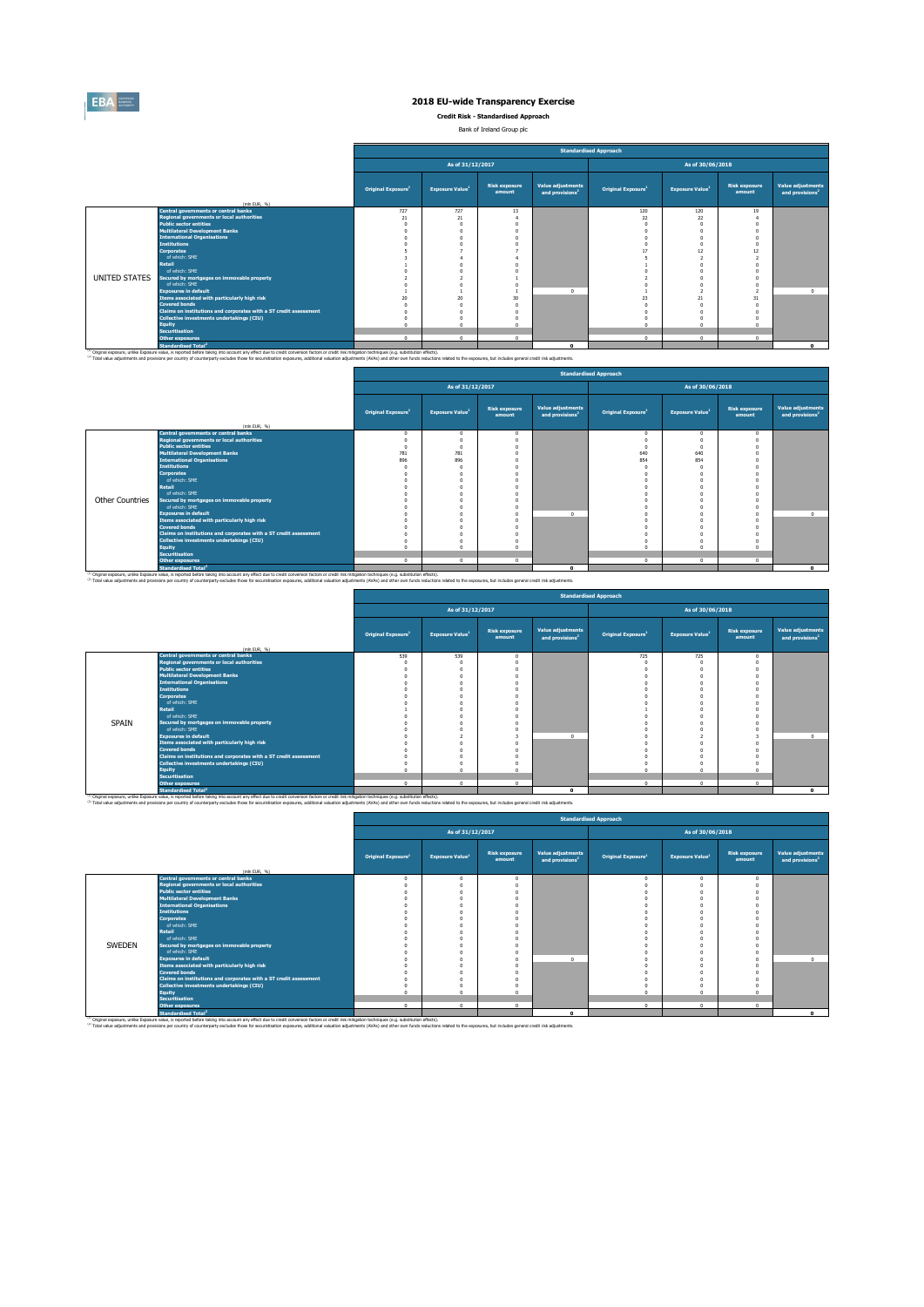

**Credit Risk - Standardised Approach**

Bank of Ireland Group plc

|               |                                                                                                                                                                                                                                                                                                                                                                                                                                                 |                                |                                    |                                |                                                  | <b>Standardised Approach</b>   |                                    |                                |                                                  |
|---------------|-------------------------------------------------------------------------------------------------------------------------------------------------------------------------------------------------------------------------------------------------------------------------------------------------------------------------------------------------------------------------------------------------------------------------------------------------|--------------------------------|------------------------------------|--------------------------------|--------------------------------------------------|--------------------------------|------------------------------------|--------------------------------|--------------------------------------------------|
|               |                                                                                                                                                                                                                                                                                                                                                                                                                                                 |                                | As of 31/12/2017                   |                                |                                                  |                                | As of 30/06/2018                   |                                |                                                  |
|               | (mln EUR. 96)                                                                                                                                                                                                                                                                                                                                                                                                                                   | Original Exposure <sup>1</sup> | <b>Exposure Value</b> <sup>1</sup> | <b>Risk exposure</b><br>amount | Value adjustments<br>and provisions <sup>2</sup> | Original Exposure <sup>1</sup> | <b>Exposure Value</b> <sup>1</sup> | <b>Risk exposure</b><br>amount | Value adjustments<br>and provisions <sup>2</sup> |
|               | <b>Central governments or central banks</b>                                                                                                                                                                                                                                                                                                                                                                                                     | n                              | $\Omega$                           |                                |                                                  | $\sqrt{2}$                     | $\Omega$                           |                                |                                                  |
|               | <b>Regional governments or local authorities</b>                                                                                                                                                                                                                                                                                                                                                                                                |                                |                                    |                                |                                                  |                                |                                    |                                |                                                  |
|               | <b>Public sector entities</b>                                                                                                                                                                                                                                                                                                                                                                                                                   |                                |                                    |                                |                                                  |                                |                                    |                                |                                                  |
|               | <b>Multilateral Development Banks</b>                                                                                                                                                                                                                                                                                                                                                                                                           |                                |                                    |                                |                                                  |                                |                                    |                                |                                                  |
|               | <b>International Organisations</b>                                                                                                                                                                                                                                                                                                                                                                                                              |                                |                                    |                                |                                                  |                                |                                    |                                |                                                  |
|               | <b>Institutions</b>                                                                                                                                                                                                                                                                                                                                                                                                                             |                                |                                    |                                |                                                  |                                |                                    |                                |                                                  |
|               | <b>Corporates</b>                                                                                                                                                                                                                                                                                                                                                                                                                               |                                |                                    |                                |                                                  |                                |                                    |                                |                                                  |
|               | of which: SME                                                                                                                                                                                                                                                                                                                                                                                                                                   |                                |                                    |                                |                                                  |                                |                                    |                                |                                                  |
|               | Retail                                                                                                                                                                                                                                                                                                                                                                                                                                          |                                |                                    |                                |                                                  |                                |                                    |                                |                                                  |
| Country of    | of which: SME                                                                                                                                                                                                                                                                                                                                                                                                                                   |                                |                                    |                                |                                                  |                                |                                    |                                |                                                  |
| Counterpart 8 | Secured by mortgages on immovable property                                                                                                                                                                                                                                                                                                                                                                                                      |                                |                                    |                                |                                                  |                                |                                    |                                |                                                  |
|               | of which: SME                                                                                                                                                                                                                                                                                                                                                                                                                                   |                                |                                    |                                | $\sim$                                           |                                |                                    |                                |                                                  |
|               | <b>Exposures in default</b>                                                                                                                                                                                                                                                                                                                                                                                                                     |                                |                                    |                                |                                                  |                                |                                    |                                | $\Omega$                                         |
|               | Items associated with particularly high risk                                                                                                                                                                                                                                                                                                                                                                                                    |                                |                                    |                                |                                                  |                                |                                    |                                |                                                  |
|               | <b>Covered bonds</b>                                                                                                                                                                                                                                                                                                                                                                                                                            |                                |                                    |                                |                                                  |                                |                                    |                                |                                                  |
|               | Claims on institutions and corporates with a ST credit assessment                                                                                                                                                                                                                                                                                                                                                                               |                                |                                    |                                |                                                  |                                |                                    |                                |                                                  |
|               | Collective investments undertakings (CIU)                                                                                                                                                                                                                                                                                                                                                                                                       |                                |                                    |                                |                                                  |                                |                                    |                                |                                                  |
|               | <b>Equity</b>                                                                                                                                                                                                                                                                                                                                                                                                                                   |                                | $\sim$                             |                                |                                                  |                                |                                    |                                |                                                  |
|               | <b>Securitisation</b>                                                                                                                                                                                                                                                                                                                                                                                                                           | $\sim$                         | $\Omega$                           | $\sim$                         |                                                  | $\sim$                         | $\sim$                             | ٠                              |                                                  |
|               | <b>Other exposures</b>                                                                                                                                                                                                                                                                                                                                                                                                                          |                                |                                    |                                |                                                  |                                |                                    |                                |                                                  |
|               | <b>Standardised Total<sup>2</sup></b>                                                                                                                                                                                                                                                                                                                                                                                                           |                                |                                    |                                |                                                  |                                |                                    |                                |                                                  |
|               | <sup>(1)</sup> Original exposure, unlike Exposure value, is reported before taking into account any effect due to credit conversion factors or credit risk mitigation techniques (e.g. substitution effects).<br>(2) Total value adjustments and provisions per country of counterparty excludes those for securistisation exposures, additional valuation adjustments (AVAs) and other own funds reductions related to the exposures, but incl |                                |                                    |                                |                                                  |                                |                                    |                                |                                                  |

 $\blacksquare$ 

|               |                                                                             |                                |                                    |                                |                                                  | <b>Standardised Approach</b>   |                                    |                                |                                                  |
|---------------|-----------------------------------------------------------------------------|--------------------------------|------------------------------------|--------------------------------|--------------------------------------------------|--------------------------------|------------------------------------|--------------------------------|--------------------------------------------------|
|               |                                                                             |                                | As of 31/12/2017                   |                                |                                                  |                                | As of 30/06/2018                   |                                |                                                  |
|               | (mln EUR, 96)                                                               | Original Exposure <sup>1</sup> | <b>Exposure Value</b> <sup>1</sup> | <b>Risk exposure</b><br>amount | Value adjustments<br>and provisions <sup>2</sup> | Original Exposure <sup>1</sup> | <b>Exposure Value</b> <sup>1</sup> | <b>Risk exposure</b><br>amount | Value adjustments<br>and provisions <sup>2</sup> |
|               | <b>Central governments or central banks</b>                                 | n                              | $\Omega$                           |                                |                                                  |                                |                                    |                                |                                                  |
|               | <b>Regional governments or local authorities</b>                            |                                |                                    |                                |                                                  |                                |                                    |                                |                                                  |
|               | <b>Public sector entities</b>                                               |                                |                                    |                                |                                                  |                                |                                    |                                |                                                  |
|               | <b>Multilateral Development Banks</b>                                       |                                |                                    |                                |                                                  |                                |                                    |                                |                                                  |
|               | <b>International Organisations</b>                                          |                                |                                    |                                |                                                  |                                |                                    |                                |                                                  |
|               | <b>Institutions</b>                                                         |                                |                                    |                                |                                                  |                                |                                    |                                |                                                  |
|               | <b>Corporates</b>                                                           |                                |                                    |                                |                                                  |                                |                                    |                                |                                                  |
|               | of which: SME                                                               |                                |                                    |                                |                                                  |                                |                                    |                                |                                                  |
|               | Retail                                                                      |                                |                                    |                                |                                                  |                                |                                    |                                |                                                  |
| Country of    | of which: SME                                                               |                                |                                    |                                |                                                  |                                |                                    |                                |                                                  |
| Counterpart 9 | Secured by mortgages on immovable property                                  |                                |                                    |                                |                                                  |                                |                                    |                                |                                                  |
|               | of which: SME                                                               |                                |                                    |                                |                                                  |                                |                                    |                                |                                                  |
|               | <b>Exposures in default</b><br>Items associated with particularly high risk |                                |                                    |                                |                                                  |                                |                                    |                                |                                                  |
|               | <b>Covered bonds</b>                                                        |                                |                                    |                                |                                                  |                                |                                    |                                |                                                  |
|               | Claims on institutions and corporates with a ST credit assessment           |                                |                                    |                                |                                                  |                                |                                    |                                |                                                  |
|               | Collective investments undertakings (CIU)                                   |                                |                                    |                                |                                                  |                                |                                    |                                |                                                  |
|               | Equity                                                                      |                                |                                    |                                |                                                  |                                |                                    |                                |                                                  |
|               | <b>Securitisation</b>                                                       |                                |                                    |                                |                                                  |                                |                                    |                                |                                                  |
|               | <b>Other exposures</b>                                                      | $\Omega$                       | $\Omega$                           | $\Omega$                       |                                                  | $\sim$                         | $\Omega$                           | $\sim$                         |                                                  |
|               | <b>Standardised Total<sup>2</sup></b>                                       |                                |                                    |                                |                                                  |                                |                                    |                                |                                                  |

Standardised Total<sup>\*</sup><br><sup>10</sup> Original exposure, unlike Exposite of the Standardise taking into account any effect due to credit conversion factors or credit niti miliopsion techniques (e.g. substitution effects).<br><sup>2</sup> Total v

 $\overline{a}$ 

|                |                                                                                                                       |                                |                                    |                                |                                                         | <b>Standardised Approach</b>   |                                    |                                |                                                  |
|----------------|-----------------------------------------------------------------------------------------------------------------------|--------------------------------|------------------------------------|--------------------------------|---------------------------------------------------------|--------------------------------|------------------------------------|--------------------------------|--------------------------------------------------|
|                |                                                                                                                       |                                | As of 31/12/2017                   |                                |                                                         |                                | As of 30/06/2018                   |                                |                                                  |
|                | (mln EUR, %)                                                                                                          | Original Exposure <sup>1</sup> | <b>Exposure Value</b> <sup>1</sup> | <b>Risk exposure</b><br>amount | <b>Value adjustments</b><br>and provisions <sup>2</sup> | Original Exposure <sup>1</sup> | <b>Exposure Value</b> <sup>1</sup> | <b>Risk exposure</b><br>amount | Value adjustments<br>and provisions <sup>2</sup> |
|                | Central governments or central banks                                                                                  |                                | $\Omega$                           | $\Omega$                       |                                                         | $\circ$                        |                                    | $\Omega$                       |                                                  |
|                | <b>Regional governments or local authorities</b>                                                                      |                                |                                    |                                |                                                         |                                |                                    |                                |                                                  |
|                | <b>Public sector entities</b>                                                                                         |                                |                                    |                                |                                                         |                                |                                    |                                |                                                  |
|                | <b>Multilateral Development Banks</b>                                                                                 |                                |                                    |                                |                                                         |                                |                                    |                                |                                                  |
|                | <b>International Organisations</b>                                                                                    |                                |                                    |                                |                                                         |                                |                                    |                                |                                                  |
|                | <b>Institutions</b>                                                                                                   |                                |                                    |                                |                                                         |                                |                                    |                                |                                                  |
|                | <b>Corporates</b>                                                                                                     |                                |                                    |                                |                                                         |                                |                                    |                                |                                                  |
|                | of which: SME                                                                                                         |                                |                                    |                                |                                                         |                                |                                    |                                |                                                  |
|                | Retail                                                                                                                |                                |                                    |                                |                                                         |                                |                                    |                                |                                                  |
| Country of     | of which: SME                                                                                                         |                                |                                    |                                |                                                         |                                |                                    |                                |                                                  |
| Counterpart 10 | Secured by mortgages on immovable property<br>of which: SME                                                           |                                |                                    |                                |                                                         |                                |                                    |                                |                                                  |
|                |                                                                                                                       |                                |                                    |                                |                                                         |                                |                                    |                                |                                                  |
|                | <b>Exposures in default</b>                                                                                           |                                |                                    |                                |                                                         |                                |                                    |                                |                                                  |
|                | Items associated with particularly high risk<br><b>Covered bonds</b>                                                  |                                |                                    |                                |                                                         |                                |                                    |                                |                                                  |
|                |                                                                                                                       |                                |                                    |                                |                                                         |                                |                                    |                                |                                                  |
|                | Claims on institutions and corporates with a ST credit assessment<br><b>Collective investments undertakings (CIU)</b> |                                |                                    |                                |                                                         |                                |                                    |                                |                                                  |
|                | <b>Equity</b>                                                                                                         |                                |                                    |                                |                                                         |                                |                                    |                                |                                                  |
|                | <b>Securitisation</b>                                                                                                 |                                |                                    |                                |                                                         |                                |                                    |                                |                                                  |
|                | <b>Other exposures</b>                                                                                                | $\Omega$                       | $\Omega$                           | $\Omega$                       |                                                         | $\mathbf{0}$                   | $\Omega$                           | $\Omega$                       |                                                  |
|                | <b>Standardised Total<sup>2</sup></b>                                                                                 |                                |                                    |                                | $\Omega$                                                |                                |                                    |                                |                                                  |
|                |                                                                                                                       |                                |                                    |                                |                                                         |                                |                                    |                                |                                                  |

Standardised Total<sup>2</sup><br>This income, unlike Expose basis, and to be the bing into account any effect due to credit conversion factors or credit nitingation techniques (e.g. substitution effects).<br>This value adjustments and c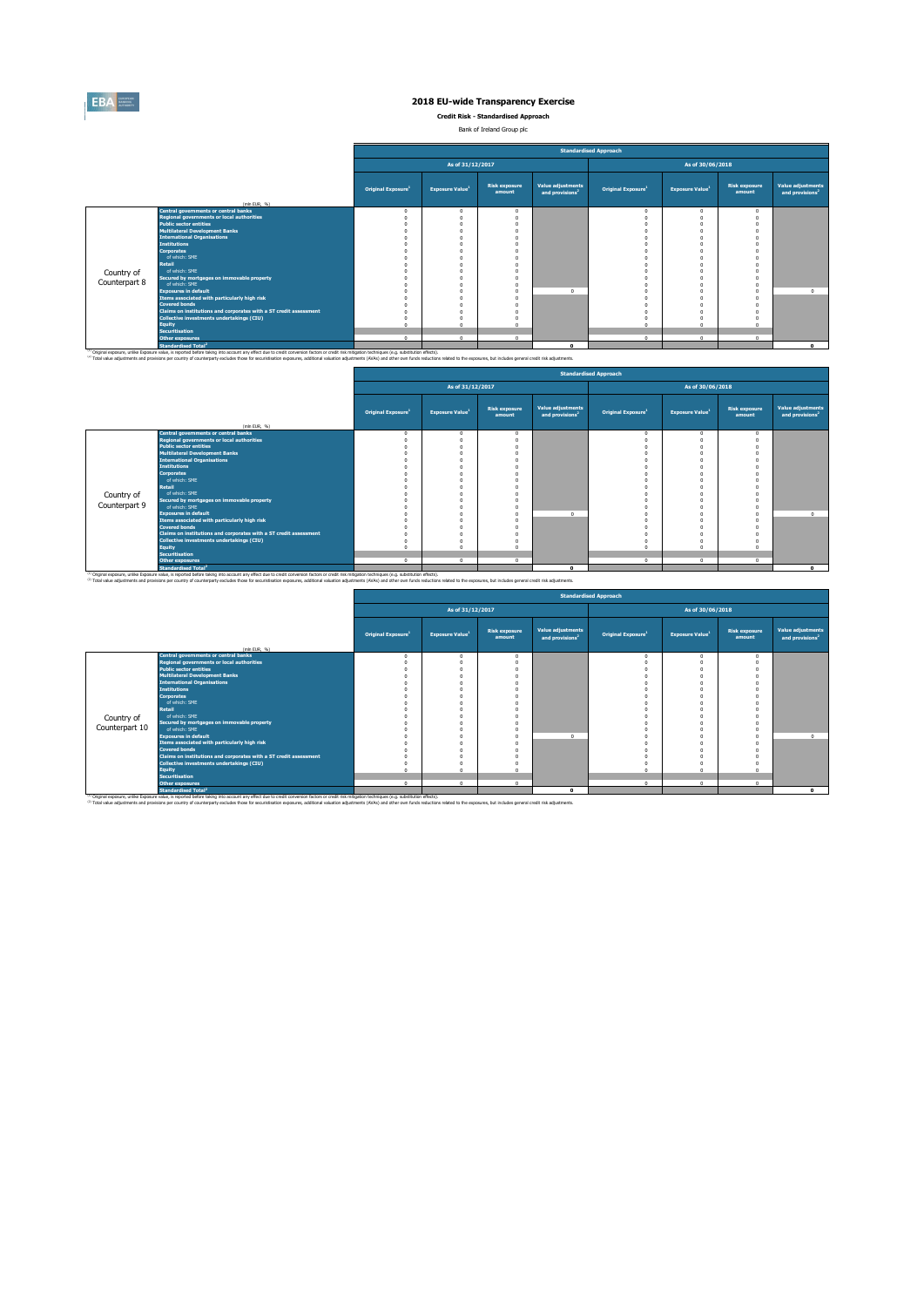

**Credit Risk - IRB Approach** Bank of Ireland Group plc

|                   |                                                                                                                                                                                                                                   |                                |                                       |                                       |        |                             | <b>IRB Approach</b>         |                                |                        |                                |                  |                             |                             |
|-------------------|-----------------------------------------------------------------------------------------------------------------------------------------------------------------------------------------------------------------------------------|--------------------------------|---------------------------------------|---------------------------------------|--------|-----------------------------|-----------------------------|--------------------------------|------------------------|--------------------------------|------------------|-----------------------------|-----------------------------|
|                   |                                                                                                                                                                                                                                   |                                |                                       |                                       |        |                             |                             |                                |                        |                                |                  |                             |                             |
|                   |                                                                                                                                                                                                                                   |                                |                                       | As of 31/12/2017                      |        |                             |                             |                                |                        |                                | As of 30/06/2018 |                             |                             |
|                   |                                                                                                                                                                                                                                   | Original Exposure <sup>1</sup> |                                       | <b>Exposure</b><br>Value <sup>1</sup> |        | <b>Risk exposure amount</b> | Value<br>adiustments<br>and | Original Exposure <sup>1</sup> |                        | Exposure<br>Value <sup>1</sup> |                  | <b>Risk exposure amount</b> | Value<br>adiustments<br>and |
|                   | (mln EUR, %)                                                                                                                                                                                                                      |                                | Of which:<br>defaulted <sup>(2)</sup> |                                       |        | Of which:<br>defaulted      | provisions                  |                                | Of which:<br>defaulted |                                |                  | Of which:<br>defaulted      | provisions                  |
|                   | <b>Central banks and central governments</b>                                                                                                                                                                                      | $\Omega$                       |                                       |                                       |        |                             |                             |                                | $\Omega$               | $\Omega$                       |                  |                             |                             |
|                   | <b>Institutions</b>                                                                                                                                                                                                               | 4,637                          | $\Omega$                              | 4.537                                 | 841    |                             |                             | 5.202                          | $\Omega$               | 5.073                          | 961              |                             |                             |
|                   | <b>Corporates</b>                                                                                                                                                                                                                 | 21.412                         | 1.896                                 | 18.201                                | 13.974 |                             | 931                         | 21.481                         | 1.547                  | 18,379                         | 14.431           |                             | 783                         |
|                   | Corporates - Of Which: Specialised Lending                                                                                                                                                                                        | 1.252                          | 45                                    | 1,218                                 | 1.137  |                             | 34                          | 1.132                          | 87                     | 1,100                          | 974              |                             | 55                          |
|                   | Corporates - Of Which: SME                                                                                                                                                                                                        | 10,806                         | 1.555                                 | 9.997                                 | 6.699  |                             | 725                         | 10.340                         | 1.195                  | 9.631                          | 6.805            |                             | 557                         |
|                   | Retail                                                                                                                                                                                                                            | 52.856                         | 3,099                                 | 50,490                                | 13.635 | 2.399                       | 848                         | 52.118                         | 2,880                  | 49,986                         | 13,577           | 2.235                       | 724                         |
|                   | Retail - Secured on real estate property                                                                                                                                                                                          | 47.359                         | 2.851                                 | 46,642                                | 11.595 | 2.269                       | 704                         | 46.581                         | 2.634                  | 46.094                         | 11.475           | 2.093                       | 579                         |
|                   | Retail - Secured on real estate property - Of Which: SME                                                                                                                                                                          | $\Omega$                       | $\sqrt{2}$                            |                                       |        |                             |                             | $\sqrt{2}$                     | $\sqrt{2}$             |                                |                  |                             |                             |
| Consolidated data | Retail - Secured on real estate property - Of Which: non                                                                                                                                                                          | 47,359                         | 2.851                                 | 46,642                                | 11.595 | 2.269                       | 704                         | 46,581                         | 2.634                  | 46.094                         | 11.475           | 2.093                       | 579                         |
|                   | <b>Retail - Qualifying Revolving</b>                                                                                                                                                                                              | 2.691                          | 19                                    | 1.378                                 | 345    | 14                          | 12                          | 2.691                          | 22                     | 1.376                          | 346              | 15                          | $\overline{2}$              |
|                   | Retail - Other Retail                                                                                                                                                                                                             | 2,806                          | 228                                   | 2.470                                 | 1.696  | 116                         | 132                         | 2.846                          | 224                    | 2.517                          | 1.756            | 128                         | 122                         |
|                   | Retail - Other Retail - Of Which: SME                                                                                                                                                                                             | 2,280                          | 189                                   | 1.944                                 | 1.111  | $100 -$                     | 101                         | 2.273                          | 189                    | 1.947                          | 1.119            | 113                         | Q <sub>2</sub>              |
|                   | Retail - Other Retail - Of Which: non-SME                                                                                                                                                                                         | 526                            | 39                                    | 526                                   | 585    | 16                          | 32                          | 573                            | 35                     | 570                            | 637              | 14                          | 79                          |
|                   | <b>Equity</b><br><b>Securitisation</b>                                                                                                                                                                                            | $\sqrt{2}$                     | $\sqrt{2}$                            |                                       |        |                             |                             | $\sqrt{2}$                     | $\sim$                 |                                |                  |                             |                             |
|                   |                                                                                                                                                                                                                                   | 4,667                          |                                       | 4.667                                 | 467    |                             | $\sqrt{2}$                  | 4.635                          |                        | 4.635                          | 405              |                             |                             |
|                   | Other non credit-obligation assets                                                                                                                                                                                                |                                |                                       |                                       |        |                             |                             |                                |                        |                                |                  |                             |                             |
|                   | <b>IRB Total</b><br><sup>(3)</sup> Original exposure, unlike Exposure value, is reported before taking into account any effect due to credit conversion factors or credit risk mitigation techniques (e.g. substitution effects). |                                |                                       |                                       | 28,917 |                             |                             |                                |                        |                                | 29,374           |                             |                             |

|                       |                                                                                                                                                                                                               | <b>IRB Approach</b>            |                        |                                       |       |                             |                             |        |                                |                                       |       |                             |                             |  |
|-----------------------|---------------------------------------------------------------------------------------------------------------------------------------------------------------------------------------------------------------|--------------------------------|------------------------|---------------------------------------|-------|-----------------------------|-----------------------------|--------|--------------------------------|---------------------------------------|-------|-----------------------------|-----------------------------|--|
|                       |                                                                                                                                                                                                               |                                |                        | As of 31/12/2017                      |       |                             |                             |        |                                | As of 30/06/2018                      |       |                             |                             |  |
|                       |                                                                                                                                                                                                               | Original Exposure <sup>1</sup> |                        | <b>Exposure</b><br>Value <sup>1</sup> |       | <b>Risk exposure amount</b> | Value<br>adjustments<br>and |        | Original Exposure <sup>1</sup> | <b>Exposure</b><br>Value <sup>1</sup> |       | <b>Risk exposure amount</b> | Value<br>adiustments<br>and |  |
|                       | (mln EUR, %)                                                                                                                                                                                                  |                                | Of which:<br>defaulted |                                       |       | Of which:<br>defaulted      | provisions                  |        | Of which:<br>defaulted         |                                       |       | Of which:<br>defaulted      | provisions                  |  |
|                       | <b>Central banks and central governments</b>                                                                                                                                                                  |                                | $\Omega$               | $\Omega$                              |       |                             | $\sqrt{2}$                  |        |                                | $\Omega$                              |       |                             |                             |  |
| <b>Institutions</b>   |                                                                                                                                                                                                               | 248                            | $\Omega$               | 227                                   | 88    |                             |                             | 304    |                                | 283                                   | 116   |                             |                             |  |
| <b>Corporates</b>     |                                                                                                                                                                                                               | 12.035                         | 1.305                  | 9.833                                 | 6.480 |                             | 670                         | 11.351 | 1.041                          | 9.614                                 | 6,519 |                             | 523                         |  |
|                       | Corporates - Of Which: Specialised Lending                                                                                                                                                                    | 409                            | $\Omega$               | 391                                   | 346   |                             |                             | 377    | $\Omega$                       | 360                                   | 324   |                             |                             |  |
|                       | Corporates - Of Which: SME                                                                                                                                                                                    | 7.581                          | 1.154                  | 6.937                                 | 4.295 |                             | 573                         | 7.176  | 913                            | 6,836                                 | 4.474 |                             | 442                         |  |
| Retail                |                                                                                                                                                                                                               | 29.785                         | 2.537                  | 27,975                                | 9.141 | 1.950                       | 761                         | 29,486 | 2.369                          | 27,904                                | 8.988 | 1.846                       | 643                         |  |
|                       | Retail - Secured on real estate property                                                                                                                                                                      | 24.312                         | 2.292                  | 24.129                                | 7.102 | 1.820                       | 618                         | 23.974 | 2.125                          | 24.011                                | 6.886 | 1.704                       | 499                         |  |
|                       | Retail - Secured on real estate property - Of Which: SME                                                                                                                                                      |                                | $\Omega$               | $\sqrt{2}$                            |       |                             | $\sqrt{2}$                  |        | O                              | $\sim$                                |       |                             |                             |  |
| IRELAND               | Retail - Secured on real estate property - Of Which: non-                                                                                                                                                     | 24,312                         | 2,292                  | 24.129                                | 7.102 | 1.820                       | 618                         | 23.974 | 2.125                          | 24.011                                | 6,886 | 1.704                       | 499                         |  |
|                       | <b>Retail - Qualifying Revolving</b>                                                                                                                                                                          | 2,680                          | 19                     | 1.377                                 | 345   | 14                          | 11                          | 2,680  | 22                             | 1.376                                 | 346   | 15                          | 23                          |  |
|                       | <b>Retail - Other Retail</b><br>Retail - Other Retail - Of Which: SME                                                                                                                                         | 2.792                          | 226                    | 2.469                                 | 1.694 | 116                         | 131                         | 2.831  | 222                            | 2.517                                 | 1.756 | 128                         | 121                         |  |
|                       | Retail - Other Retail - Of Which: non-SME                                                                                                                                                                     | 2.269                          | 187                    | 1.943                                 | 1.110 | 100                         | 100                         | 2.261  | 187                            | 1.947                                 | 1.119 | 113                         | 92                          |  |
| <b>Equity</b>         |                                                                                                                                                                                                               | 523<br>$\sim$                  | 38<br>$\sqrt{2}$       | 526<br>$\sim$                         | 585   | 16<br>$\Omega$              | 31                          | 570    | 35<br>$\sim$                   | 570<br>$\Omega$                       | 637   | 14                          | 29                          |  |
| <b>Securitisation</b> |                                                                                                                                                                                                               |                                |                        |                                       |       |                             |                             |        |                                |                                       |       |                             |                             |  |
|                       | Other non credit-obligation assets                                                                                                                                                                            |                                |                        |                                       |       |                             |                             |        |                                |                                       |       |                             |                             |  |
| <b>IRB Total</b>      |                                                                                                                                                                                                               |                                |                        |                                       |       |                             |                             |        |                                |                                       |       |                             |                             |  |
|                       | <sup>(3)</sup> Original exposure, unlike Exposure value, is reported before taking into account any effect due to credit conversion factors or credit risk mitigation techniques (e.g. substitution effects). |                                |                        |                                       |       |                             |                             |        |                                |                                       |       |                             |                             |  |

|                |                                                                |                                                                                                                                                                                                                                                                                                                                                                                                                                                                                                                                                                                                                             |                                                                 |                                                                                 |                                                     |                                                  |                             | <b>IRB Approach</b>          |                                                           |                                                               |                                                     |                                                  |                             |                      |
|----------------|----------------------------------------------------------------|-----------------------------------------------------------------------------------------------------------------------------------------------------------------------------------------------------------------------------------------------------------------------------------------------------------------------------------------------------------------------------------------------------------------------------------------------------------------------------------------------------------------------------------------------------------------------------------------------------------------------------|-----------------------------------------------------------------|---------------------------------------------------------------------------------|-----------------------------------------------------|--------------------------------------------------|-----------------------------|------------------------------|-----------------------------------------------------------|---------------------------------------------------------------|-----------------------------------------------------|--------------------------------------------------|-----------------------------|----------------------|
|                |                                                                |                                                                                                                                                                                                                                                                                                                                                                                                                                                                                                                                                                                                                             |                                                                 |                                                                                 | As of 31/12/2017                                    |                                                  |                             |                              |                                                           |                                                               |                                                     | As of 30/06/2018                                 |                             |                      |
|                |                                                                |                                                                                                                                                                                                                                                                                                                                                                                                                                                                                                                                                                                                                             | <b>Original Exposure</b> <sup>1</sup>                           |                                                                                 | <b>Exposure</b>                                     |                                                  | <b>Risk exposure amount</b> | Value<br>adjustments<br>and  |                                                           | Original Exposure <sup>1</sup>                                | Exposure                                            |                                                  | <b>Risk exposure amount</b> | Value<br>adjustments |
|                |                                                                | (min EUR, %)                                                                                                                                                                                                                                                                                                                                                                                                                                                                                                                                                                                                                |                                                                 | Of which:<br>defaulted                                                          | Value <sup>1</sup>                                  |                                                  | Of which:<br>defaulted      | provisions                   |                                                           | Of which:<br>defaulted                                        | Value <sup>1</sup>                                  |                                                  | Of which:<br>defaulted      | and<br>provisions    |
|                |                                                                | <b>Central banks and central governments</b>                                                                                                                                                                                                                                                                                                                                                                                                                                                                                                                                                                                | $\Omega$                                                        | n                                                                               |                                                     | -0                                               |                             |                              | - 0                                                       | n                                                             | $\Omega$                                            |                                                  |                             |                      |
|                | <b>Institutions</b>                                            |                                                                                                                                                                                                                                                                                                                                                                                                                                                                                                                                                                                                                             | 1.282                                                           | $\Omega$                                                                        | 1.281                                               | 201                                              |                             |                              | 1.307                                                     | $\Omega$                                                      | 1.304                                               | 221                                              |                             |                      |
|                |                                                                |                                                                                                                                                                                                                                                                                                                                                                                                                                                                                                                                                                                                                             |                                                                 |                                                                                 |                                                     |                                                  |                             |                              |                                                           |                                                               |                                                     |                                                  |                             | 178                  |
|                |                                                                |                                                                                                                                                                                                                                                                                                                                                                                                                                                                                                                                                                                                                             |                                                                 |                                                                                 |                                                     |                                                  |                             |                              |                                                           |                                                               |                                                     |                                                  |                             | 17                   |
|                |                                                                |                                                                                                                                                                                                                                                                                                                                                                                                                                                                                                                                                                                                                             |                                                                 |                                                                                 |                                                     |                                                  |                             |                              |                                                           |                                                               |                                                     |                                                  |                             | 110                  |
|                |                                                                |                                                                                                                                                                                                                                                                                                                                                                                                                                                                                                                                                                                                                             |                                                                 |                                                                                 |                                                     |                                                  |                             |                              |                                                           |                                                               |                                                     |                                                  |                             | $\overline{B}$       |
|                |                                                                |                                                                                                                                                                                                                                                                                                                                                                                                                                                                                                                                                                                                                             |                                                                 |                                                                                 |                                                     |                                                  |                             |                              |                                                           |                                                               |                                                     |                                                  |                             | 72                   |
|                |                                                                |                                                                                                                                                                                                                                                                                                                                                                                                                                                                                                                                                                                                                             |                                                                 |                                                                                 |                                                     |                                                  |                             |                              |                                                           |                                                               |                                                     |                                                  |                             |                      |
|                |                                                                |                                                                                                                                                                                                                                                                                                                                                                                                                                                                                                                                                                                                                             |                                                                 |                                                                                 |                                                     |                                                  |                             |                              |                                                           |                                                               |                                                     |                                                  |                             | 72                   |
|                |                                                                |                                                                                                                                                                                                                                                                                                                                                                                                                                                                                                                                                                                                                             |                                                                 |                                                                                 |                                                     |                                                  |                             |                              |                                                           |                                                               |                                                     |                                                  |                             |                      |
|                |                                                                |                                                                                                                                                                                                                                                                                                                                                                                                                                                                                                                                                                                                                             |                                                                 |                                                                                 |                                                     |                                                  |                             |                              |                                                           |                                                               |                                                     |                                                  |                             |                      |
|                |                                                                |                                                                                                                                                                                                                                                                                                                                                                                                                                                                                                                                                                                                                             |                                                                 |                                                                                 |                                                     |                                                  |                             |                              |                                                           |                                                               |                                                     |                                                  |                             |                      |
|                |                                                                |                                                                                                                                                                                                                                                                                                                                                                                                                                                                                                                                                                                                                             | $\sim$                                                          | $\Delta$                                                                        |                                                     |                                                  | $\sim$                      |                              |                                                           | $\sim$                                                        |                                                     |                                                  | $\sim$                      |                      |
|                |                                                                |                                                                                                                                                                                                                                                                                                                                                                                                                                                                                                                                                                                                                             |                                                                 |                                                                                 |                                                     |                                                  |                             |                              |                                                           |                                                               |                                                     |                                                  |                             |                      |
|                |                                                                | Other non credit-obligation assets                                                                                                                                                                                                                                                                                                                                                                                                                                                                                                                                                                                          |                                                                 |                                                                                 |                                                     |                                                  |                             |                              |                                                           |                                                               |                                                     |                                                  |                             |                      |
|                | <b>IRB Total</b>                                               |                                                                                                                                                                                                                                                                                                                                                                                                                                                                                                                                                                                                                             |                                                                 |                                                                                 |                                                     |                                                  |                             |                              |                                                           |                                                               |                                                     |                                                  |                             |                      |
| UNITED KINGDOM | <b>Corporates</b><br>Retail<br>Equity<br><b>Securitisation</b> | Corporates - Of Which: Specialised Lending<br>Comorates - Of Which: SME<br>Retail - Secured on real estate property<br>Retail - Secured on real estate property - Of Which: SME<br>Retail - Secured on real estate property - Of Which: non-<br><b>Retail - Qualifying Revolving</b><br><b>Retail - Other Retail</b><br>Retail - Other Retail - Of Which: SME<br>Retail - Other Retail - Of Which: non-SME<br><sup>(1)</sup> Original exposure, unlike Exposure value, is reported before taking into account any effect due to credit conversion factors or credit risk mitigation techniques (e.g. substitution effects). | 5,815<br>619<br>2,781<br>22,809<br>22.793<br>-O<br>22,793<br>10 | 422<br>$\Omega$<br>374<br>519<br>517<br>$\Omega$<br>517<br>$\Omega$<br>$\Omega$ | 5,558<br>607<br>2.921<br>22,425<br>22,425<br>22,425 | 4.400<br>600<br>2.278<br>4.450<br>4.450<br>4.450 | 436<br>436<br>436           | 172<br>138<br>80<br>79<br>79 | 6.421<br>567<br>2.628<br>22.394<br>22,378<br>22,378<br>11 | 393<br>42<br>273<br>476<br>475<br>$\Omega$<br>475<br>$\Omega$ | 5,905<br>555<br>2.589<br>22.082<br>22.082<br>22,082 | 4.611<br>516<br>2.190<br>4.588<br>4.588<br>4.588 | 389<br>389<br>389           |                      |

|               |                                                           |                                |                        |                                |            |                             | <b>IRB Approach</b>         |          |                                |                                |     |                             |                             |
|---------------|-----------------------------------------------------------|--------------------------------|------------------------|--------------------------------|------------|-----------------------------|-----------------------------|----------|--------------------------------|--------------------------------|-----|-----------------------------|-----------------------------|
|               |                                                           |                                |                        | As of 31/12/2017               |            |                             |                             |          |                                | As of 30/06/2018               |     |                             |                             |
|               |                                                           | Original Exposure <sup>1</sup> |                        | Exposure<br>Value <sup>1</sup> |            | <b>Risk exposure amount</b> | Value<br>adjustments<br>and |          | Original Exposure <sup>1</sup> | Exposure<br>Value <sup>1</sup> |     | <b>Risk exposure amount</b> | Value<br>adjustments<br>and |
|               | (mln EUR, %)                                              |                                | Of which:<br>defaulted |                                |            | Of which:<br>defaulted      | provisions                  |          | Of which:<br>defaulted         |                                |     | Of which:<br>defaulted      | provisions                  |
|               | Central banks and central governments                     | $\Omega$                       |                        |                                | $\Omega$   |                             |                             |          | $\Omega$                       |                                |     | $\Omega$                    |                             |
|               | <b>Institutions</b>                                       | 535                            |                        | 535                            | 65         |                             |                             | 732      | $\Omega$                       | 732                            | 107 |                             |                             |
|               | <b>Corporates</b>                                         | 514                            |                        | 476                            | 554        |                             |                             | 476      | $\hat{\phantom{a}}$            | 450                            | 518 |                             |                             |
|               | Corporates - Of Which: Specialised Lending                | $\sqrt{2}$                     |                        |                                | $\sqrt{2}$ |                             |                             | $\Omega$ | $\Omega$                       |                                |     |                             |                             |
|               | Corporates - Of Which: SME                                |                                |                        | 32                             | 22         |                             |                             |          | $\Omega$                       | 28                             | 14  |                             |                             |
|               | Retail                                                    | 10                             |                        |                                |            |                             |                             | 10       |                                |                                |     |                             |                             |
|               | Retail - Secured on real estate property                  | o                              |                        |                                |            |                             |                             |          |                                |                                |     |                             |                             |
|               | Retail - Secured on real estate property - Of Which: SME  | $\Omega$                       |                        |                                |            |                             |                             |          |                                |                                |     |                             |                             |
| <b>FRANCE</b> | Retail - Secured on real estate property - Of Which: non- | -O                             |                        |                                |            |                             |                             | $\sim$   | 3                              |                                |     |                             |                             |
|               | <b>Retail - Qualifying Revolving</b>                      |                                |                        |                                | $\sqrt{2}$ |                             |                             | $\sim$   | $\Omega$                       |                                |     |                             |                             |
|               | <b>Retail - Other Retail</b>                              |                                |                        |                                | $\Omega$   |                             |                             |          | $\Omega$                       |                                |     |                             |                             |
|               | Retail - Other Retail - Of Which: SME                     |                                |                        |                                |            |                             |                             |          | $\Omega$                       |                                |     |                             |                             |
|               | Retail - Other Retail - Of Which: non-SME                 |                                |                        |                                |            |                             |                             |          | $\Omega$                       |                                |     |                             |                             |
|               | <b>Equity</b>                                             | n                              |                        |                                |            |                             |                             |          | $\sqrt{2}$                     |                                |     |                             |                             |
|               | <b>Securitisation</b>                                     |                                |                        |                                |            |                             |                             |          |                                |                                |     |                             |                             |
|               | Other non credit-obligation assets                        |                                |                        |                                |            |                             |                             |          |                                |                                |     |                             |                             |
|               | <b>IRB Total</b>                                          |                                |                        |                                |            |                             |                             |          |                                |                                |     |                             |                             |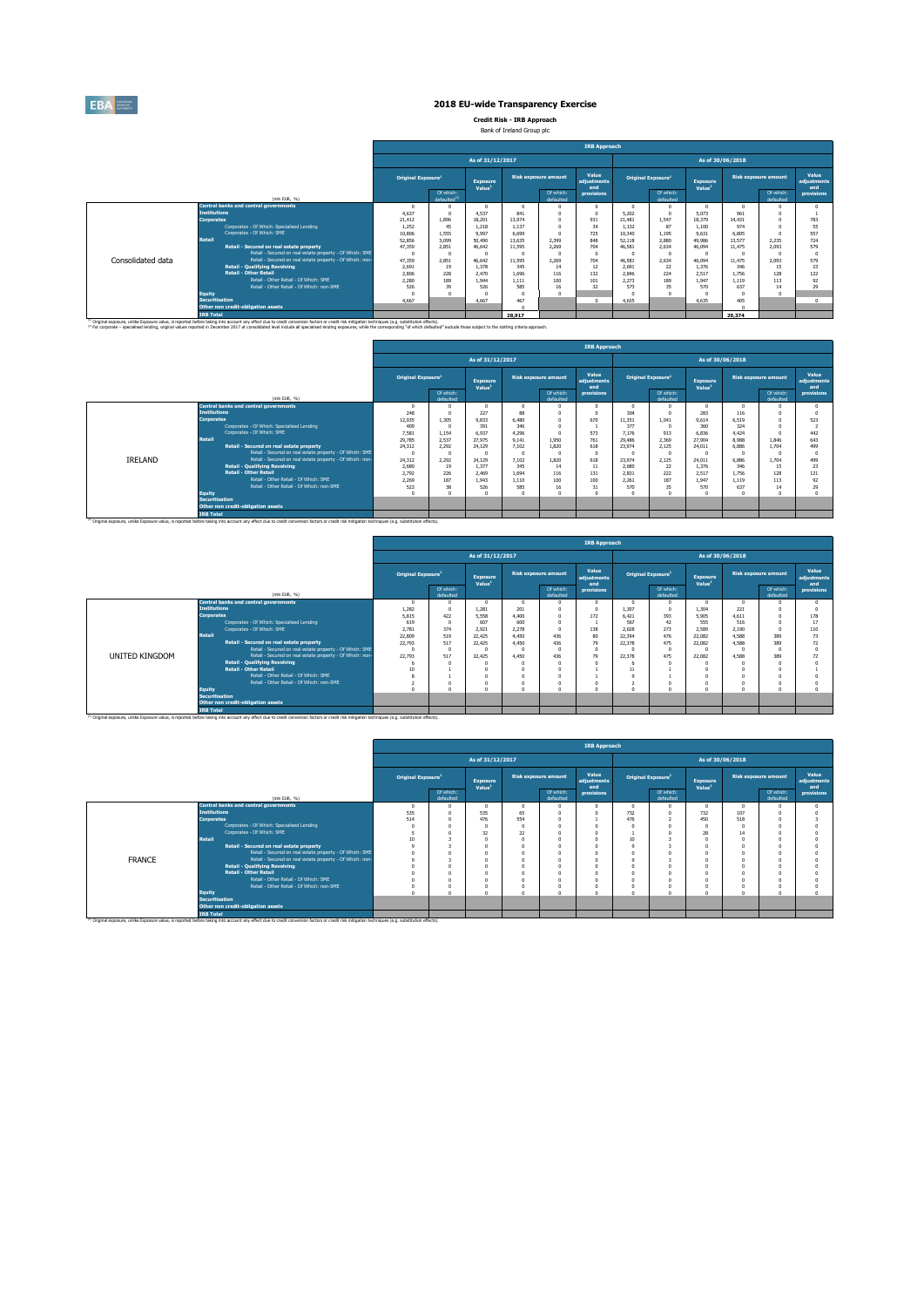

**Credit Risk - IRB Approach** Bank of Ireland Group plc

|  | Bank of Ireland Group plc |  |
|--|---------------------------|--|
|  |                           |  |

|               |                                                                                                                                                                                                                                   |                                |                        |                                |        |                             | <b>IRB Approach</b>         |        |                                |                                |       |                             |                             |
|---------------|-----------------------------------------------------------------------------------------------------------------------------------------------------------------------------------------------------------------------------------|--------------------------------|------------------------|--------------------------------|--------|-----------------------------|-----------------------------|--------|--------------------------------|--------------------------------|-------|-----------------------------|-----------------------------|
|               |                                                                                                                                                                                                                                   |                                |                        | As of 31/12/2017               |        |                             |                             |        |                                | As of 30/06/2018               |       |                             |                             |
|               |                                                                                                                                                                                                                                   | Original Exposure <sup>1</sup> |                        | Exposure<br>Value <sup>1</sup> |        | <b>Risk exposure amount</b> | Value<br>adjustments<br>and |        | Original Exposure <sup>1</sup> | Exposure<br>Value <sup>1</sup> |       | <b>Risk exposure amount</b> | Value<br>adjustments<br>and |
|               | (mln EUR, %)                                                                                                                                                                                                                      |                                | Of which:<br>defaulted |                                |        | Of which:<br>defaulted      | provisions                  |        | Of which:<br>defaulted         |                                |       | Of which:<br>defaulted      | provisions                  |
|               | <b>Central banks and central governments</b>                                                                                                                                                                                      | $\Omega$                       | $\Omega$               |                                |        |                             |                             |        | $\Omega$                       |                                |       |                             |                             |
|               | <b>Institutions</b>                                                                                                                                                                                                               | 32                             | $\Omega$               | 25                             |        |                             |                             | 24     | $\Omega$                       | 74                             |       |                             |                             |
|               | <b>Corporates</b>                                                                                                                                                                                                                 | 1.621                          | 56                     | 1.447                          | 1.622  |                             | 24                          | 1.851  | 25                             | 1.380                          | 1.647 |                             |                             |
|               | Corporates - Of Which: Specialised Lending                                                                                                                                                                                        |                                | $\Omega$               |                                | 11     |                             |                             |        |                                |                                |       |                             |                             |
|               | Corporates - Of Which: SME                                                                                                                                                                                                        | 102                            | 19                     | 92                             | 93     |                             |                             | 309    | $\Omega$                       | 147                            | 152   |                             |                             |
|               | Retail                                                                                                                                                                                                                            | 92                             | 17                     | <b>90</b>                      | 44     | 14                          |                             | 87     | 14                             |                                |       |                             |                             |
|               | Retail - Secured on real estate property                                                                                                                                                                                          | 89                             | 17                     | 88                             | 47     | 14                          |                             | 83     | 13                             |                                |       |                             |                             |
|               | Retail - Secured on real estate property - Of Which: SME                                                                                                                                                                          | $\Omega$                       | $\Omega$               |                                |        |                             |                             |        | $\sim$                         |                                |       |                             |                             |
| UNITED STATES | Retail - Secured on real estate property - Of Which: non-                                                                                                                                                                         | 89                             | 17                     | 88                             | 42     | 14                          |                             | 83     | 13                             |                                |       |                             |                             |
|               | <b>Retail - Qualifying Revolving</b>                                                                                                                                                                                              |                                | $\Omega$               |                                |        |                             |                             |        | $\Omega$                       |                                |       |                             |                             |
|               | <b>Retail - Other Retail</b>                                                                                                                                                                                                      |                                | $\Omega$               |                                |        |                             |                             |        | $\Omega$                       |                                |       |                             |                             |
|               | Retail - Other Retail - Of Which: SME                                                                                                                                                                                             |                                | $\Omega$               |                                |        |                             |                             |        |                                |                                |       |                             |                             |
|               | Retail - Other Retail - Of Which: non-SME                                                                                                                                                                                         | $\sim$                         | $\Omega$               |                                | $\sim$ |                             |                             | $\sim$ | $\Omega$                       |                                |       | $\sim$                      |                             |
|               | Equity<br><b>Securitisation</b>                                                                                                                                                                                                   |                                | $\Omega$               |                                |        |                             |                             |        | $\sim$                         |                                |       |                             |                             |
|               | Other non credit-obligation assets                                                                                                                                                                                                |                                |                        |                                |        |                             |                             |        |                                |                                |       |                             |                             |
|               |                                                                                                                                                                                                                                   |                                |                        |                                |        |                             |                             |        |                                |                                |       |                             |                             |
|               | <b>IRB Total</b><br><sup>(3)</sup> Original exposure, unlike Exposure value, is reported before taking into account any effect due to credit conversion factors or credit risk mitigation techniques (e.g. substitution effects). |                                |                        |                                |        |                             |                             |        |                                |                                |       |                             |                             |

|                        |                                                                                                                                                                                                               |                                |                        |                                |   |                             | <b>IRB Approach</b>         |    |                                |                                |                  |                             |                             |
|------------------------|---------------------------------------------------------------------------------------------------------------------------------------------------------------------------------------------------------------|--------------------------------|------------------------|--------------------------------|---|-----------------------------|-----------------------------|----|--------------------------------|--------------------------------|------------------|-----------------------------|-----------------------------|
|                        |                                                                                                                                                                                                               |                                |                        | As of 31/12/2017               |   |                             |                             |    |                                |                                | As of 30/06/2018 |                             |                             |
|                        |                                                                                                                                                                                                               | Original Exposure <sup>1</sup> |                        | Exposure<br>Value <sup>1</sup> |   | <b>Risk exposure amount</b> | Value<br>adjustments<br>and |    | Original Exposure <sup>1</sup> | Exposure<br>Value <sup>1</sup> |                  | <b>Risk exposure amount</b> | Value<br>adjustments<br>and |
|                        | (mln EUR, %)                                                                                                                                                                                                  |                                | Of which:<br>defaulted |                                |   | Of which:<br>defaulted      | provisions                  |    | Of which:<br>defaulted         |                                |                  | Of which:<br>defaulted      | provisions                  |
|                        | <b>Central banks and central governments</b>                                                                                                                                                                  | n                              |                        |                                |   |                             |                             |    |                                | $\Omega$                       |                  |                             |                             |
|                        | <b>Institutions</b>                                                                                                                                                                                           |                                |                        |                                |   |                             |                             |    |                                |                                |                  |                             |                             |
|                        | <b>Corporates</b><br>Corporates - Of Which: Specialised Lending                                                                                                                                               |                                | $\Omega$<br>$\Omega$   |                                | n |                             |                             | 17 |                                | 45                             | 43               |                             |                             |
|                        | Corporates - Of Which: SME                                                                                                                                                                                    | $\theta$                       | $\Omega$               |                                |   |                             |                             |    |                                |                                |                  |                             |                             |
|                        | Retail                                                                                                                                                                                                        |                                |                        |                                |   |                             |                             |    |                                |                                |                  |                             |                             |
|                        | Retail - Secured on real estate property                                                                                                                                                                      | $\Omega$                       | $\Omega$               |                                |   |                             |                             |    |                                | $\Omega$                       |                  |                             |                             |
|                        | Retail - Secured on real estate property - Of Which: SME                                                                                                                                                      | $\Omega$                       | $\Omega$               |                                |   |                             |                             |    |                                | $\Omega$                       |                  |                             |                             |
| <b>Other Countries</b> | Retail - Secured on real estate property - Of Which: non-                                                                                                                                                     | $\theta$                       |                        |                                |   |                             |                             |    |                                | n                              |                  |                             |                             |
|                        | <b>Retail - Qualifying Revolving</b>                                                                                                                                                                          |                                | $\Omega$               |                                |   |                             |                             |    |                                |                                |                  |                             |                             |
|                        | <b>Retail - Other Retail</b>                                                                                                                                                                                  | o                              | $\Omega$               |                                | n |                             |                             |    |                                | $\Omega$                       |                  |                             |                             |
|                        | Retail - Other Retail - Of Which: SME                                                                                                                                                                         |                                | $\Omega$               |                                |   |                             |                             |    |                                | n                              |                  |                             |                             |
|                        | Retail - Other Retail - Of Which: non-SME                                                                                                                                                                     | $\theta$                       | $\Omega$               |                                |   |                             |                             |    |                                | $\Omega$                       |                  |                             |                             |
|                        | <b>Equity</b>                                                                                                                                                                                                 |                                | $\Omega$               |                                |   |                             |                             |    |                                | n                              |                  |                             |                             |
|                        | <b>Securitisation</b>                                                                                                                                                                                         |                                |                        |                                |   |                             |                             |    |                                |                                |                  |                             |                             |
|                        | Other non credit-obligation assets                                                                                                                                                                            |                                |                        |                                |   |                             |                             |    |                                |                                |                  |                             |                             |
|                        | <b>IRB Total</b>                                                                                                                                                                                              |                                |                        |                                |   |                             |                             |    |                                |                                |                  |                             |                             |
|                        | <sup>(i)</sup> Original exposure, unlike Exposure value, is reported before taking into account any effect due to credit conversion factors or credit risk mitigation techniques (e.g. substitution effects). |                                |                        |                                |   |                             |                             |    |                                |                                |                  |                             |                             |

|       |                       |                                                                                                                                                                                                               |                                |                        |                                |          |                             | <b>IRB Approach</b>         |            |                                |                                |          |                        |                             |
|-------|-----------------------|---------------------------------------------------------------------------------------------------------------------------------------------------------------------------------------------------------------|--------------------------------|------------------------|--------------------------------|----------|-----------------------------|-----------------------------|------------|--------------------------------|--------------------------------|----------|------------------------|-----------------------------|
|       |                       |                                                                                                                                                                                                               |                                |                        | As of 31/12/2017               |          |                             |                             |            |                                | As of 30/06/2018               |          |                        |                             |
|       |                       |                                                                                                                                                                                                               | Original Exposure <sup>1</sup> |                        | Exposure<br>Value <sup>1</sup> |          | <b>Risk exposure amount</b> | Value<br>adjustments<br>and |            | Original Exposure <sup>1</sup> | Exposure<br>Value <sup>1</sup> |          | Risk exposure amount   | Value<br>adjustments<br>and |
|       |                       | (mln EUR, %)                                                                                                                                                                                                  |                                | Of which:<br>defaulted |                                |          | Of which:<br>defaulted      | provisions                  |            | Of which:<br>defaulted         |                                |          | Of which:<br>defaulted | provisions                  |
|       |                       | <b>Central banks and central governments</b>                                                                                                                                                                  | $\overline{0}$                 |                        |                                | $\Omega$ |                             |                             | $\Omega$   |                                | n                              | $\Omega$ |                        |                             |
|       | <b>Tnstitutions</b>   |                                                                                                                                                                                                               | 98                             |                        | 96                             | 18       |                             |                             | 87         |                                | 85                             | 19       |                        |                             |
|       | <b>Corporates</b>     |                                                                                                                                                                                                               | 89                             | 46                     | 115                            | 91       |                             | 27                          | 66         | 26                             | 90                             | 97       |                        | 21                          |
|       |                       | Corporates - Of Which: Specialised Lending                                                                                                                                                                    | 48                             | 26                     | 47                             | 18       |                             | 17                          | 45         | 26                             | 45                             | 16       |                        | $\overline{2}$              |
|       | Retail                | Corporates - Of Which: SME                                                                                                                                                                                    | $\Omega$                       |                        |                                |          |                             |                             | $\sqrt{2}$ | $\Omega$                       |                                | $\sim$   |                        |                             |
|       |                       |                                                                                                                                                                                                               | 6                              |                        |                                |          |                             |                             | 6          |                                |                                |          |                        |                             |
|       |                       | Retail - Secured on real estate property<br>Retail - Secured on real estate property - Of Which: SME                                                                                                          |                                |                        |                                |          |                             |                             | $\Omega$   |                                |                                |          |                        |                             |
| SPAIN |                       | Retail - Secured on real estate property - Of Which: non-                                                                                                                                                     |                                |                        |                                |          |                             |                             |            |                                |                                |          |                        |                             |
|       |                       | <b>Retail - Qualifying Revolving</b>                                                                                                                                                                          | $\sqrt{2}$                     |                        |                                |          |                             |                             | $\sqrt{2}$ |                                |                                |          |                        |                             |
|       |                       | <b>Retail - Other Retail</b>                                                                                                                                                                                  |                                |                        |                                |          |                             |                             | $\sqrt{2}$ |                                |                                |          |                        |                             |
|       |                       | Retail - Other Retail - Of Which: SME                                                                                                                                                                         |                                |                        |                                |          |                             |                             | $\Omega$   |                                |                                |          |                        |                             |
|       |                       | Retail - Other Retail - Of Which: non-SME                                                                                                                                                                     | $\Omega$                       |                        |                                |          |                             |                             | $\Omega$   |                                |                                |          |                        |                             |
|       | <b>Equity</b>         |                                                                                                                                                                                                               | $\sim$                         |                        |                                |          |                             |                             | $\sim$     | $\sim$                         |                                |          |                        |                             |
|       | <b>Securitisation</b> |                                                                                                                                                                                                               |                                |                        |                                |          |                             |                             |            |                                |                                |          |                        |                             |
|       |                       | Other non credit-obligation assets                                                                                                                                                                            |                                |                        |                                |          |                             |                             |            |                                |                                |          |                        |                             |
|       | <b>IRB Total</b>      |                                                                                                                                                                                                               |                                |                        |                                |          |                             |                             |            |                                |                                |          |                        |                             |
|       |                       | <sup>(3)</sup> Original exposure, unlike Exposure value, is reported before taking into account any effect due to credit conversion factors or credit risk mitigation techniques (e.g. substitution effects). |                                |                        |                                |          |                             |                             |            |                                |                                |          |                        |                             |

|        |                       |                                                                                                                                                                                                               |                                |                        |                                |    |                             | <b>IRB Approach</b>         |                                |                        |                                |                  |                             |                             |
|--------|-----------------------|---------------------------------------------------------------------------------------------------------------------------------------------------------------------------------------------------------------|--------------------------------|------------------------|--------------------------------|----|-----------------------------|-----------------------------|--------------------------------|------------------------|--------------------------------|------------------|-----------------------------|-----------------------------|
|        |                       |                                                                                                                                                                                                               |                                |                        | As of 31/12/2017               |    |                             |                             |                                |                        |                                | As of 30/06/2018 |                             |                             |
|        |                       |                                                                                                                                                                                                               | Original Exposure <sup>1</sup> |                        | Exposure<br>Value <sup>1</sup> |    | <b>Risk exposure amount</b> | Value<br>adjustments<br>and | Original Exposure <sup>1</sup> |                        | Exposure<br>Value <sup>1</sup> |                  | <b>Risk exposure amount</b> | Value<br>adjustments<br>and |
|        |                       | (min EUR, %)                                                                                                                                                                                                  |                                | Of which:<br>defaulted |                                |    | Of which:<br>defaulted      | provisions                  |                                | Of which:<br>defaulted |                                |                  | Of which:<br>defaulted      | provisions                  |
|        |                       | <b>Central banks and central governments</b>                                                                                                                                                                  | -O                             | $\Omega$               |                                | -O |                             |                             | $\sqrt{2}$                     | $\Omega$               |                                | n                |                             |                             |
|        | <b>Institutions</b>   |                                                                                                                                                                                                               | 800                            | $\Omega$               | 800                            | 48 |                             |                             | 850                            | $\Omega$               | 850                            | 58               |                             |                             |
|        | <b>Corporates</b>     |                                                                                                                                                                                                               | 20                             | $\Omega$               | 20                             | 24 |                             |                             | 20                             | $\Omega$               | 20                             | 24               |                             |                             |
|        |                       | Corporates - Of Which: Specialised Lending                                                                                                                                                                    | n                              | $\Omega$               |                                |    |                             |                             | $\Omega$                       | n                      |                                |                  |                             |                             |
|        |                       | Corporates - Of Which: SME                                                                                                                                                                                    |                                | $\Omega$               |                                | n  |                             |                             | n                              | $\Omega$               |                                |                  |                             |                             |
|        | Retail                |                                                                                                                                                                                                               |                                | n                      |                                | ¢  |                             |                             |                                | $\Omega$               |                                |                  |                             |                             |
|        |                       | Retail - Secured on real estate property                                                                                                                                                                      |                                | $\Omega$               |                                | ¢  |                             |                             |                                | $\Omega$               |                                |                  |                             |                             |
|        |                       | Retail - Secured on real estate property - Of Which: SME                                                                                                                                                      | o                              | $\Omega$               |                                | n  |                             |                             | $\sim$                         | $\Omega$               |                                |                  |                             |                             |
| SWEDEN |                       | Retail - Secured on real estate property - Of Which: non-                                                                                                                                                     |                                |                        |                                |    |                             |                             |                                | n                      |                                |                  |                             |                             |
|        |                       | <b>Retail - Qualifying Revolving</b>                                                                                                                                                                          | n                              | $\Omega$               |                                |    |                             |                             |                                | n                      |                                |                  |                             |                             |
|        |                       | <b>Retail - Other Retail</b>                                                                                                                                                                                  |                                |                        |                                | ¢  |                             |                             |                                | $\Omega$               |                                |                  |                             |                             |
|        |                       | Retail - Other Retail - Of Which: SME                                                                                                                                                                         |                                | $\Omega$               |                                | n  |                             |                             | $\Omega$                       | $\Omega$               |                                |                  |                             |                             |
|        |                       | Retail - Other Retail - Of Which: non-SME                                                                                                                                                                     |                                | $\Omega$               |                                |    |                             |                             |                                | $\Omega$               |                                |                  |                             |                             |
|        | Equity                |                                                                                                                                                                                                               |                                | $\Omega$               |                                |    |                             |                             |                                | 'n                     |                                |                  |                             |                             |
|        | <b>Securitisation</b> |                                                                                                                                                                                                               |                                |                        |                                |    |                             |                             |                                |                        |                                |                  |                             |                             |
|        |                       | Other non credit-obligation assets                                                                                                                                                                            |                                |                        |                                |    |                             |                             |                                |                        |                                |                  |                             |                             |
|        | <b>IRB Total</b>      | <sup>(1)</sup> Original exposure, unlike Exposure value, is reported before taking into account any effect due to credit conversion factors or credit risk mitigation techniques (e.g. substitution effects). |                                |                        |                                |    |                             |                             |                                |                        |                                |                  |                             |                             |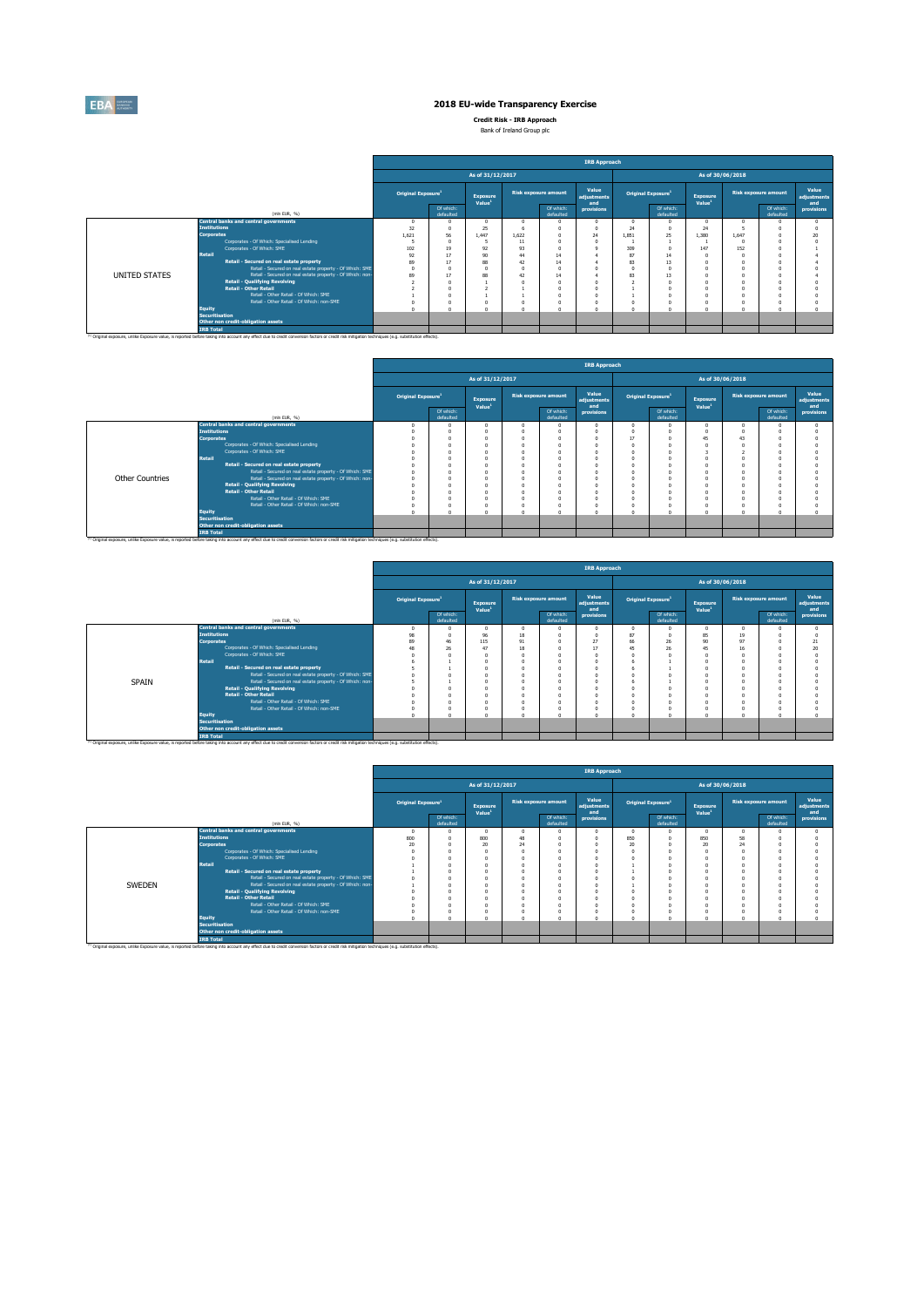

**Credit Risk - IRB Approach** Bank of Ireland Group plc

|                          |                                                                                                                                                                                                                                   |                                |                        |                                |                             | <b>IRB Approach</b>         |                                |                        |                                |                             |                             |
|--------------------------|-----------------------------------------------------------------------------------------------------------------------------------------------------------------------------------------------------------------------------------|--------------------------------|------------------------|--------------------------------|-----------------------------|-----------------------------|--------------------------------|------------------------|--------------------------------|-----------------------------|-----------------------------|
|                          |                                                                                                                                                                                                                                   |                                |                        | As of 31/12/2017               |                             |                             |                                |                        | As of 30/06/2018               |                             |                             |
|                          |                                                                                                                                                                                                                                   | Original Exposure <sup>1</sup> |                        | Exposure<br>Value <sup>1</sup> | <b>Risk exposure amount</b> | Value<br>adjustments<br>and | Original Exposure <sup>1</sup> |                        | Exposure<br>Value <sup>1</sup> | <b>Risk exposure amount</b> | Value<br>adjustments<br>and |
|                          | (mln EUR, %)                                                                                                                                                                                                                      |                                | Of which:<br>defaulted |                                | Of which:<br>defaulted      | provisions                  |                                | Of which:<br>defaulted |                                | Of which:<br>defaulted      | provisions                  |
|                          | <b>Central banks and central governments</b>                                                                                                                                                                                      | $\Omega$                       |                        |                                |                             |                             |                                |                        |                                |                             |                             |
|                          | <b>Institutions</b>                                                                                                                                                                                                               |                                |                        |                                |                             |                             |                                |                        |                                |                             |                             |
|                          | <b>Corporates</b>                                                                                                                                                                                                                 |                                |                        |                                |                             |                             |                                |                        |                                |                             |                             |
|                          | Corporates - Of Which: Specialised Lending                                                                                                                                                                                        |                                |                        |                                |                             |                             |                                |                        |                                |                             |                             |
|                          | Corporates - Of Which: SME                                                                                                                                                                                                        |                                |                        |                                |                             |                             |                                |                        |                                |                             |                             |
| <b>Retail</b>            |                                                                                                                                                                                                                                   |                                |                        |                                |                             |                             |                                |                        |                                |                             |                             |
|                          | Retail - Secured on real estate property                                                                                                                                                                                          |                                |                        |                                |                             |                             |                                |                        |                                |                             |                             |
|                          | Retail - Secured on real estate property - Of Which: SME                                                                                                                                                                          |                                |                        |                                |                             |                             |                                |                        |                                |                             |                             |
| Country of Counterpart 8 | Retail - Secured on real estate property - Of Which: non-                                                                                                                                                                         |                                |                        |                                |                             |                             |                                |                        |                                |                             |                             |
|                          | <b>Retail - Qualifying Revolving</b>                                                                                                                                                                                              |                                |                        |                                |                             |                             |                                |                        |                                |                             |                             |
|                          | <b>Retail - Other Retail</b>                                                                                                                                                                                                      |                                |                        |                                |                             |                             |                                |                        |                                |                             |                             |
|                          | Retail - Other Retail - Of Which: SME                                                                                                                                                                                             |                                |                        |                                |                             |                             |                                |                        |                                |                             |                             |
|                          | Retail - Other Retail - Of Which: non-SME                                                                                                                                                                                         |                                |                        |                                |                             |                             |                                | $\Omega$               |                                |                             |                             |
| Equity                   |                                                                                                                                                                                                                                   |                                |                        |                                |                             |                             |                                | $\sim$                 |                                |                             |                             |
|                          | <b>Securitisation</b>                                                                                                                                                                                                             |                                |                        |                                |                             |                             |                                |                        |                                |                             |                             |
|                          | Other non credit-obligation assets                                                                                                                                                                                                |                                |                        |                                |                             |                             |                                |                        |                                |                             |                             |
|                          | <b>IRB Total</b><br><sup>(1)</sup> Original exposure, unlike Exposure value, is reported before taking into account any effect due to credit conversion factors or credit risk mitigation techniques (e.g. substitution effects). |                                |                        |                                |                             |                             |                                |                        |                                |                             |                             |

|                          |                       |                                                                                                                                                                                                               |                                |                        |                                       |                             | <b>IRB Approach</b>         |                                |                                |                  |                             |                             |
|--------------------------|-----------------------|---------------------------------------------------------------------------------------------------------------------------------------------------------------------------------------------------------------|--------------------------------|------------------------|---------------------------------------|-----------------------------|-----------------------------|--------------------------------|--------------------------------|------------------|-----------------------------|-----------------------------|
|                          |                       |                                                                                                                                                                                                               |                                |                        | As of 31/12/2017                      |                             |                             |                                |                                | As of 30/06/2018 |                             |                             |
|                          |                       |                                                                                                                                                                                                               | Original Exposure <sup>1</sup> |                        | <b>Exposure</b><br>Value <sup>1</sup> | <b>Risk exposure amount</b> | Value<br>adjustments<br>and | Original Exposure <sup>1</sup> | Exposure<br>Value <sup>1</sup> |                  | <b>Risk exposure amount</b> | Value<br>adjustments<br>and |
|                          |                       | (min EUR, %)                                                                                                                                                                                                  |                                | Of which:<br>defaulted |                                       | Of which:<br>defaulted      | provisions                  | Of which:<br>defaulted         |                                |                  | Of which:<br>defaulted      | provisions                  |
|                          |                       | Central banks and central governments                                                                                                                                                                         |                                |                        |                                       |                             |                             |                                | $\Omega$                       |                  |                             |                             |
|                          | <b>Institutions</b>   |                                                                                                                                                                                                               |                                |                        |                                       |                             |                             |                                | n                              |                  |                             |                             |
|                          | <b>Corporates</b>     |                                                                                                                                                                                                               |                                |                        |                                       |                             |                             |                                | n                              |                  |                             |                             |
|                          |                       | Corporates - Of Which: Specialised Lending                                                                                                                                                                    |                                |                        |                                       |                             |                             |                                | $\Omega$                       |                  |                             |                             |
|                          |                       | Corporates - Of Which: SME                                                                                                                                                                                    |                                |                        |                                       |                             |                             |                                | $\Omega$                       |                  |                             |                             |
|                          | <b>Retail</b>         |                                                                                                                                                                                                               |                                |                        |                                       |                             |                             |                                |                                |                  |                             |                             |
|                          |                       | Retail - Secured on real estate property                                                                                                                                                                      |                                |                        |                                       |                             |                             |                                | $\Omega$                       |                  |                             |                             |
|                          |                       | Retail - Secured on real estate property - Of Which: SME                                                                                                                                                      |                                | o                      |                                       |                             |                             |                                | $\Omega$                       |                  |                             |                             |
| Country of Counterpart 9 |                       | Retail - Secured on real estate property - Of Which: non-                                                                                                                                                     |                                |                        |                                       |                             |                             |                                | $\Omega$                       |                  |                             |                             |
|                          |                       | <b>Retail - Qualifying Revolving</b>                                                                                                                                                                          |                                |                        |                                       |                             |                             |                                | n                              |                  |                             |                             |
|                          |                       | <b>Retail - Other Retail</b>                                                                                                                                                                                  |                                |                        |                                       |                             |                             |                                | n                              |                  |                             |                             |
|                          |                       | Retail - Other Retail - Of Which: SME                                                                                                                                                                         |                                |                        |                                       |                             |                             |                                | n                              |                  |                             |                             |
|                          |                       | Retail - Other Retail - Of Which: non-SME                                                                                                                                                                     |                                |                        |                                       |                             |                             |                                | $\Omega$                       |                  |                             |                             |
|                          | Equity                |                                                                                                                                                                                                               |                                |                        |                                       |                             |                             |                                | $\sqrt{2}$                     |                  |                             |                             |
|                          | <b>Securitisation</b> | Other non credit-obligation assets                                                                                                                                                                            |                                |                        |                                       |                             |                             |                                |                                |                  |                             |                             |
|                          |                       |                                                                                                                                                                                                               |                                |                        |                                       |                             |                             |                                |                                |                  |                             |                             |
|                          | <b>IRB Total</b>      | <sup>(3)</sup> Original exposure, unlike Exposure value, is reported before taking into account any effect due to credit conversion factors or credit risk mitigation techniques (e.g. substitution effects). |                                |                        |                                       |                             |                             |                                |                                |                  |                             |                             |

|                           |                                                                                                                                                                                                               |                                |                        |                                |                             | <b>IRB Approach</b>         |                                |                        |                                |        |                             |                             |
|---------------------------|---------------------------------------------------------------------------------------------------------------------------------------------------------------------------------------------------------------|--------------------------------|------------------------|--------------------------------|-----------------------------|-----------------------------|--------------------------------|------------------------|--------------------------------|--------|-----------------------------|-----------------------------|
|                           |                                                                                                                                                                                                               |                                |                        | As of 31/12/2017               |                             |                             |                                |                        | As of 30/06/2018               |        |                             |                             |
|                           |                                                                                                                                                                                                               | Original Exposure <sup>1</sup> |                        | Exposure<br>Value <sup>1</sup> | <b>Risk exposure amount</b> | Value<br>adjustments<br>and | Original Exposure <sup>1</sup> |                        | Exposure<br>Value <sup>1</sup> |        | <b>Risk exposure amount</b> | Value<br>adjustments<br>and |
|                           | (mln EUR, %)                                                                                                                                                                                                  |                                | Of which:<br>defaulted |                                | Of which:<br>defaulted      | provisions                  |                                | Of which:<br>defaulted |                                |        | Of which:<br>defaulted      | provisions                  |
|                           | <b>Central banks and central governments</b>                                                                                                                                                                  |                                |                        |                                |                             |                             |                                |                        |                                |        |                             |                             |
|                           | <b>Institutions</b>                                                                                                                                                                                           |                                |                        |                                |                             |                             |                                |                        |                                |        |                             |                             |
|                           | <b>Corporates</b>                                                                                                                                                                                             |                                |                        |                                |                             |                             | $\Omega$                       |                        |                                |        |                             |                             |
|                           | Corporates - Of Which: Specialised Lending                                                                                                                                                                    |                                |                        |                                |                             |                             | $\Omega$                       |                        |                                |        |                             |                             |
|                           | Corporates - Of Which: SME                                                                                                                                                                                    |                                |                        |                                |                             |                             | $\Omega$                       |                        |                                |        |                             |                             |
|                           | Retail                                                                                                                                                                                                        |                                |                        |                                |                             |                             | n                              |                        |                                |        |                             |                             |
|                           | Retail - Secured on real estate property                                                                                                                                                                      |                                |                        |                                |                             |                             |                                |                        |                                |        |                             |                             |
|                           | Retail - Secured on real estate property - Of Which: SME                                                                                                                                                      |                                |                        |                                |                             |                             |                                |                        |                                |        |                             |                             |
| Country of Counterpart 10 | Retail - Secured on real estate property - Of Which: non-<br><b>Retail - Qualifying Revolving</b>                                                                                                             |                                |                        |                                |                             |                             | $\sqrt{2}$                     |                        |                                |        |                             |                             |
|                           | Retail - Other Retail                                                                                                                                                                                         |                                |                        |                                |                             |                             |                                |                        |                                |        |                             |                             |
|                           | Retail - Other Retail - Of Which: SME                                                                                                                                                                         |                                |                        |                                |                             |                             | $\Omega$<br>$\Omega$           |                        |                                |        |                             |                             |
|                           | Retail - Other Retail - Of Which: non-SME                                                                                                                                                                     |                                |                        |                                |                             |                             |                                |                        |                                |        |                             |                             |
|                           | Equity                                                                                                                                                                                                        | $\overline{a}$                 |                        |                                |                             |                             | $\sim$                         | $\sim$                 |                                | $\sim$ | $\sim$                      |                             |
|                           | <b>Securitisation</b>                                                                                                                                                                                         |                                |                        |                                |                             |                             |                                |                        |                                |        |                             |                             |
|                           | Other non credit-obligation assets                                                                                                                                                                            |                                |                        |                                |                             |                             |                                |                        |                                |        |                             |                             |
|                           | <b>IRB Total</b>                                                                                                                                                                                              |                                |                        |                                |                             |                             |                                |                        |                                |        |                             |                             |
|                           | <sup>(3)</sup> Original exposure, unlike Exposure value, is reported before taking into account any effect due to credit conversion factors or credit risk mitigation techniques (e.g. substitution effects). |                                |                        |                                |                             |                             |                                |                        |                                |        |                             |                             |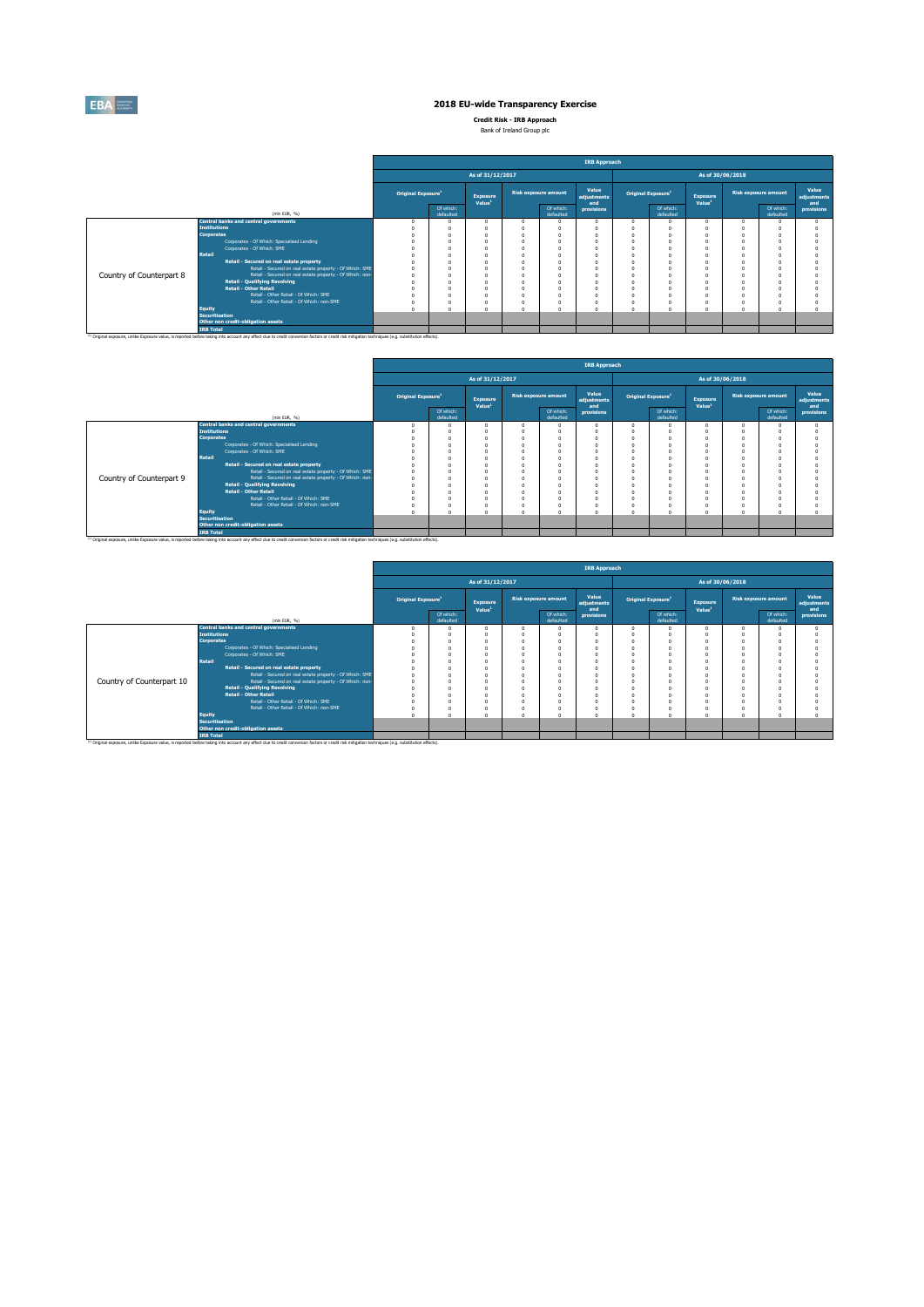

#### **Sovereign Exposure**

#### Bank of Ireland Group plc

| (mln EUR)                                          |             |                                                       |                    |                                         |                                         |                    |                                                      |                       |                    | As of 31/12/2017                    |                       |                    |                                              |                       |                    |                      |                       |                    |
|----------------------------------------------------|-------------|-------------------------------------------------------|--------------------|-----------------------------------------|-----------------------------------------|--------------------|------------------------------------------------------|-----------------------|--------------------|-------------------------------------|-----------------------|--------------------|----------------------------------------------|-----------------------|--------------------|----------------------|-----------------------|--------------------|
|                                                    |             |                                                       |                    |                                         | Memo: breakdown by accounting portfolio |                    |                                                      |                       |                    |                                     |                       |                    |                                              |                       |                    |                      |                       |                    |
| <b>Country / Region</b>                            |             | <b>Financial assets: Carrying Amount</b><br>of which: | of which:          | <b>Held for</b><br>trading <sup>1</sup> | of which:                               | of which:          | <b>Designated at</b><br>fair value<br>through profit | of which:             | of which:          | Available-for-<br>$\mathsf{safe}^3$ | of which:             | of which:          | <b>Loans and</b><br>Receivables <sup>4</sup> | of which:             | of which:          | Held-to-<br>maturity | of which:             | of which:          |
|                                                    |             | loans and<br>advances                                 | debt<br>securities |                                         | Loans and<br>advances                   | Debt<br>securities | or loss <sup>2</sup>                                 | Loans and<br>advances | Debt<br>securities |                                     | Loans and<br>advances | Debt<br>securities |                                              | Loans and<br>advances | Debt<br>securities | investments          | Loans and<br>advances | Debt<br>securities |
| <b>TOTAL - ALL COUNTRIES</b>                       | 8,826.4     | 145.7                                                 | 8,680.8            | 11.2                                    | 0.0                                     | 11.2               | 0.0                                                  | 0.0                   | 0.0                | 8,669.2                             | 0.0                   | 8,669.2            | 145.7                                        | 145.7                 | 0.0                | 0.0                  | 0.0                   | 0.0                |
| <b>Austria</b>                                     | 51.2        | 0.0                                                   | 51.2               |                                         |                                         |                    |                                                      |                       |                    |                                     |                       |                    |                                              |                       |                    |                      |                       |                    |
| <b>Belgium</b>                                     | 536.0       | 0.0                                                   | 536.0              |                                         |                                         |                    |                                                      |                       |                    |                                     |                       |                    |                                              |                       |                    |                      |                       |                    |
| <b>Bulgaria</b>                                    | 0.0         | 0.0                                                   | 0.0                |                                         |                                         |                    |                                                      |                       |                    |                                     |                       |                    |                                              |                       |                    |                      |                       |                    |
| <b>Croatia</b>                                     | 0.0         | 0.0                                                   | 0.0                |                                         |                                         |                    |                                                      |                       |                    |                                     |                       |                    |                                              |                       |                    |                      |                       |                    |
| <b>Cyprus</b>                                      | 0.0         | 0.0                                                   | 0.0                |                                         |                                         |                    |                                                      |                       |                    |                                     |                       |                    |                                              |                       |                    |                      |                       |                    |
| <b>Czech Republic</b>                              | 13.7        | 0.0                                                   | 13.7               |                                         |                                         |                    |                                                      |                       |                    |                                     |                       |                    |                                              |                       |                    |                      |                       |                    |
| <b>Denmark</b>                                     | 0.0         | 0.0                                                   | 0.0                |                                         |                                         |                    |                                                      |                       |                    |                                     |                       |                    |                                              |                       |                    |                      |                       |                    |
| <b>Estonia</b>                                     | 0.0         | 0.0                                                   | 0.0                |                                         |                                         |                    |                                                      |                       |                    |                                     |                       |                    |                                              |                       |                    |                      |                       |                    |
| <b>Finland</b>                                     | 0.0         | 0.0                                                   | 0.0                |                                         |                                         |                    |                                                      |                       |                    |                                     |                       |                    |                                              |                       |                    |                      |                       |                    |
| France                                             | 1,004.3     | 0.0                                                   | 1,004.3            |                                         |                                         |                    |                                                      |                       |                    |                                     |                       |                    |                                              |                       |                    |                      |                       |                    |
| Germany                                            | 0.0         | 0.0                                                   | 0.0                |                                         |                                         |                    |                                                      |                       |                    |                                     |                       |                    |                                              |                       |                    |                      |                       |                    |
| <b>Greece</b>                                      | 0.0         | 0.0                                                   | 0.0                |                                         |                                         |                    |                                                      |                       |                    |                                     |                       |                    |                                              |                       |                    |                      |                       |                    |
| <b>Hungary</b>                                     | 0.0         | 0.0                                                   | 0.0                |                                         |                                         |                    |                                                      |                       |                    |                                     |                       |                    |                                              |                       |                    |                      |                       |                    |
| <b>Ireland</b>                                     | 4,970.9     | 145.7                                                 | 4,825.2            |                                         |                                         |                    |                                                      |                       |                    |                                     |                       |                    |                                              |                       |                    |                      |                       |                    |
| Italy<br>Latvia                                    | 88.4<br>0.0 | 0.0<br>0.0                                            | 88.4<br>0.0        |                                         |                                         |                    |                                                      |                       |                    |                                     |                       |                    |                                              |                       |                    |                      |                       |                    |
| Lithuania                                          | 0.0         | 0.0                                                   | 0.0                |                                         |                                         |                    |                                                      |                       |                    |                                     |                       |                    |                                              |                       |                    |                      |                       |                    |
| <b>Luxembourg</b>                                  | 0.0         | 0.0                                                   | 0.0                |                                         |                                         |                    |                                                      |                       |                    |                                     |                       |                    |                                              |                       |                    |                      |                       |                    |
| <b>Malta</b>                                       | 0.0         | 0.0                                                   | 0.0                |                                         |                                         |                    |                                                      |                       |                    |                                     |                       |                    |                                              |                       |                    |                      |                       |                    |
| <b>Netherlands</b>                                 | 56.7        | 0.0                                                   | 56.7               |                                         |                                         |                    |                                                      |                       |                    |                                     |                       |                    |                                              |                       |                    |                      |                       |                    |
| Poland                                             | 0.0         | 0.0                                                   | 0.0                |                                         |                                         |                    |                                                      |                       |                    |                                     |                       |                    |                                              |                       |                    |                      |                       |                    |
| Portugal                                           | 127.9       | 0.0                                                   | 127.9              |                                         |                                         |                    |                                                      |                       |                    |                                     |                       |                    |                                              |                       |                    |                      |                       |                    |
| <b>Romania</b>                                     | 0.0         | 0.0                                                   | 0.0                |                                         |                                         |                    |                                                      |                       |                    |                                     |                       |                    |                                              |                       |                    |                      |                       |                    |
| Slovakia                                           | 4.3         | 0.0                                                   | 4.3                |                                         |                                         |                    |                                                      |                       |                    |                                     |                       |                    |                                              |                       |                    |                      |                       |                    |
| <b>Slovenia</b>                                    | 38.4        | 0.0                                                   | 38.4               |                                         |                                         |                    |                                                      |                       |                    |                                     |                       |                    |                                              |                       |                    |                      |                       |                    |
| <b>Spain</b>                                       | 550.1       | 0.0                                                   | 550.1              |                                         |                                         |                    |                                                      |                       |                    |                                     |                       |                    |                                              |                       |                    |                      |                       |                    |
| Sweden                                             | 0.0         | 0.0                                                   | 0.0                |                                         |                                         |                    |                                                      |                       |                    |                                     |                       |                    |                                              |                       |                    |                      |                       |                    |
| <b>United Kingdom</b>                              | 487.2       | 0.0                                                   | 487.2              |                                         |                                         |                    |                                                      |                       |                    |                                     |                       |                    |                                              |                       |                    |                      |                       |                    |
| <b>Iceland</b>                                     | 0.0         | 0.0                                                   | 0.0                |                                         |                                         |                    |                                                      |                       |                    |                                     |                       |                    |                                              |                       |                    |                      |                       |                    |
| Liechtenstein                                      | 0.0         | 0.0                                                   | 0.0                |                                         |                                         |                    |                                                      |                       |                    |                                     |                       |                    |                                              |                       |                    |                      |                       |                    |
| <b>Norway</b>                                      | 0.0         | 0.0                                                   | 0.0                |                                         |                                         |                    |                                                      |                       |                    |                                     |                       |                    |                                              |                       |                    |                      |                       |                    |
| <b>Switzerland</b>                                 | 0.0         | 0.0                                                   | 0.0                |                                         |                                         |                    |                                                      |                       |                    |                                     |                       |                    |                                              |                       |                    |                      |                       |                    |
| <b>Australia</b>                                   | 0.0         | 0.0                                                   | 0.0                |                                         |                                         |                    |                                                      |                       |                    |                                     |                       |                    |                                              |                       |                    |                      |                       |                    |
| Canada                                             | 0.0         | 0.0                                                   | 0.0                |                                         |                                         |                    |                                                      |                       |                    |                                     |                       |                    |                                              |                       |                    |                      |                       |                    |
| China                                              | 0.0         | 0.0                                                   | 0.0                |                                         |                                         |                    |                                                      |                       |                    |                                     |                       |                    |                                              |                       |                    |                      |                       |                    |
| <b>Hong Kong</b>                                   | 0.0         | 0.0                                                   | 0.0                |                                         |                                         |                    |                                                      |                       |                    |                                     |                       |                    |                                              |                       |                    |                      |                       |                    |
| <b>Japan</b><br>U.S.                               | 0.0         | 0.0<br>0.0                                            | 0.0<br>0.8         |                                         |                                         |                    |                                                      |                       |                    |                                     |                       |                    |                                              |                       |                    |                      |                       |                    |
| <b>Other advanced economies non EEA</b>            | 0.8<br>0.0  | 0.0                                                   | 0.0                |                                         |                                         |                    |                                                      |                       |                    |                                     |                       |                    |                                              |                       |                    |                      |                       |                    |
| Other Central and eastern Europe countries non EEA | 0.0         | 0.0                                                   | 0.0                |                                         |                                         |                    |                                                      |                       |                    |                                     |                       |                    |                                              |                       |                    |                      |                       |                    |
| <b>Middle East</b>                                 | 0.0         | 0.0                                                   | 0.0                |                                         |                                         |                    |                                                      |                       |                    |                                     |                       |                    |                                              |                       |                    |                      |                       |                    |
| <b>Latin America and the Caribbean</b>             | 0.0         | 0.0                                                   | 0.0                |                                         |                                         |                    |                                                      |                       |                    |                                     |                       |                    |                                              |                       |                    |                      |                       |                    |
| <b>Africa</b>                                      | 0.0         | 0.0                                                   | 0.0                |                                         |                                         |                    |                                                      |                       |                    |                                     |                       |                    |                                              |                       |                    |                      |                       |                    |
| <b>Others</b>                                      | 896.4       | 0.0                                                   | 896.4              |                                         |                                         |                    |                                                      |                       |                    |                                     |                       |                    |                                              |                       |                    |                      |                       |                    |
| Note:                                              |             |                                                       |                    |                                         |                                         |                    |                                                      |                       |                    |                                     |                       |                    |                                              |                       |                    |                      |                       |                    |

<mark>Mote</mark>s<br>The information disclosed in this template is sourced from FINREP templates F 20 and F 04.<br>The information reposual exposures are concept as defined in paragaph 41 (b) of Arnex V of ITS on Supervisory reporting: "c

Redions:<br>Other advanced non EEA: Israel, Korea, New Zealand, Russia, San Marino, Singapore and Taiwan.<br>Middle East: Bahrain, Dibouti, Iran, Jaca, Kowait, Lebanon, Libra, Osminican, Osminican Marino, Singapore and Taiwan, S

#### $(1)$  Includes "Trading financial assets" portfolio for banks reporting under GAAP

(2) Includes "Non-trading non-derivative financial assets measured at fair value through profit or loss" portfolio for banks reporting under GAAP

<sup>(3)</sup> Includes "Non-trading non-derivative financial assets measured at fair value to equity" portfolio for banks reporting under GAAP<br><sup>(4)</sup> Includes "Non-trading debt instruments measured at a cost-based method" and "Othe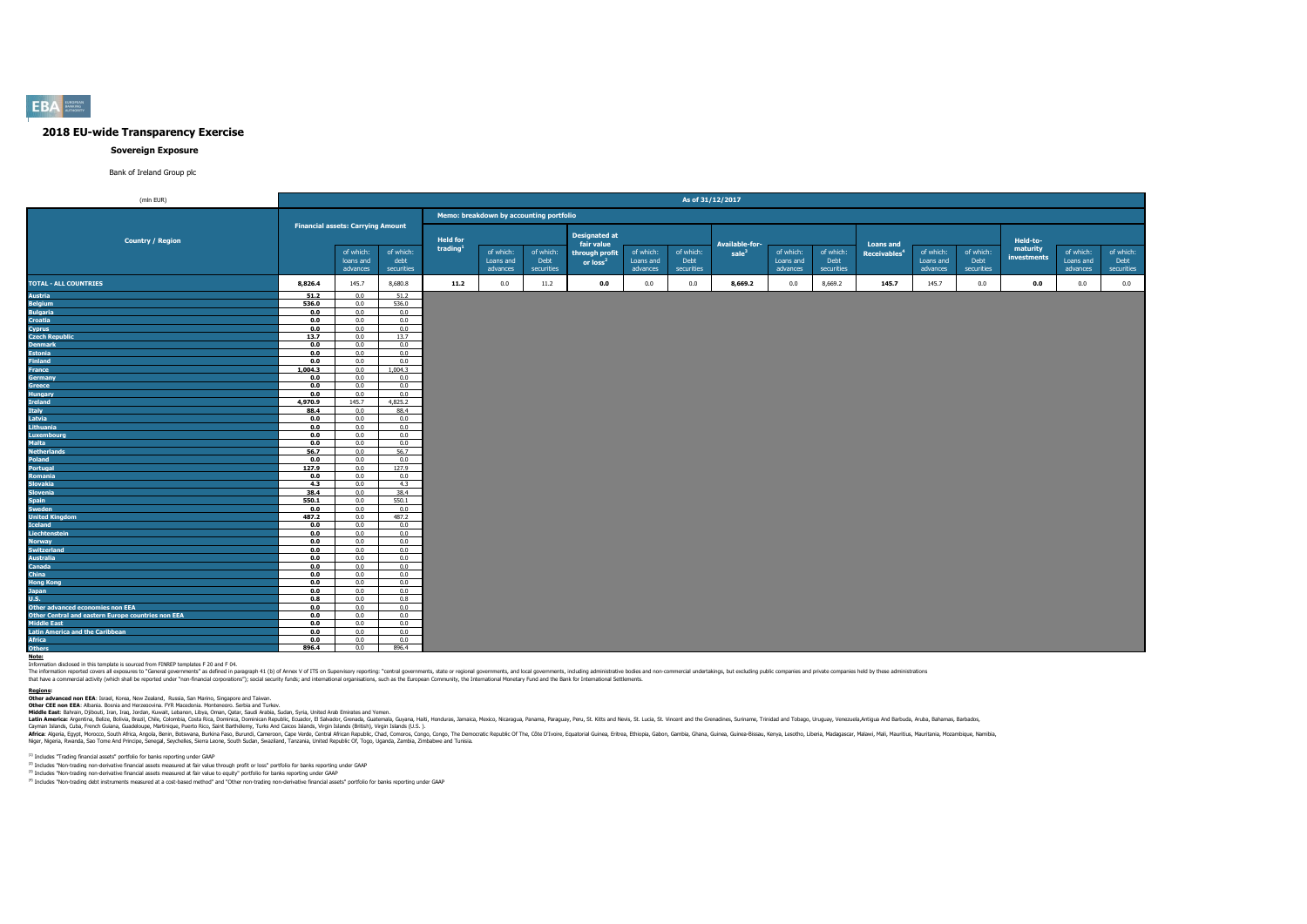

#### **General governments exposures by country of the counterparty**  .co exposures by councry.<br>Bank of Ireland Group plc

|                                                                                                                                                 |                         |                                                                                      |                                                                                                   |                                                                       |                                                                                                            |                                                                                       | As of 30/06/2018                                       |                                                                        |                                                                                              |                                                              |                                                           |                                                                       |                                                                                                                |                          |
|-------------------------------------------------------------------------------------------------------------------------------------------------|-------------------------|--------------------------------------------------------------------------------------|---------------------------------------------------------------------------------------------------|-----------------------------------------------------------------------|------------------------------------------------------------------------------------------------------------|---------------------------------------------------------------------------------------|--------------------------------------------------------|------------------------------------------------------------------------|----------------------------------------------------------------------------------------------|--------------------------------------------------------------|-----------------------------------------------------------|-----------------------------------------------------------------------|----------------------------------------------------------------------------------------------------------------|--------------------------|
|                                                                                                                                                 |                         |                                                                                      |                                                                                                   |                                                                       |                                                                                                            |                                                                                       | <b>Direct exposures</b>                                |                                                                        |                                                                                              |                                                              |                                                           |                                                                       |                                                                                                                |                          |
|                                                                                                                                                 | (mln EUR)               |                                                                                      |                                                                                                   | On balance sheet                                                      |                                                                                                            |                                                                                       |                                                        |                                                                        | <b>Derivatives</b>                                                                           |                                                              |                                                           | <b>Off balance sheet</b>                                              |                                                                                                                |                          |
|                                                                                                                                                 |                         |                                                                                      |                                                                                                   |                                                                       |                                                                                                            |                                                                                       |                                                        |                                                                        |                                                                                              |                                                              |                                                           | <b>Off-balance sheet exposures</b>                                    |                                                                                                                |                          |
|                                                                                                                                                 |                         |                                                                                      |                                                                                                   |                                                                       |                                                                                                            |                                                                                       |                                                        | Derivatives with positive fair value                                   |                                                                                              |                                                              | Derivatives with negative fair value                      |                                                                       |                                                                                                                | <b>Risk weighted</b>     |
| <b>Residual Maturity</b>                                                                                                                        | <b>Country / Region</b> | Total gross carrying amount of non-<br>derivative financial assets                   | <b>Total carrying amount of</b><br>non-derivative financial<br>assets (net of short<br>positions) | of which: Financial assets<br>held for trading                        | of which: Financial assets<br>designated at fair value<br>through profit or loss                           | of which: Financial assets at<br>fair value through other<br>comprehensive income     | of which: Financial assets at<br>amortised cost        | Carrying amount                                                        | Notional amount                                                                              | Carrying amount                                              | Notional amount                                           | <b>Nominal</b>                                                        | <b>Provisions</b>                                                                                              | exposure amount          |
| [0-3M]<br>[3M-1Y]<br>$[1Y - 2Y]$<br>[ 2Y - 3Y [<br>[3Y - 5Y [<br>[5Y - 10Y [<br>[10Y - more                                                     | Austria                 | $\circ$<br>$\circ$<br>$^{\circ}$<br>$\Omega$<br>$\Omega$<br>52<br>$\mathbf{z}$<br>57 | $\Omega$<br>$\circ$<br>$\circ$<br>$\theta$<br>$\theta$<br>52<br>$\overline{5}$<br>57              | $^{\circ}$<br>$\,0\,$<br>$\theta$<br>$\Omega$<br>$\Omega$<br>$\Omega$ | $\Omega$<br>$\overline{0}$<br>$\circ$<br>$\circ$<br>$\Omega$<br>$\Omega$<br>$\sim$<br>$\overline{\bullet}$ | $\overline{0}$<br>$\,0\,$<br>$\circ$<br>$\mathbf 0$<br>$\Omega$<br>52<br>$\sim$<br>52 | $\overline{0}$<br>$\circ$<br>$\circ$<br>$\overline{0}$ | $\circ$<br>$\circ$<br>$\Omega$<br>$\circ$<br>$\overline{0}$<br>$\circ$ | $\circ$<br>$\circ$<br>$\Omega$<br>$\circ$<br>$\,0\,$<br>$\mathbf{0}$<br>$\overline{\bullet}$ | $\sqrt{2}$<br>$\sqrt{2}$<br>$\sim$<br>$\Omega$<br>$\sqrt{2}$ | $\circ$<br>$\Omega$<br>$\sqrt{2}$<br>$\Omega$<br>$\Omega$ | $\mathbf{0}$<br>$\mathbf{0}$<br>n<br>$\Omega$<br>$\Omega$<br>$\Omega$ | $\mathbf{0}$<br>$\overline{0}$<br>$\mathbf{0}$<br>$\Omega$<br>$\overline{0}$<br>$\mathbf{0}$<br>$\overline{0}$ |                          |
| <b>Total</b><br>$[0 - 3M]$<br><b>F3M-1YF</b><br><b>F 1Y - 2Y F</b><br>I 2Y - 3Y I<br>[3Y - 5Y [<br><b>FSY - 10Y F</b><br>[10Y - more            | Belgium                 | $\Omega$<br>$\Omega$<br>$\overline{0}$<br>196<br>340<br>535                          | $\sqrt{2}$<br>196<br>340<br>535                                                                   | $\bullet$                                                             | $\bullet$                                                                                                  | $\Omega$<br>196<br>340<br>535                                                         | $\bullet$                                              | $\bullet$<br>$\bullet$                                                 | $\overline{\phantom{a}}$                                                                     | $\bullet$                                                    | $\overline{\phantom{a}}$<br>$\bullet$                     | $\overline{\phantom{a}}$<br>$\bullet$                                 | $\overline{\phantom{a}}$                                                                                       | $\overline{\phantom{a}}$ |
| Total<br>$10 - 3M$<br><b>F3M-1YF</b><br><b>F 1Y - 2Y F</b><br>I 2Y - 3Y I<br><b>13Y - 5Y F</b><br><b>FSY - 10Y F</b><br>[10Y - more<br>Total    | <b>Bulgaria</b>         |                                                                                      |                                                                                                   |                                                                       |                                                                                                            |                                                                                       |                                                        |                                                                        |                                                                                              |                                                              |                                                           |                                                                       |                                                                                                                |                          |
| $I$ 0 - 3M $I$<br>$\begin{array}{c} 13M - 1YI \\ 1Y - 2YI \end{array}$<br>[ 2Y - 3Y [<br><b>13Y - 5Y F</b><br><b>FSY - 10Y F</b><br>T10Y - more | Cyprus                  |                                                                                      |                                                                                                   |                                                                       |                                                                                                            |                                                                                       |                                                        |                                                                        |                                                                                              |                                                              |                                                           |                                                                       |                                                                                                                |                          |
| $10 - 3M1$<br>[3M-1Y]<br><b>F 1Y - 2Y F</b><br>[ 2Y - 3Y I<br>$13Y - SYI$<br>[5Y - 10Y [<br>[10Y - more<br>Total                                | <b>Czech Republic</b>   | 13                                                                                   | 13                                                                                                | $\overline{\phantom{a}}$                                              | $\Omega$<br>$\bullet$                                                                                      | 13                                                                                    | $\overline{\phantom{a}}$                               | $\bullet$                                                              | $\bullet$                                                                                    | $\overline{\phantom{a}}$                                     | $\overline{\phantom{a}}$                                  | n<br>$\bullet$                                                        | $\bullet$                                                                                                      | $\bullet$                |
| [0-3M]<br>[3M-1Y]<br>[ 1Y - 2Y [<br><b>F2Y - 3Y F</b><br><b>13Y - 5Y F</b><br>$FSY - 10YI$<br>$[10Y - more]$<br>Total                           | Denmark                 |                                                                                      |                                                                                                   |                                                                       |                                                                                                            |                                                                                       |                                                        |                                                                        |                                                                                              |                                                              |                                                           |                                                                       |                                                                                                                |                          |
| ГО-ЗМГ<br>ГЗМ-1ҮГ<br><b>F 1Y - 2Y F</b><br>[ 2Y - 3Y I<br>[3Y - 5Y  <br><b>FSY - 10Y F</b><br>[10Y - more<br><b>Total</b>                       | Estonia                 |                                                                                      |                                                                                                   |                                                                       |                                                                                                            |                                                                                       |                                                        |                                                                        |                                                                                              |                                                              |                                                           |                                                                       |                                                                                                                |                          |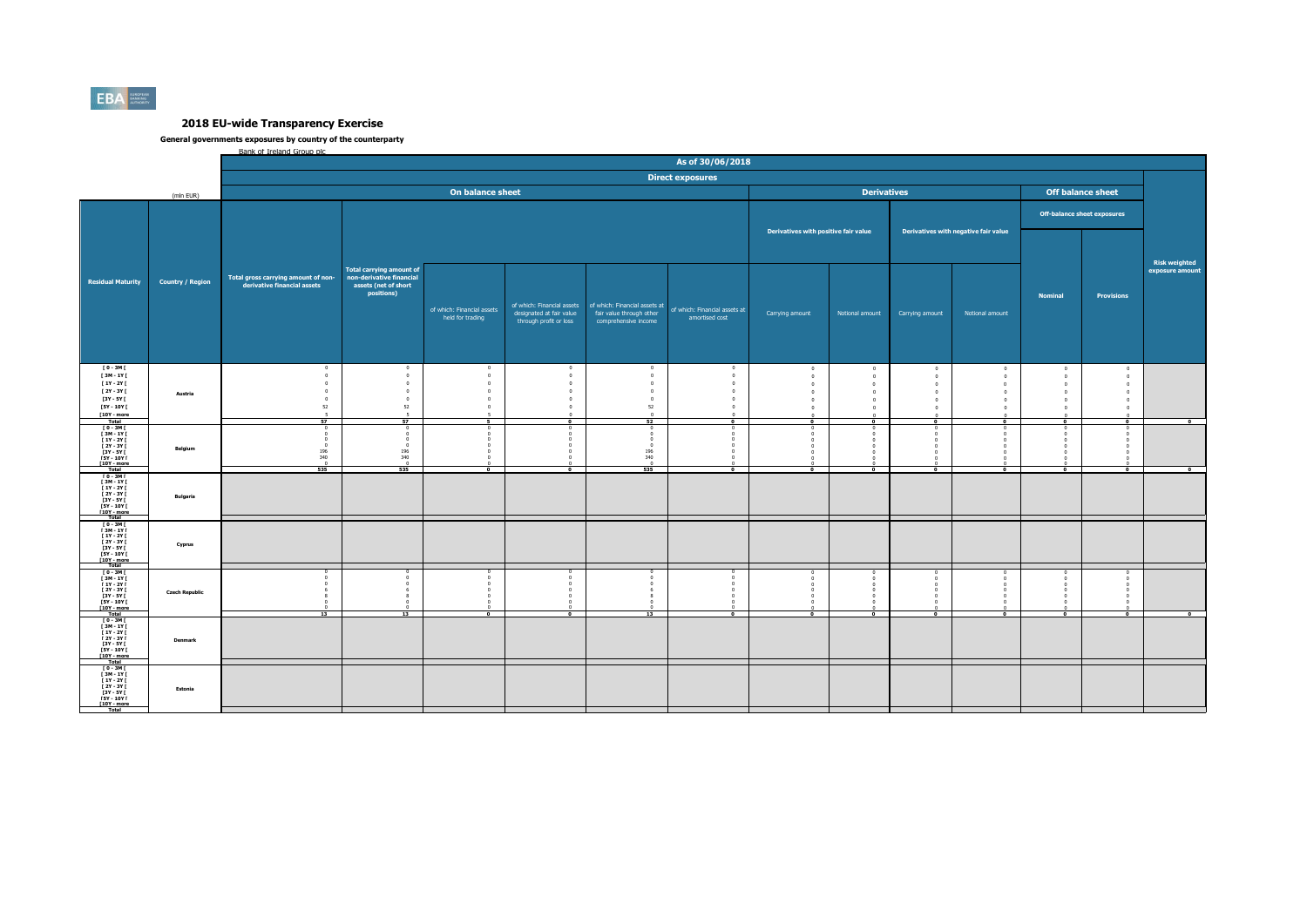

|                                                                                                                                                |                         | Bank of Ireland Group plc                                          |                                                                                                   |                                                |                                                    |                                                                                                              | As of 30/06/2018                                                          |                                      |                          |                 |                                      |                                          |                                    |                                         |
|------------------------------------------------------------------------------------------------------------------------------------------------|-------------------------|--------------------------------------------------------------------|---------------------------------------------------------------------------------------------------|------------------------------------------------|----------------------------------------------------|--------------------------------------------------------------------------------------------------------------|---------------------------------------------------------------------------|--------------------------------------|--------------------------|-----------------|--------------------------------------|------------------------------------------|------------------------------------|-----------------------------------------|
|                                                                                                                                                |                         |                                                                    |                                                                                                   |                                                |                                                    |                                                                                                              | <b>Direct exposures</b>                                                   |                                      |                          |                 |                                      |                                          |                                    |                                         |
|                                                                                                                                                | (mln EUR)               |                                                                    |                                                                                                   | On balance sheet                               |                                                    |                                                                                                              |                                                                           |                                      | <b>Derivatives</b>       |                 |                                      |                                          | <b>Off balance sheet</b>           |                                         |
|                                                                                                                                                |                         |                                                                    |                                                                                                   |                                                |                                                    |                                                                                                              |                                                                           |                                      |                          |                 |                                      |                                          | <b>Off-balance sheet exposures</b> |                                         |
|                                                                                                                                                |                         |                                                                    |                                                                                                   |                                                |                                                    |                                                                                                              |                                                                           | Derivatives with positive fair value |                          |                 | Derivatives with negative fair value |                                          |                                    |                                         |
| <b>Residual Maturity</b>                                                                                                                       | <b>Country / Region</b> | Total gross carrying amount of non-<br>derivative financial assets | <b>Total carrying amount of</b><br>non-derivative financial<br>assets (net of short<br>positions) | of which: Financial assets<br>held for trading | designated at fair value<br>through profit or loss | of which: Financial assets of which: Financial assets at<br>fair value through other<br>comprehensive income | of which: Financial assets at<br>amortised cost                           | Carrying amount                      | Notional amount          | Carrying amount | Notional amount                      | <b>Nominal</b>                           | <b>Provisions</b>                  | <b>Risk weighted</b><br>exposure amount |
|                                                                                                                                                |                         |                                                                    |                                                                                                   |                                                |                                                    |                                                                                                              |                                                                           |                                      |                          |                 |                                      |                                          |                                    |                                         |
| 10 - 3M  <br>13M - 1Y  <br>11Y - 2Y  <br><b>F2Y - 3Y F</b><br>13Y - 5Y<br>15Y - 10Y 1<br>[10Y - more<br>Total                                  | Finland                 |                                                                    |                                                                                                   |                                                |                                                    |                                                                                                              |                                                                           |                                      |                          |                 |                                      |                                          |                                    |                                         |
| 10-3MT<br>13M-1YT<br>11Y-2YT<br><b>F2Y - 3Y F</b><br>[3Y - 5Y  <br><b>FSY - 10Y F</b><br>[10Y - more]                                          | France                  | $\sqrt{2}$<br>$\frac{54}{51}$<br>260<br>639                        | $\mathbf{0}$<br>$\frac{54}{51}$<br>260<br>639<br>$\overline{4}$                                   |                                                |                                                    | $\overline{0}$<br>$\frac{54}{51}$<br>$\begin{array}{c} 260 \\ 639 \\ 0 \end{array}$                          |                                                                           |                                      |                          |                 |                                      |                                          |                                    |                                         |
| Total<br>$10 - 3M1$<br>$\begin{array}{c} 13M - 1Y \\ 1Y - 2Y \end{array}$<br><b>F2Y - 3Y F</b><br>[3Y - 5Y  <br>[5Y - 10Y [<br>[10Y - more]    | Germany                 | 1,008                                                              | 1,007                                                                                             | $\overline{A}$                                 | $\overline{0}$                                     | 1.004                                                                                                        | $\overline{ }$                                                            | $\overline{ }$                       | $\overline{\phantom{a}}$ | $\mathbf{a}$    | $\overline{a}$                       | $\overline{\phantom{a}}$                 | $\overline{ }$                     | $\mathbf{a}$                            |
| $10 - 3M$<br>$\begin{array}{c} 13M - 1YI \\ 1Y - 2YI \end{array}$<br>1<br>12Y - 3Y I<br>13Y - 5Y I<br><b>FSY - 10Y F</b><br><b>F10Y</b> - more | Croatia                 |                                                                    |                                                                                                   |                                                |                                                    |                                                                                                              |                                                                           |                                      |                          |                 |                                      |                                          |                                    |                                         |
| $[0 - 3M]$<br>$[3M - 1Y]$<br><b>F 1Y - 2Y F</b><br>I 2Y - 3Y I<br>[3Y - 5Y [<br><b>FSY - 10Y F</b><br>[10Y - more<br><b>Total</b>              | Greece                  |                                                                    |                                                                                                   |                                                |                                                    |                                                                                                              |                                                                           |                                      |                          |                 |                                      |                                          |                                    |                                         |
| 10-3MT<br>13M-1YT<br>11Y-2YT<br><b>F2Y - 3Y F</b><br>[3Y - 5Y  <br><b>FSY - 10Y F</b><br>[10Y - more<br>Total                                  | Hungary                 |                                                                    | $\mathbf{3}$                                                                                      |                                                | $\overline{ }$                                     |                                                                                                              | $\overline{\phantom{a}}$                                                  |                                      |                          |                 |                                      | $\overline{0}$                           | $\Omega$                           |                                         |
| 0 - 3M  <br>  3M - 1Y  <br>  1Y - 2Y  <br>  2Y - 3Y  <br>[3Y - 5Y  <br><b>FSY - 10Y F</b><br>[10Y - more<br>Total                              | Ireland                 | 277<br>1,003<br>$\frac{395}{263}$<br>1,175<br>2,847<br>16<br>5,976 | $^{277}_{1,003}$<br>395<br>263<br>1,175<br>2,847<br>16<br>5,975                                   | 5.                                             | $\overline{0}$                                     | 175<br>982<br>394<br>259<br>480<br>1,179<br>3,469                                                            | $\frac{102}{20}$<br>$\mathbf{1}$<br>$-4$<br>$695$<br>1,668<br>10<br>2,501 | $\Omega$                             | $\Omega$                 | $\Omega$        | $\Omega$                             | $^{\circ}$<br>106<br>$\mathbf{0}$<br>107 | $\Omega$                           | 63                                      |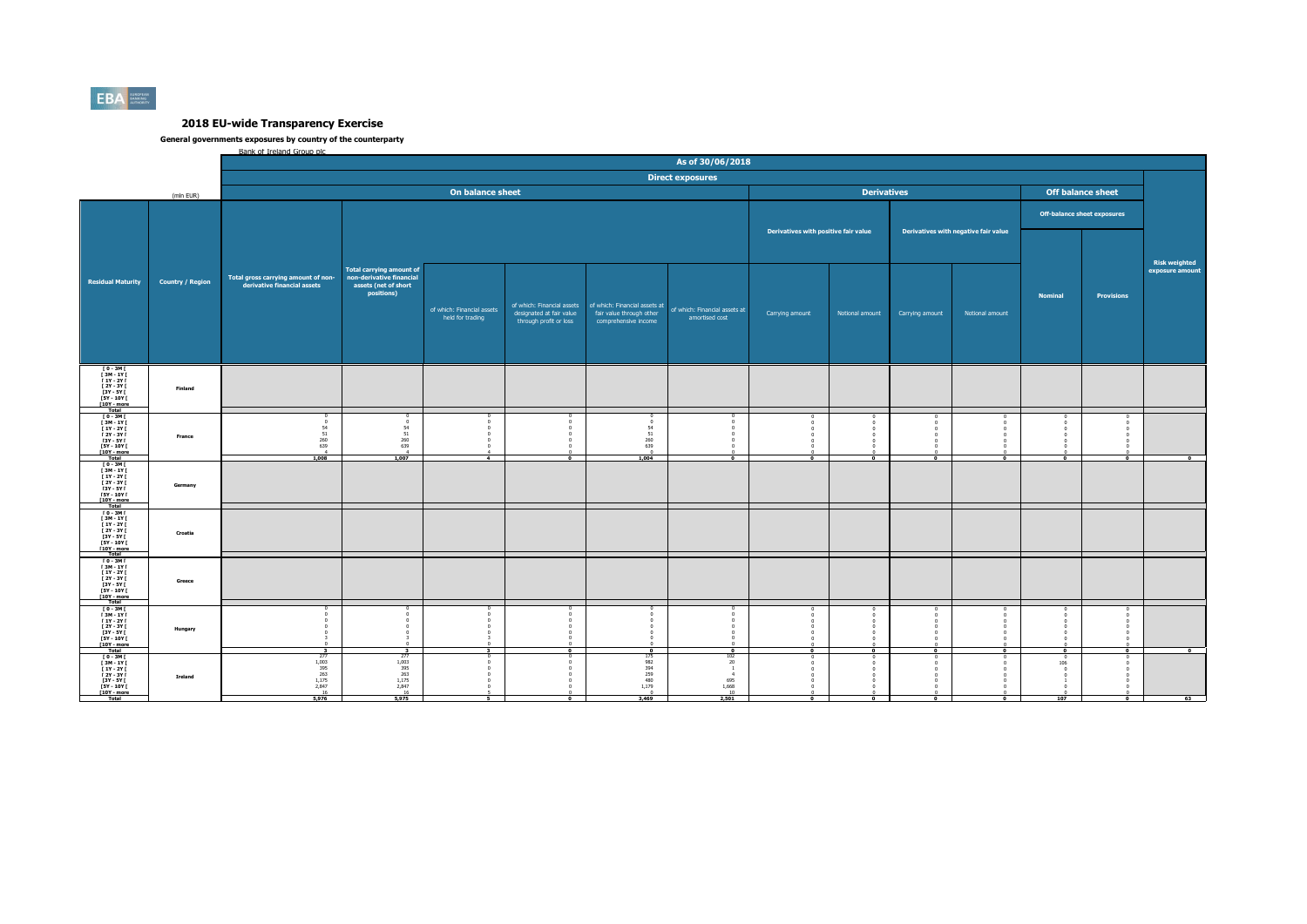

|                                                  |                         | Bank of Ireland Group plc                                          |                                    |                            |                                                    |                                                  |                               |                                      |                    |                 |                                      |                |                                    |                                         |
|--------------------------------------------------|-------------------------|--------------------------------------------------------------------|------------------------------------|----------------------------|----------------------------------------------------|--------------------------------------------------|-------------------------------|--------------------------------------|--------------------|-----------------|--------------------------------------|----------------|------------------------------------|-----------------------------------------|
|                                                  |                         |                                                                    |                                    |                            |                                                    |                                                  | As of 30/06/2018              |                                      |                    |                 |                                      |                |                                    |                                         |
|                                                  |                         |                                                                    |                                    |                            |                                                    |                                                  | <b>Direct exposures</b>       |                                      |                    |                 |                                      |                |                                    |                                         |
|                                                  |                         |                                                                    |                                    | On balance sheet           |                                                    |                                                  |                               |                                      | <b>Derivatives</b> |                 |                                      |                | <b>Off balance sheet</b>           |                                         |
|                                                  | (mln EUR)               |                                                                    |                                    |                            |                                                    |                                                  |                               |                                      |                    |                 |                                      |                |                                    |                                         |
|                                                  |                         |                                                                    |                                    |                            |                                                    |                                                  |                               |                                      |                    |                 |                                      |                | <b>Off-balance sheet exposures</b> |                                         |
|                                                  |                         |                                                                    |                                    |                            |                                                    |                                                  |                               | Derivatives with positive fair value |                    |                 | Derivatives with negative fair value |                |                                    |                                         |
|                                                  |                         |                                                                    |                                    |                            |                                                    |                                                  |                               |                                      |                    |                 |                                      |                |                                    |                                         |
|                                                  |                         |                                                                    |                                    |                            |                                                    |                                                  |                               |                                      |                    |                 |                                      |                |                                    |                                         |
|                                                  |                         |                                                                    | <b>Total carrying amount of</b>    |                            |                                                    |                                                  |                               |                                      |                    |                 |                                      |                |                                    | <b>Risk weighted</b><br>exposure amount |
| <b>Residual Maturity</b>                         | <b>Country / Region</b> | Total gross carrying amount of non-<br>derivative financial assets | non-derivative financial           |                            |                                                    |                                                  |                               |                                      |                    |                 |                                      |                |                                    |                                         |
|                                                  |                         |                                                                    | assets (net of short<br>positions) |                            |                                                    |                                                  |                               |                                      |                    |                 |                                      | <b>Nominal</b> | <b>Provisions</b>                  |                                         |
|                                                  |                         |                                                                    |                                    | of which: Financial assets | of which: Financial assets                         | of which: Financial assets at                    | of which: Financial assets at |                                      |                    |                 |                                      |                |                                    |                                         |
|                                                  |                         |                                                                    |                                    | held for trading           | designated at fair value<br>through profit or loss | fair value through other<br>comprehensive income | amortised cost                | Carrying amount                      | Notional amount    | Carrying amount | Notional amount                      |                |                                    |                                         |
|                                                  |                         |                                                                    |                                    |                            |                                                    |                                                  |                               |                                      |                    |                 |                                      |                |                                    |                                         |
|                                                  |                         |                                                                    |                                    |                            |                                                    |                                                  |                               |                                      |                    |                 |                                      |                |                                    |                                         |
|                                                  |                         |                                                                    |                                    |                            |                                                    |                                                  |                               |                                      |                    |                 |                                      |                |                                    |                                         |
| T0-3MT<br>[ 3M - 1Y ]<br>[ 1Y - 2Y ]             |                         |                                                                    |                                    |                            |                                                    |                                                  |                               |                                      |                    |                 |                                      |                |                                    |                                         |
| <b>F2Y - 3Y F</b>                                | Italy                   | $\sqrt{2}$                                                         |                                    |                            |                                                    | $\mathbf{0}$                                     |                               |                                      |                    |                 |                                      |                |                                    |                                         |
| [3Y - 5Y I]<br><b>FSY - 10Y F</b><br>[10Y - more |                         | 15<br>289<br>$\overline{0}$                                        | 15<br>288<br>$\overline{0}$        |                            |                                                    | 15<br>288<br>$\overline{0}$                      |                               |                                      |                    |                 |                                      |                |                                    |                                         |
| Total                                            |                         | 303                                                                | 303                                | $\overline{ }$             | $\overline{ }$                                     | 303                                              | $\overline{ }$                | $\overline{\bullet}$                 | $\mathbf{a}$       | $\mathbf{a}$    | $\overline{ }$                       | $\overline{ }$ | $\overline{ }$                     |                                         |
| ו 10 - 3M<br>  3M - 1Y<br>  1Y - 2Y I            |                         |                                                                    |                                    |                            |                                                    |                                                  |                               |                                      |                    |                 |                                      |                |                                    |                                         |
| <b>F2Y - 3Y F</b><br>[3Y - 5Y ]<br>[5Y - 10Y ]   | Latvia                  |                                                                    |                                    |                            |                                                    |                                                  |                               |                                      |                    |                 |                                      |                |                                    |                                         |
| <b>T10Y</b> - more<br>Total                      |                         |                                                                    |                                    |                            |                                                    |                                                  |                               |                                      |                    |                 |                                      |                |                                    |                                         |
| $10 - 3M$                                        |                         |                                                                    |                                    |                            |                                                    |                                                  |                               |                                      |                    |                 |                                      |                |                                    |                                         |
| $[3M-1Y]$<br>$[1Y-2Y]$<br><b>F2Y - 3Y F</b>      | Lithuania               |                                                                    |                                    |                            |                                                    |                                                  |                               |                                      |                    |                 |                                      |                |                                    |                                         |
| <b>13Y - 5Y F</b><br>$[5Y - 10Y]$                |                         |                                                                    |                                    |                            |                                                    |                                                  |                               |                                      |                    |                 |                                      |                |                                    |                                         |
| [10Y - more                                      |                         |                                                                    |                                    |                            |                                                    |                                                  |                               |                                      |                    |                 |                                      |                |                                    |                                         |
| Total<br>Fo - 3M F<br>F 3M - 1Y F<br>F 1Y - 2Y F |                         |                                                                    |                                    |                            |                                                    |                                                  |                               |                                      |                    |                 |                                      |                |                                    |                                         |
| 12Y - 3Y I<br>13Y - 5Y I<br>15Y - 10Y I          | Luxembourg              |                                                                    |                                    |                            |                                                    |                                                  |                               |                                      |                    |                 |                                      |                |                                    |                                         |
| <b>F10Y</b> - more                               |                         |                                                                    |                                    |                            |                                                    |                                                  |                               |                                      |                    |                 |                                      |                |                                    |                                         |
| $[0 - 3M]$<br>[ 3M - 1Y [                        |                         |                                                                    |                                    |                            |                                                    |                                                  |                               |                                      |                    |                 |                                      |                |                                    |                                         |
| <b>F 1Y - 2Y F</b>                               | Malta                   |                                                                    |                                    |                            |                                                    |                                                  |                               |                                      |                    |                 |                                      |                |                                    |                                         |
| 2Y - 3Y  <br>  3Y - 5Y  <br><b>FSY - 10Y F</b>   |                         |                                                                    |                                    |                            |                                                    |                                                  |                               |                                      |                    |                 |                                      |                |                                    |                                         |
| [10Y - more                                      |                         |                                                                    |                                    |                            |                                                    |                                                  |                               |                                      |                    |                 |                                      |                |                                    |                                         |
| Total<br>Fo - 3M F<br>F 3M - 1Y F<br>F 1Y - 2Y F |                         |                                                                    |                                    |                            |                                                    |                                                  |                               |                                      |                    |                 |                                      |                |                                    |                                         |
| 1<br>12Y - 3Y I<br>13Y - 5Y I                    | <b>Netherlands</b>      | $\Omega$                                                           |                                    |                            |                                                    | n<br>$\overline{0}$                              |                               |                                      |                    |                 |                                      |                |                                    |                                         |
| <b>FSY - 10Y F</b><br>$[10Y - more]$             |                         | 57                                                                 | 57                                 |                            |                                                    | 57                                               |                               |                                      |                    |                 |                                      |                |                                    |                                         |
| Total<br>ГО-ЗМГ<br>ГЗМ-1ҮГ                       |                         | 57                                                                 | 57                                 |                            |                                                    | 57<br>$\Omega$                                   |                               | $\overline{0}$                       |                    |                 | $\overline{0}$                       |                |                                    | $\overline{\bullet}$                    |
| <b>F 1Y - 2Y F</b><br>$[2Y - 3Y]$                |                         |                                                                    |                                    |                            |                                                    |                                                  |                               |                                      |                    |                 |                                      |                |                                    |                                         |
| [3Y - 5Y  <br><b>FSY - 10Y F</b>                 | Poland                  |                                                                    |                                    |                            |                                                    |                                                  |                               |                                      |                    |                 |                                      |                |                                    |                                         |
| [10Y - more<br>Total                             |                         | ᠷ                                                                  |                                    |                            |                                                    | к.                                               |                               | $\Omega$                             |                    | $\mathbf{a}$    | $\Omega$                             | $\Omega$       |                                    | $\Omega$                                |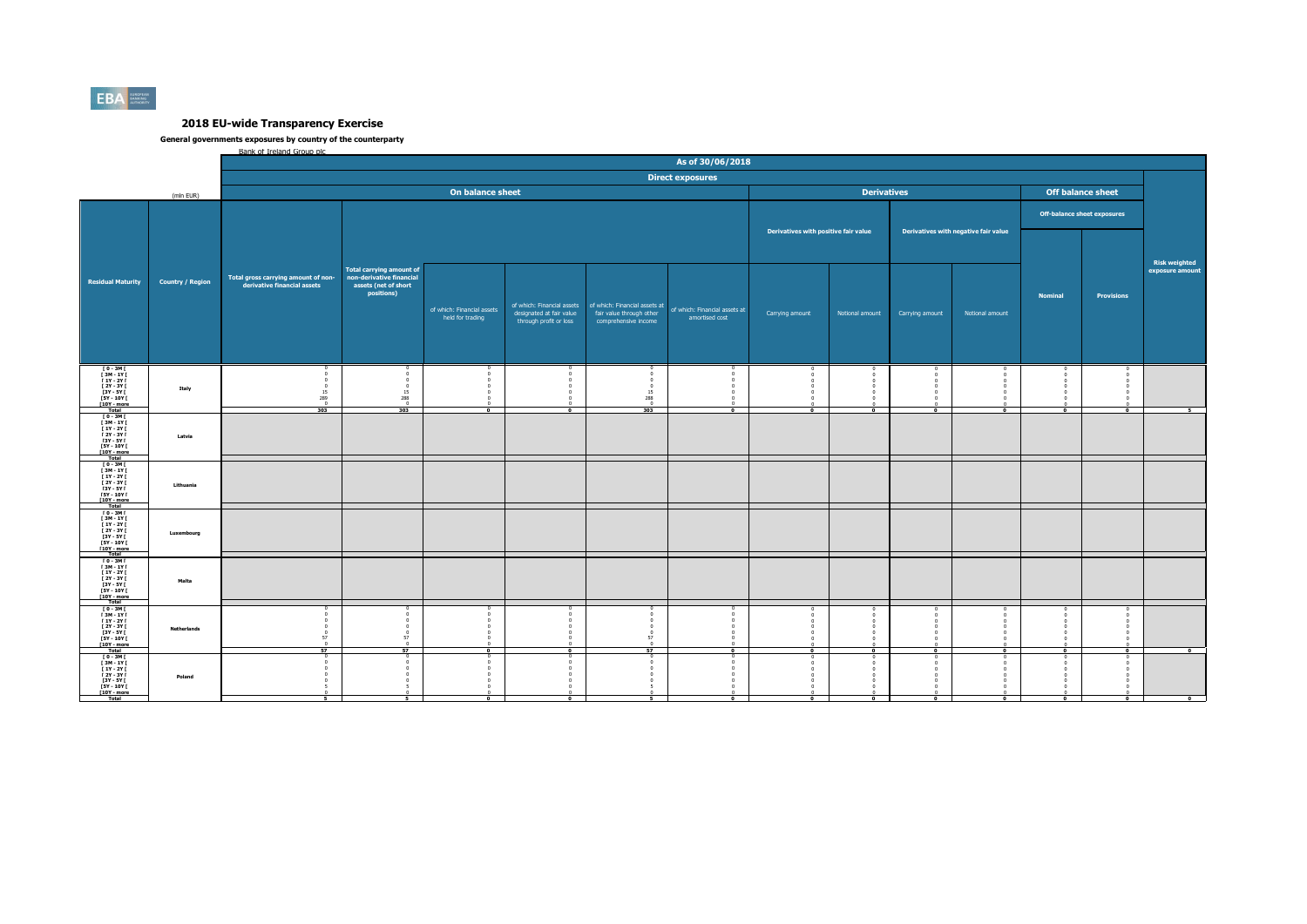

|                                                                                                                                          |                         | Bank of Ireland Group plc                                          |                                                                                                   |                                                |                                                    |                                                                                                                |                                                                                             |                                      |                          |                 |                                      |                          |                                    |                      |
|------------------------------------------------------------------------------------------------------------------------------------------|-------------------------|--------------------------------------------------------------------|---------------------------------------------------------------------------------------------------|------------------------------------------------|----------------------------------------------------|----------------------------------------------------------------------------------------------------------------|---------------------------------------------------------------------------------------------|--------------------------------------|--------------------------|-----------------|--------------------------------------|--------------------------|------------------------------------|----------------------|
|                                                                                                                                          |                         |                                                                    |                                                                                                   |                                                |                                                    |                                                                                                                | As of 30/06/2018                                                                            |                                      |                          |                 |                                      |                          |                                    |                      |
|                                                                                                                                          |                         |                                                                    |                                                                                                   |                                                |                                                    |                                                                                                                | <b>Direct exposures</b>                                                                     |                                      |                          |                 |                                      |                          |                                    |                      |
|                                                                                                                                          | (mln EUR)               |                                                                    |                                                                                                   | On balance sheet                               |                                                    |                                                                                                                |                                                                                             |                                      | <b>Derivatives</b>       |                 |                                      | <b>Off balance sheet</b> |                                    |                      |
|                                                                                                                                          |                         |                                                                    |                                                                                                   |                                                |                                                    |                                                                                                                |                                                                                             |                                      |                          |                 |                                      |                          | <b>Off-balance sheet exposures</b> |                      |
|                                                                                                                                          |                         |                                                                    |                                                                                                   |                                                |                                                    |                                                                                                                |                                                                                             | Derivatives with positive fair value |                          |                 | Derivatives with negative fair value |                          |                                    | <b>Risk weighted</b> |
| <b>Residual Maturity</b>                                                                                                                 | <b>Country / Region</b> | Total gross carrying amount of non-<br>derivative financial assets | <b>Total carrying amount of</b><br>non-derivative financial<br>assets (net of short<br>positions) | of which: Financial assets<br>held for trading | designated at fair value<br>through profit or loss | of which: Financial assets   of which: Financial assets at<br>fair value through other<br>comprehensive income | of which: Financial assets at<br>amortised cost                                             | Carrying amount                      | Notional amount          | Carrying amount | Notional amount                      | <b>Nominal</b>           | <b>Provisions</b>                  | exposure amount      |
| $10 - 3M$<br>$\begin{array}{c} 13M - 1Y1 \\ 1Y - 2Y1 \end{array}$<br>I 2Y - 3Y I<br>[3Y - 5Y  <br><b>FSY - 10Y F</b><br>$[10Y - more]$   | Portugal                | 89<br>$\overline{0}$<br>187<br>278                                 | 89<br>$\Omega$<br>187<br>$\Omega$<br>278                                                          | $\overline{ }$                                 | $\overline{ }$                                     | $\Omega$<br>89<br>$\overline{0}$<br>187<br>$\Omega$<br>278                                                     | $\overline{ }$                                                                              | $\overline{ }$                       | - 1                      | $\mathbf{a}$    | $\overline{ }$                       | $\overline{ }$           | $\sim$                             |                      |
| Total<br>10 - 3M I<br>13M - 1Y I<br>11Y - 2Y I<br><b>F2Y-3YF</b><br>[3Y - 5Y  <br><b>FSY - 10Y F</b><br>[10Y - more                      | Romania                 |                                                                    |                                                                                                   |                                                |                                                    |                                                                                                                |                                                                                             |                                      |                          |                 |                                      |                          |                                    |                      |
| Total<br>$I$ 0 - 3M $I$<br>$[3M-1Y]$<br><b>F 1Y - 2Y F</b><br><b>F2Y - 3Y F</b><br><b>13Y - 5Y F</b><br>$[5Y - 10Y]$<br>[10Y - more      | Slovakia                | $\overline{4}$                                                     | $\overline{4}$                                                                                    | $\overline{a}$                                 | $\overline{a}$                                     | $\overline{4}$                                                                                                 | $\overline{\phantom{0}}$                                                                    | $\bullet$                            | $\overline{\phantom{a}}$ | $\bullet$       | $\bullet$                            | $\bullet$                | $\Omega$                           | $\bullet$            |
| Total<br>Fo - 3M F<br>F 3M - 1Y F<br>F 1Y - 2Y F<br>[ 2Y - 3Y I<br>13Y - 5Y I<br>15Y - 10Y I<br><b>F10Y</b> - more                       | Slovenia                | $^{\circ}$<br>69<br>71                                             | 69<br>71                                                                                          |                                                | $\overline{a}$                                     | $\Omega$<br>$\Omega$<br>$\overline{0}$<br>69<br>69                                                             |                                                                                             | $\overline{0}$                       | $\overline{0}$           |                 |                                      |                          |                                    | $\overline{\bullet}$ |
| $[0 - 3M]$<br>[ 3M - 1Y [<br><b>F 1Y - 2Y F</b><br>[ 2Y - 3Y I<br>$[3Y - SY]$<br><b>FSY - 10Y F</b><br>[10Y - more                       | Spain                   | $\sqrt{2}$<br>22<br>59<br>25<br>619<br>725                         | $\sqrt{2}$<br>22<br>59<br>25<br>618<br>725                                                        | $\overline{0}$                                 | $\overline{0}$                                     | $\sim$<br>22<br>$\frac{59}{25}$<br>618<br>725                                                                  | $\Omega$                                                                                    | $\overline{\phantom{a}}$             | $\Omega$                 |                 | $\overline{a}$                       | $\overline{\bullet}$     |                                    | $\bullet$            |
| Total<br>TO-3MT<br><b>F3M-1YF</b><br>$[1Y - 2Y]$<br>1<br>1 2Y - 3Y I<br>13Y - 5Y I<br><b>FSY - 10Y F</b><br>$[10Y - more]$<br>Total      | Sweden                  |                                                                    |                                                                                                   |                                                |                                                    |                                                                                                                |                                                                                             |                                      |                          |                 |                                      |                          |                                    |                      |
| $I$ 0 - 3M $I$<br><b>F3M-1YF</b><br><b>F 1Y - 2Y F</b><br>$[2Y - 3Y]$<br>[3Y - 5Y  <br><b>FSY - 10Y F</b><br>[10Y - more<br><b>Total</b> | <b>United Kingdom</b>   | 172<br>$\overline{0}$<br>305<br>$\overline{0}$<br>477              | 172<br>$^{\circ}$<br>305<br>$\overline{0}$<br>477                                                 |                                                |                                                    | $\Omega$                                                                                                       | $\sqrt{2}$<br>$\Omega$<br>172<br>$\overline{0}$<br>305<br>$\overline{0}$<br>$\Omega$<br>477 | $\mathbf{a}$                         |                          |                 | $\Omega$                             |                          |                                    |                      |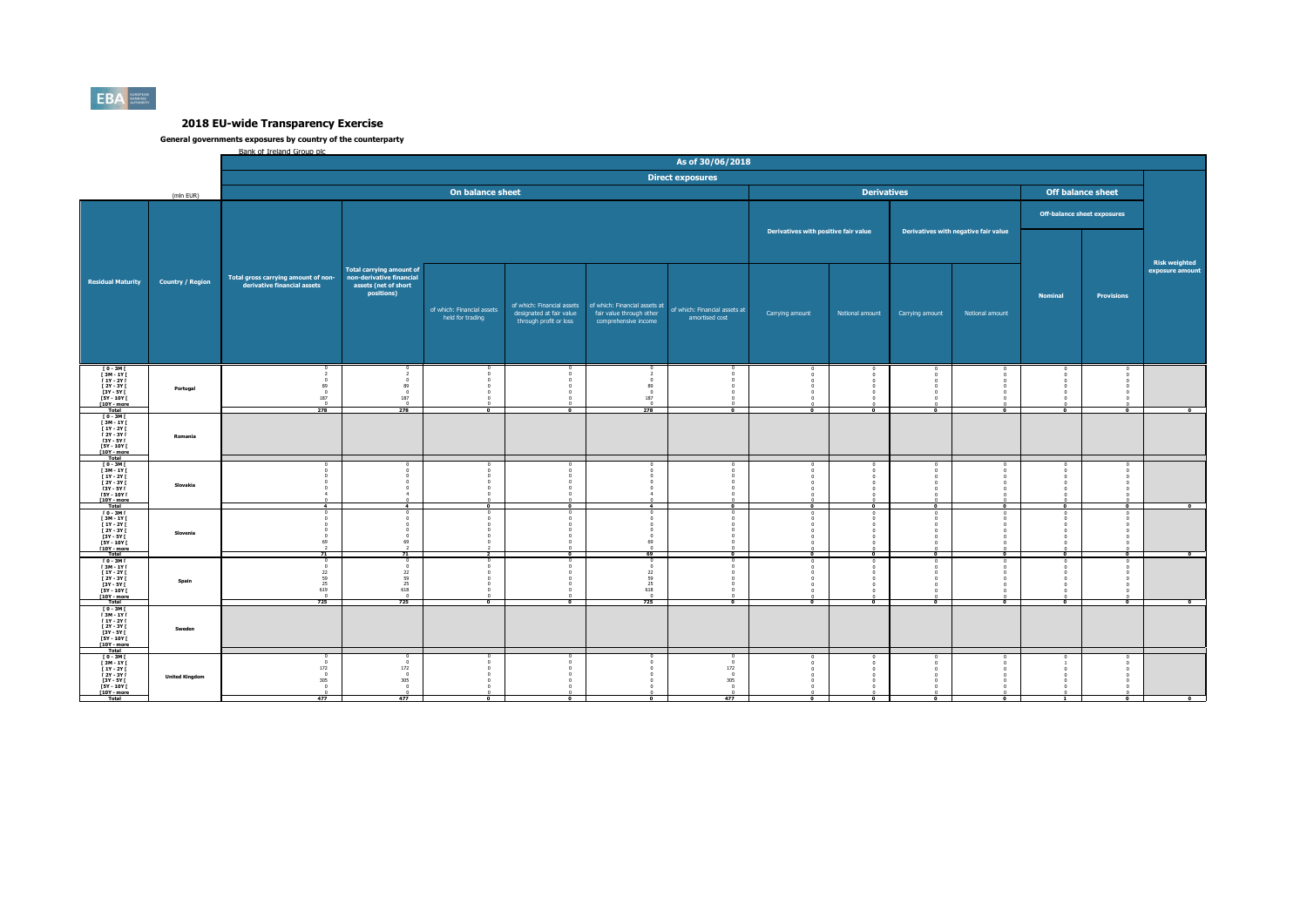

|                                                                |                         | Bank of Ireland Group plc.                                                                                                             |            |                                                |                                                    |                                                            |                                                 |                                      |                    |                 |                                      |                |                                    |                                  |
|----------------------------------------------------------------|-------------------------|----------------------------------------------------------------------------------------------------------------------------------------|------------|------------------------------------------------|----------------------------------------------------|------------------------------------------------------------|-------------------------------------------------|--------------------------------------|--------------------|-----------------|--------------------------------------|----------------|------------------------------------|----------------------------------|
|                                                                |                         |                                                                                                                                        |            |                                                |                                                    |                                                            | As of 30/06/2018                                |                                      |                    |                 |                                      |                |                                    |                                  |
|                                                                |                         |                                                                                                                                        |            |                                                |                                                    |                                                            | <b>Direct exposures</b>                         |                                      |                    |                 |                                      |                |                                    |                                  |
|                                                                |                         |                                                                                                                                        |            | On balance sheet                               |                                                    |                                                            |                                                 |                                      | <b>Derivatives</b> |                 |                                      |                | <b>Off balance sheet</b>           |                                  |
|                                                                | (mln EUR)               |                                                                                                                                        |            |                                                |                                                    |                                                            |                                                 |                                      |                    |                 |                                      |                |                                    |                                  |
|                                                                |                         |                                                                                                                                        |            |                                                |                                                    |                                                            |                                                 |                                      |                    |                 |                                      |                | <b>Off-balance sheet exposures</b> |                                  |
|                                                                |                         |                                                                                                                                        |            |                                                |                                                    |                                                            |                                                 | Derivatives with positive fair value |                    |                 | Derivatives with negative fair value |                |                                    |                                  |
|                                                                |                         |                                                                                                                                        |            |                                                |                                                    |                                                            |                                                 |                                      |                    |                 |                                      |                |                                    |                                  |
|                                                                |                         |                                                                                                                                        |            |                                                |                                                    |                                                            |                                                 |                                      |                    |                 |                                      |                |                                    |                                  |
|                                                                |                         | Total gross carrying amount of non-<br>derivative financial assets assets financial assets<br>assets financial assets assets financial |            |                                                |                                                    |                                                            |                                                 |                                      |                    |                 |                                      |                |                                    | Risk weighted<br>exposure amount |
| <b>Residual Maturity</b>                                       | <b>Country / Region</b> |                                                                                                                                        |            |                                                |                                                    |                                                            |                                                 |                                      |                    |                 |                                      |                |                                    |                                  |
|                                                                |                         |                                                                                                                                        | positions) |                                                |                                                    |                                                            |                                                 |                                      |                    |                 |                                      | <b>Nominal</b> | <b>Provisions</b>                  |                                  |
|                                                                |                         |                                                                                                                                        |            |                                                |                                                    | of which: Financial assets   of which: Financial assets at |                                                 |                                      |                    |                 |                                      |                |                                    |                                  |
|                                                                |                         |                                                                                                                                        |            | of which: Financial assets<br>held for trading | designated at fair value<br>through profit or loss | fair value through other<br>comprehensive income           | of which: Financial assets at<br>amortised cost | Carrying amount                      | Notional amount    | Carrying amount | Notional amount                      |                |                                    |                                  |
|                                                                |                         |                                                                                                                                        |            |                                                |                                                    |                                                            |                                                 |                                      |                    |                 |                                      |                |                                    |                                  |
|                                                                |                         |                                                                                                                                        |            |                                                |                                                    |                                                            |                                                 |                                      |                    |                 |                                      |                |                                    |                                  |
|                                                                |                         |                                                                                                                                        |            |                                                |                                                    |                                                            |                                                 |                                      |                    |                 |                                      |                |                                    |                                  |
|                                                                |                         |                                                                                                                                        |            |                                                |                                                    |                                                            |                                                 |                                      |                    |                 |                                      |                |                                    |                                  |
| [0-3M]<br>[3M-1Y]<br>[1Y-2Y]                                   |                         |                                                                                                                                        |            |                                                |                                                    |                                                            |                                                 |                                      |                    |                 |                                      |                |                                    |                                  |
| 1<br>13Y - 3Y I<br>13Y - 5Y I<br>15Y - 10Y I                   | Iceland                 |                                                                                                                                        |            |                                                |                                                    |                                                            |                                                 |                                      |                    |                 |                                      |                |                                    |                                  |
| [10Y - more<br>Total                                           |                         |                                                                                                                                        |            |                                                |                                                    |                                                            |                                                 |                                      |                    |                 |                                      |                |                                    |                                  |
| $\begin{array}{c} 10 - 3M \\ 13M - 1Y \\ 1Y - 2Y \end{array}$  |                         |                                                                                                                                        |            |                                                |                                                    |                                                            |                                                 |                                      |                    |                 |                                      |                |                                    |                                  |
| <b>F2Y - 3Y F</b>                                              | Liechtenstein           |                                                                                                                                        |            |                                                |                                                    |                                                            |                                                 |                                      |                    |                 |                                      |                |                                    |                                  |
| 13Y - 5Y I<br>15Y - 10Y I                                      |                         |                                                                                                                                        |            |                                                |                                                    |                                                            |                                                 |                                      |                    |                 |                                      |                |                                    |                                  |
| <b>F10Y</b> - more                                             |                         |                                                                                                                                        |            |                                                |                                                    |                                                            |                                                 |                                      |                    |                 |                                      |                |                                    |                                  |
| $10 - 3M$<br>$[3M-1Y]$<br>$[1Y-2Y]$                            |                         |                                                                                                                                        |            |                                                |                                                    |                                                            |                                                 |                                      |                    |                 |                                      |                |                                    |                                  |
| <b>F2Y - 3Y F</b>                                              | Norway                  |                                                                                                                                        |            |                                                |                                                    |                                                            |                                                 |                                      |                    |                 |                                      |                |                                    |                                  |
| [3Y - 5Y I]<br>[5Y - 10Y [<br>[10Y - more                      |                         |                                                                                                                                        |            |                                                |                                                    |                                                            |                                                 |                                      |                    |                 |                                      |                |                                    |                                  |
|                                                                |                         |                                                                                                                                        |            |                                                |                                                    |                                                            |                                                 |                                      |                    |                 |                                      |                |                                    |                                  |
| Total<br>Fo - 3M F<br>F 3M - 1Y F<br>F 1Y - 2Y F               |                         |                                                                                                                                        |            |                                                |                                                    |                                                            |                                                 |                                      |                    |                 |                                      |                |                                    |                                  |
| <b>F2Y - 3Y F</b>                                              | Australia               |                                                                                                                                        |            |                                                |                                                    |                                                            |                                                 |                                      |                    |                 |                                      |                |                                    |                                  |
| [3Y - 5Y ]<br>[5Y - 10Y ]<br><b>F10Y</b> - more                |                         |                                                                                                                                        |            |                                                |                                                    |                                                            |                                                 |                                      |                    |                 |                                      |                |                                    |                                  |
| $[0-3M]$                                                       |                         |                                                                                                                                        |            |                                                |                                                    |                                                            |                                                 |                                      |                    |                 |                                      |                |                                    |                                  |
| $\begin{array}{c} 13M - 1Y \\ 11Y - 2Y \end{array}$            |                         |                                                                                                                                        |            |                                                |                                                    |                                                            |                                                 |                                      |                    |                 |                                      |                |                                    |                                  |
| [ 2Y - 3Y I<br>[3Y - 5Y [                                      | Canada                  |                                                                                                                                        |            |                                                |                                                    |                                                            |                                                 |                                      |                    |                 |                                      |                |                                    |                                  |
| <b>FSY - 10Y F</b><br>[10Y - more<br>Total                     |                         |                                                                                                                                        |            |                                                |                                                    |                                                            |                                                 |                                      |                    |                 |                                      |                |                                    |                                  |
| $I$ 0 - $3M$ $I$                                               |                         |                                                                                                                                        |            |                                                |                                                    |                                                            |                                                 |                                      |                    |                 |                                      |                |                                    |                                  |
| $[3M - 1Y]$<br>$[1Y - 2Y]$<br><b>F2Y - 3Y F</b>                |                         |                                                                                                                                        |            |                                                |                                                    |                                                            |                                                 |                                      |                    |                 |                                      |                |                                    |                                  |
| [3Y - 5Y]<br>[5Y - 10Y]<br>[10Y - more                         | <b>Hong Kong</b>        |                                                                                                                                        |            |                                                |                                                    |                                                            |                                                 |                                      |                    |                 |                                      |                |                                    |                                  |
| Total                                                          |                         |                                                                                                                                        |            |                                                |                                                    |                                                            |                                                 |                                      |                    |                 |                                      |                |                                    |                                  |
| $\begin{array}{c} 10 - 3M \\ 13M - 1Y \\ 11Y - 2Y \end{array}$ |                         |                                                                                                                                        |            |                                                |                                                    |                                                            |                                                 |                                      |                    |                 |                                      |                |                                    |                                  |
| [ 2Y - 3Y [                                                    | Japan                   |                                                                                                                                        |            |                                                |                                                    |                                                            |                                                 |                                      |                    |                 |                                      |                |                                    |                                  |
| 13Y - 5Y I<br>15Y - 10Y I                                      |                         |                                                                                                                                        |            |                                                |                                                    |                                                            |                                                 |                                      |                    |                 |                                      |                |                                    |                                  |
| <b>F10Y</b> - more                                             |                         |                                                                                                                                        |            |                                                |                                                    |                                                            |                                                 |                                      |                    |                 |                                      |                |                                    |                                  |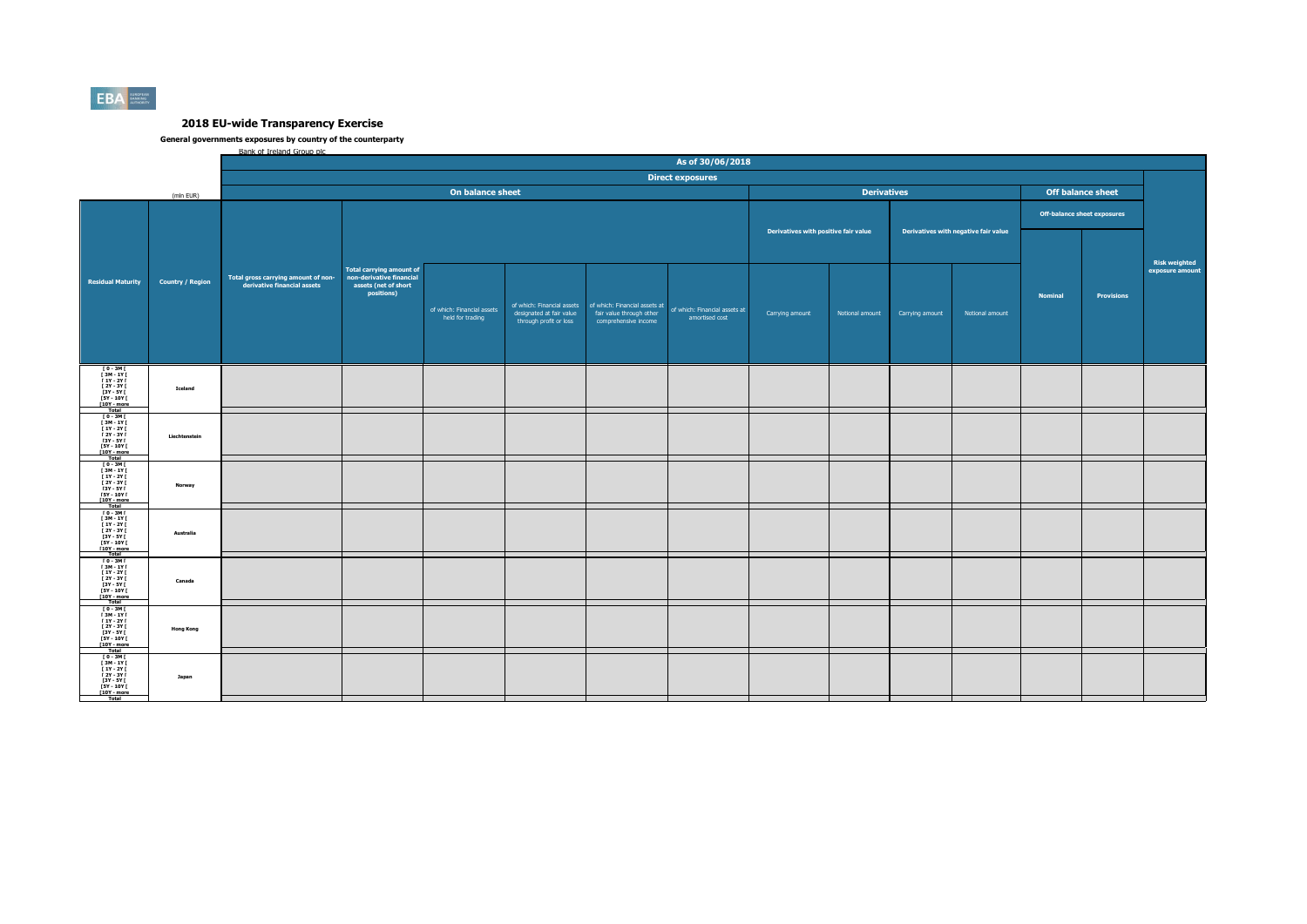

|                                                                                                                                       |                                                                     | Bank of Treland Group plc.                                         |                                                                                                   |                                                |                                                    |                                                                                                                |                                                 |                 |                                    |                 |                      |                          |                   |                 |  |
|---------------------------------------------------------------------------------------------------------------------------------------|---------------------------------------------------------------------|--------------------------------------------------------------------|---------------------------------------------------------------------------------------------------|------------------------------------------------|----------------------------------------------------|----------------------------------------------------------------------------------------------------------------|-------------------------------------------------|-----------------|------------------------------------|-----------------|----------------------|--------------------------|-------------------|-----------------|--|
|                                                                                                                                       |                                                                     | As of 30/06/2018                                                   |                                                                                                   |                                                |                                                    |                                                                                                                |                                                 |                 |                                    |                 |                      |                          |                   |                 |  |
|                                                                                                                                       |                                                                     | <b>Direct exposures</b>                                            |                                                                                                   |                                                |                                                    |                                                                                                                |                                                 |                 |                                    |                 |                      |                          |                   |                 |  |
| On balance sheet<br>(mln EUR)                                                                                                         |                                                                     |                                                                    |                                                                                                   |                                                |                                                    |                                                                                                                | <b>Derivatives</b>                              |                 |                                    |                 |                      | <b>Off balance sheet</b> |                   |                 |  |
|                                                                                                                                       | <b>Country / Region</b>                                             |                                                                    |                                                                                                   |                                                |                                                    |                                                                                                                |                                                 |                 | <b>Off-balance sheet exposures</b> |                 |                      |                          |                   |                 |  |
| <b>Residual Maturity</b>                                                                                                              |                                                                     | Total gross carrying amount of non-<br>derivative financial assets |                                                                                                   |                                                | Derivatives with positive fair value               |                                                                                                                | Derivatives with negative fair value            |                 |                                    |                 | <b>Risk weighted</b> |                          |                   |                 |  |
|                                                                                                                                       |                                                                     |                                                                    | <b>Total carrying amount of</b><br>non-derivative financial<br>assets (net of short<br>positions) | of which: Financial assets<br>held for trading | designated at fair value<br>through profit or loss | of which: Financial assets   of which: Financial assets at<br>fair value through other<br>comprehensive income | of which: Financial assets at<br>amortised cost | Carrying amount | Notional amount                    | Carrying amount | Notional amount      | <b>Nominal</b>           | <b>Provisions</b> | exposure amount |  |
| $10 - 3M$<br>$\begin{array}{c} 13M - 1YI \\ 1Y - 2YI \end{array}$<br>[ 2Y - 3Y I<br>[3Y - 5Y  <br>$TSY - 10Y 1 10Y - more$<br>Total   | <b>U.S.</b>                                                         | $\overline{\phantom{a}}$                                           |                                                                                                   | $\sqrt{2}$                                     | $\overline{\bullet}$                               | $\overline{\phantom{a}}$                                                                                       | $\overline{ }$                                  | $\sqrt{2}$      | $\overline{ }$                     | $\overline{ }$  | $\overline{ }$       | P                        | $\overline{0}$    | $\overline{ }$  |  |
| 10-3MT<br>13M-1YT<br>11Y-2YT<br>[ 2Y - 3Y I<br><b>13Y - 5Y F</b><br>$FSY - 10YI$<br>[10Y - more                                       | China                                                               |                                                                    |                                                                                                   |                                                |                                                    |                                                                                                                |                                                 |                 |                                    |                 |                      |                          |                   |                 |  |
| <b>Total</b><br>$10 - 3M$<br>$[3M-1Y]$<br><b>F 1Y - 2Y F</b><br><b>F2Y - 3Y F</b><br><b>13Y - 5Y F</b><br>$[5Y - 10Y]$<br>[10Y - more | Switzerland                                                         |                                                                    |                                                                                                   |                                                |                                                    |                                                                                                                |                                                 |                 |                                    |                 |                      |                          |                   |                 |  |
| Total<br>$10 - 3M1$<br>$13M - 1Y1$<br><b>F 1Y - 2Y F</b><br>I 2Y - 3Y I<br>$13Y - SYI$<br><b>FSY - 10Y F</b><br>[10Y - more<br>Total  | Other advanced econom<br>non EEA                                    |                                                                    |                                                                                                   |                                                |                                                    |                                                                                                                |                                                 |                 |                                    |                 |                      |                          |                   |                 |  |
| $[0 - 3M]$<br>[ 3M - 1Y [<br><b>F 1Y - 2Y F</b><br><b>F2Y - 3Y F</b><br>$[3Y - 5Y]$<br><b>FSY - 10Y F</b><br>[10Y - more<br>Total     | <b>Other Central and eastern</b><br><b>Europe countries non EEA</b> |                                                                    |                                                                                                   |                                                |                                                    |                                                                                                                |                                                 |                 |                                    |                 |                      |                          |                   |                 |  |
| $10 - 3M1$<br>[ 3M - 1Y  <br>$[1Y - 2Y]$<br><b>F2Y - 3Y F</b><br><b>13Y - 5Y I</b><br><b>FSY - 10Y F</b><br>$[10Y - more]$<br>Total   | <b>Middle East</b>                                                  |                                                                    |                                                                                                   |                                                |                                                    |                                                                                                                |                                                 |                 |                                    |                 |                      |                          |                   |                 |  |
| $10 - 3M$<br><b>F3M-1YF</b><br><b>F 1Y - 2Y F</b><br>$[2Y - 3Y]$<br>[3Y - 5Y  <br><b>FSY - 10Y F</b><br>[10Y - more<br>Total          | <b>Latin America and the</b><br>Caribbean                           |                                                                    |                                                                                                   |                                                |                                                    |                                                                                                                |                                                 |                 |                                    |                 |                      |                          |                   |                 |  |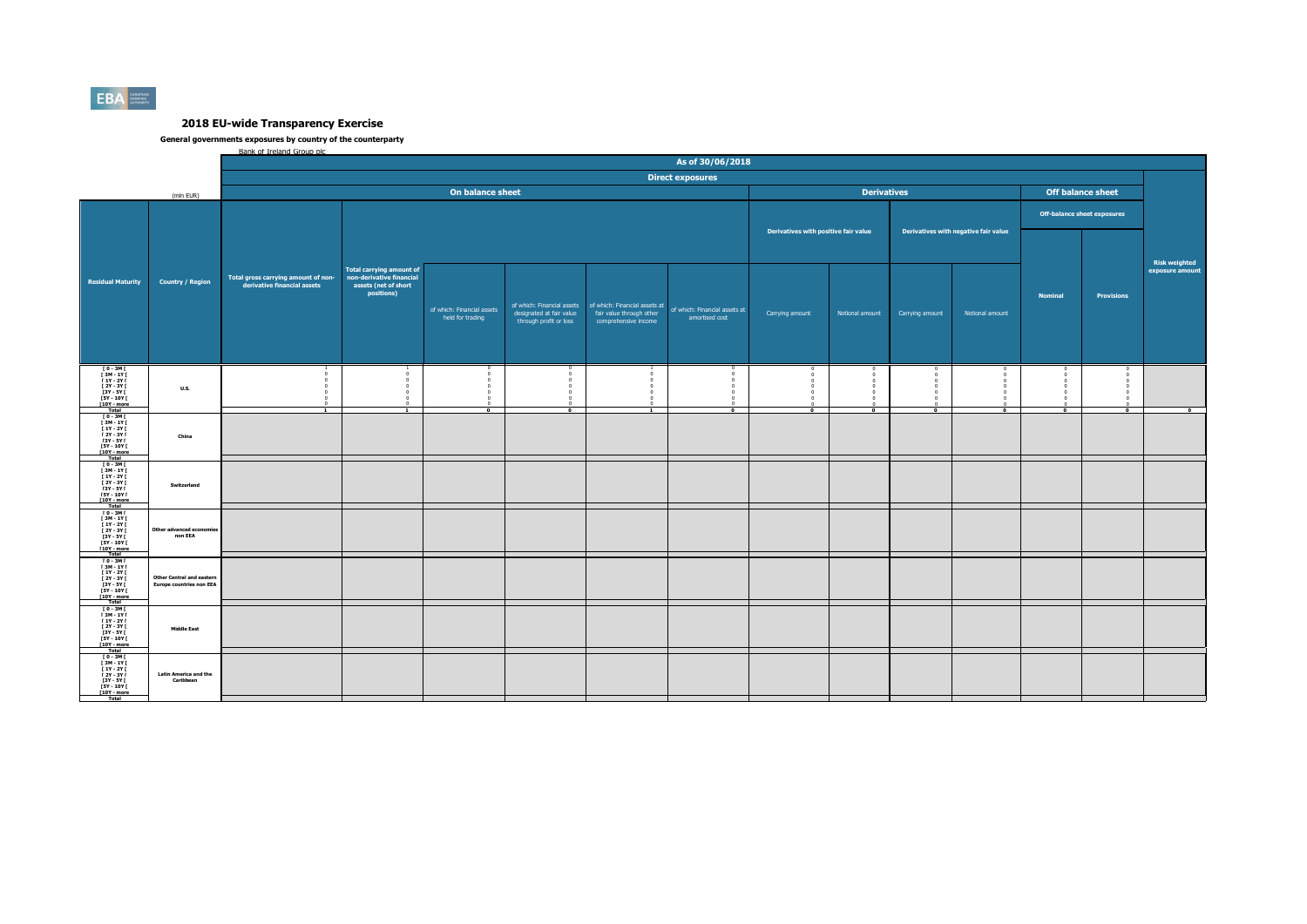

#### **General governments exposures by country of the counterparty**

Bank of Ireland Group plc

|                                                                                                                   |                         | As of 30/06/2018                                                   |                                                                                            |                                                |                                                    |                                                  |                                                                                                          |                                      |                 |                                      |                 |                |                                    |                                         |
|-------------------------------------------------------------------------------------------------------------------|-------------------------|--------------------------------------------------------------------|--------------------------------------------------------------------------------------------|------------------------------------------------|----------------------------------------------------|--------------------------------------------------|----------------------------------------------------------------------------------------------------------|--------------------------------------|-----------------|--------------------------------------|-----------------|----------------|------------------------------------|-----------------------------------------|
|                                                                                                                   |                         | <b>Direct exposures</b>                                            |                                                                                            |                                                |                                                    |                                                  |                                                                                                          |                                      |                 |                                      |                 |                |                                    |                                         |
|                                                                                                                   | (mln EUR)               |                                                                    |                                                                                            | <b>Derivatives</b><br><b>Off balance sheet</b> |                                                    |                                                  |                                                                                                          |                                      |                 |                                      |                 |                |                                    |                                         |
|                                                                                                                   |                         |                                                                    |                                                                                            |                                                |                                                    |                                                  |                                                                                                          |                                      |                 |                                      |                 |                | <b>Off-balance sheet exposures</b> |                                         |
| <b>Residual Maturity</b>                                                                                          | <b>Country / Region</b> |                                                                    |                                                                                            |                                                |                                                    |                                                  |                                                                                                          | Derivatives with positive fair value |                 | Derivatives with negative fair value |                 |                |                                    |                                         |
|                                                                                                                   |                         | Total gross carrying amount of non-<br>derivative financial assets | Total carrying amount of<br>non-derivative financial<br>assets (net of short<br>positions) | of which: Financial assets<br>held for trading | designated at fair value<br>through profit or loss | fair value through other<br>comprehensive income | of which: Financial assets of which: Financial assets at of which: Financial assets at<br>amortised cost | Carrying amount                      | Notional amount | Carrying amount                      | Notional amount | <b>Nominal</b> | <b>Provisions</b>                  | <b>Risk weighted</b><br>exposure amount |
| ГО-ЗМГ<br>ГЗМ-1ҮГ<br>$[1Y - 2Y]$<br><b>F2Y - 3Y F</b><br>[3Y - 5Y [<br><b>FSY - 10Y F</b><br>[10Y - more<br>Total | Africa                  |                                                                    |                                                                                            |                                                |                                                    |                                                  |                                                                                                          |                                      |                 |                                      |                 |                |                                    |                                         |
| [0-3M]<br>[3M-1Y]<br>$[1Y - 2Y]$<br>[ 2Y - 3Y [<br>[3Y - 5Y [<br><b>FSY - 10Y F</b><br>$[10Y - more]$<br>Total    | Others <sup>(5)</sup>   | 25<br>119<br>288<br>231<br>190<br>854                              | 25<br>119<br>288<br>231<br>190<br>854                                                      | $\Omega$                                       | $\Omega$                                           | 25<br>119<br>288<br>231<br>190<br>854            | $\mathbf{a}$                                                                                             | $\Omega$                             | $\mathbf{a}$    | $\sim$                               | $\Omega$        | $\Omega$       | $\mathbf{a}$                       | $\overline{\phantom{a}}$                |
| Notes and definitions                                                                                             |                         |                                                                    |                                                                                            |                                                |                                                    |                                                  |                                                                                                          |                                      |                 |                                      |                 |                |                                    |                                         |

**Notes and definitions** Information disclosed in this template is sourced from COREP template C 33, introduced with the reporting framework 2.7, applicable for reports as of 31 march 2018.

(1) Information on soverign exposures is only andiable for institutions that base overled exposures of a least 19h of total "Debt securities and bans receivables". Country of breakdown is only available for instutions that

(2) The zonsures records the consures in the Financial assts held for bading overnomis on the record and to be distance to the counterparts with full or partial comment customers in the consumers and the consumers and the

**(5)** Residual countries not reported separately in the Transparency exercise

Redions:<br>Other advanced non EEA: Israel. Korea. New Zealand. Russia. San Marino. Sinzacore and Taiwan.<br>Middle East: Bahrain, Discolic Responsit Proposition Scheen Archives, Seria and Taiwan, Seria Taiwan, Seria Taiwan, Ser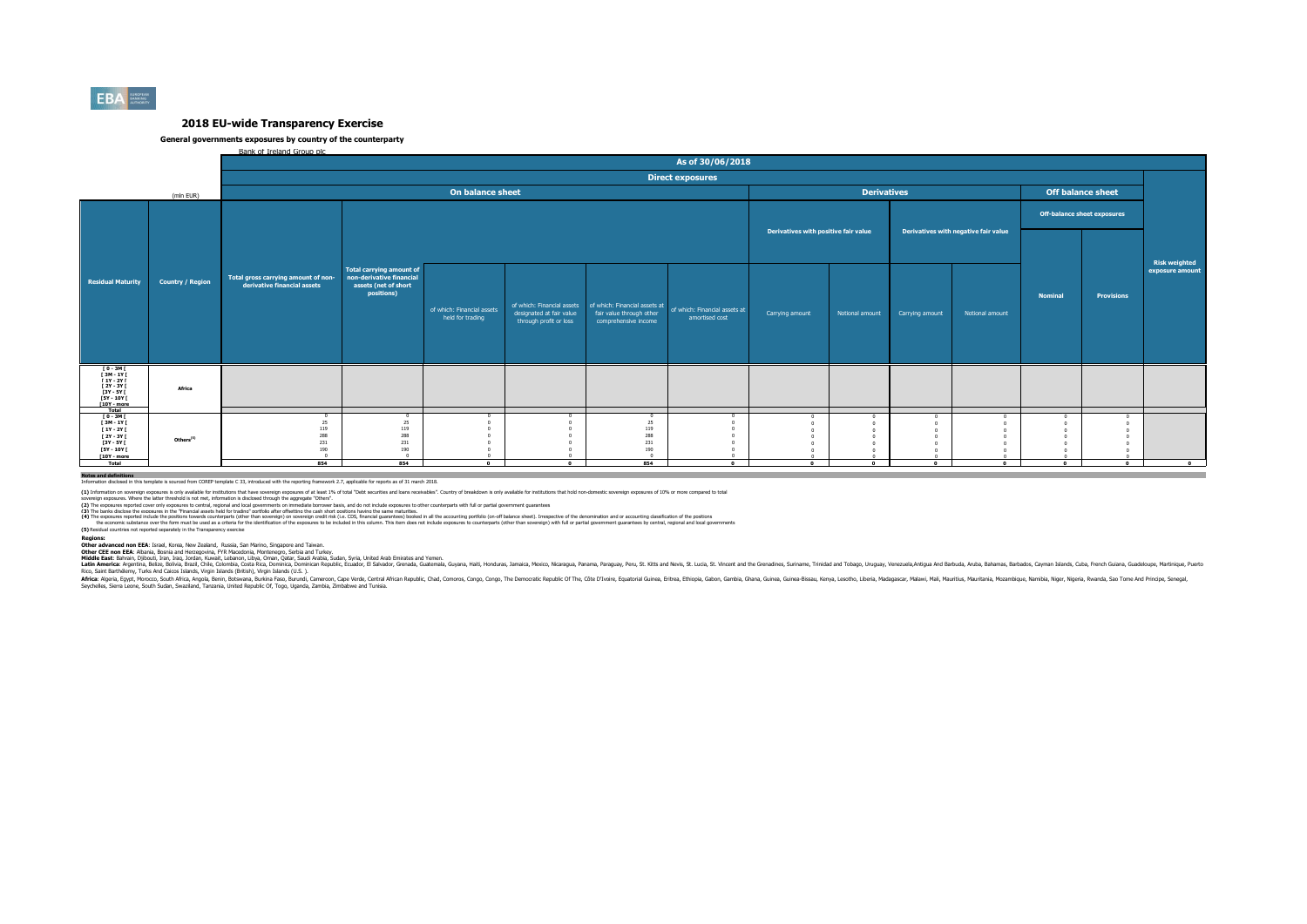

**Performing and non-performing exposures**

Bank of Ireland Group plc

|                                                                | As of 31/12/2017             |                                            |                                      |                        |                                                                                                                          |                        |                                                           | As of 30/06/2018 |                                            |                                      |                        |                                                                                                                          |                         |                                                           |  |
|----------------------------------------------------------------|------------------------------|--------------------------------------------|--------------------------------------|------------------------|--------------------------------------------------------------------------------------------------------------------------|------------------------|-----------------------------------------------------------|------------------|--------------------------------------------|--------------------------------------|------------------------|--------------------------------------------------------------------------------------------------------------------------|-------------------------|-----------------------------------------------------------|--|
|                                                                | <b>Gross carrying amount</b> |                                            |                                      |                        | <b>Accumulated impairment,</b><br>accumulated changes in fair<br>value due to credit risk and<br>provisions <sup>4</sup> |                        | <b>Collaterals and</b><br>financial                       |                  | <b>Gross carrying amount</b>               |                                      |                        | <b>Accumulated impairment,</b><br>accumulated changes in fair<br>value due to credit risk and<br>provisions <sup>4</sup> |                         | <b>Collaterals and</b><br>financial                       |  |
|                                                                |                              | Of which<br>performing but<br>past due >30 | Of which non-performing <sup>1</sup> |                        | On performing<br>exposures <sup>2</sup>                                                                                  | On non-<br>performing  | guarantees<br>received on non-<br>performing<br>exposures |                  | Of which<br>performing but<br>past due >30 | Of which non-performing <sup>1</sup> |                        | On performing<br>exposure <sup>2</sup>                                                                                   | On non-<br>performing   | guarantees<br>received on non-<br>performing<br>exposures |  |
| (mln EUR, %)                                                   |                              | days and $\lt$ =90<br>days                 |                                      | Of which:<br>defaulted |                                                                                                                          | exposures <sup>3</sup> |                                                           |                  | $days$ and $\lt$ =90<br>days               |                                      | Of which:<br>defaulted |                                                                                                                          | exposures <sup>3</sup>  |                                                           |  |
| Debt securities (including at amortised cost and fair value)   | 13,388                       | $\mathbf{0}$                               | $\bullet$                            | $\Omega$               | $\mathbf 0$                                                                                                              | $\mathbf{o}$           | $\mathbf 0$                                               | 14,978           | $\mathbf{o}$                               | 11                                   | $\mathbf{o}$           | $\overline{\mathbf{4}}$                                                                                                  | 8                       | $\bullet$                                                 |  |
| Central banks                                                  | $\mathbf{0}$                 | $\mathbf{0}$                               | $\Omega$                             | $\Omega$               | $\Omega$                                                                                                                 | $\Omega$               | $\mathbf{0}$                                              | $\Omega$         | $\Omega$                                   | 0                                    | $\Omega$               | $\Omega$                                                                                                                 | $\overline{0}$          | $\overline{0}$                                            |  |
| General governments                                            | 8,669                        | $\Omega$                                   | $\Omega$                             | $\Omega$               | $\Omega$                                                                                                                 | $\Omega$               | $\mathbf{0}$                                              | 10,187           | $\Omega$                                   | 0                                    | $\Omega$               | $\overline{2}$                                                                                                           | $\Omega$                | $\mathbf{0}$                                              |  |
| Credit institutions                                            | 3,985                        | $\Omega$                                   | $\Omega$                             | $\Omega$               | $\Omega$                                                                                                                 | $\Omega$               | $\Omega$                                                  | 4,359            | $\Omega$                                   | $\Omega$                             | $\Omega$               |                                                                                                                          | $\Omega$                | $\overline{0}$                                            |  |
| Other financial corporations                                   | 413                          | $\Omega$                                   | $\Omega$                             | $\mathbf 0$            | $\Omega$                                                                                                                 | $\Omega$               | $\Omega$                                                  | 306              | $\mathbf 0$                                | 11                                   | $\Omega$               | $^{\circ}$                                                                                                               | 8                       | $\mathbf{0}$                                              |  |
| Non-financial corporations                                     | 321                          |                                            | $\Omega$                             | $\Omega$               | $\Omega$                                                                                                                 | $\Omega$               | $\Omega$                                                  | 126              | $\Omega$                                   | $\mathbf 0$                          | $\Omega$               | $\Omega$                                                                                                                 | $\Omega$                | $\overline{0}$                                            |  |
| Loans and advances(including at amortised cost and fair value) | 88,718                       | 536                                        | 6,533                                | 5,941                  | 366                                                                                                                      | 1,993                  | 3,349                                                     | 86,678           | 655                                        | 5,883                                | 5,258                  | 258                                                                                                                      | 1,827                   | 3,103                                                     |  |
| Central banks                                                  | 8,374                        | $\Omega$                                   | $\Omega$                             | $\Omega$               | $\Omega$                                                                                                                 | $\Omega$               | $\Omega$                                                  | 6,356            | $\Omega$                                   | 0                                    | $\Omega$               | $\Omega$                                                                                                                 | $\overline{0}$          | $\overline{\mathbf{0}}$                                   |  |
| General governments                                            | 146                          | $\Omega$                                   | $\Omega$                             | $\Omega$               | $\Omega$                                                                                                                 | $\Omega$               | $\Omega$                                                  | 162              | $\mathbf 0$                                | $\Omega$                             | $^{\circ}$             | $\Omega$                                                                                                                 | $\Omega$                | $\mathbf{0}$                                              |  |
| <b>Credit institutions</b>                                     | 1,480                        | $\Omega$                                   | $\Omega$                             | $\Omega$               | $\Omega$                                                                                                                 | $\Omega$               | $\mathbf{0}$                                              | 1,208            | $\mathbf 0$                                | $\mathbf 0$                          | $^{\circ}$             |                                                                                                                          | $\overline{0}$          | $\overline{0}$                                            |  |
| Other financial corporations                                   | 1,099                        |                                            | 25                                   | 24                     |                                                                                                                          | 12                     | $\overline{\mathbf{3}}$                                   | 983              | $\overline{2}$                             | 13                                   | 13                     | 2                                                                                                                        | $\overline{4}$          | $\overline{\mathbf{3}}$                                   |  |
| Non-financial corporations                                     | 25,985                       | 100                                        | 3,062                                | 2,774                  | 114                                                                                                                      | 1,320                  | 838                                                       | 26,345           | 238                                        | 2,565                                | 2,277                  | 146                                                                                                                      | 1,103                   | 662                                                       |  |
| of which: small and medium-sized enterprises at amortised cost | 16,862                       | 92                                         | 2,501                                | 2,229                  | 86                                                                                                                       | 988                    | 763                                                       | 16,603           | 207                                        | 2,024                                | 1,768                  | 97                                                                                                                       | 782                     | 602                                                       |  |
| Households                                                     | 51,635                       | 436                                        | 3,447                                | 3,143                  | 250                                                                                                                      | 661                    | 2,508                                                     | 51,624           | 416                                        | 3,304                                | 2.967                  | 109                                                                                                                      | 720                     | 2,439                                                     |  |
| <b>DEBT INSTRUMENTS other than HFT</b>                         | 102,106                      | 536                                        | 6,533                                | 5,941                  | 366                                                                                                                      | 1,993                  | 3,349                                                     | 101,656          | 655                                        | 5,893                                | 5,258                  | 261                                                                                                                      | 1,835                   | 3,103                                                     |  |
| OFF-BALANCE SHEET EXPOSURES                                    | 16,502                       |                                            | 102                                  | 75                     | $\mathbf 0$                                                                                                              | $\mathbf 0$            | $\mathbf{0}$                                              | 15,473           |                                            | 81                                   | 77                     | 24                                                                                                                       | $\overline{\mathbf{3}}$ | $\bullet$                                                 |  |

<sup>(1)</sup> For the definition of non-performing exposures please refer to COMMISSION IMPLEMENTING REGULATION (EU) 2015/227 of 9 January 2015, ANNEX V, Part 2-Template related instructions, subtitle 29

<sup>(2)</sup> Insitutions report here collective allowances for incurrred but not reported losses (instruments at amortised cost) and changes in fair value of performing exposures due to credit risk and provisions (instruments at

(3) Insitutions report here specific allowances for financial assets, individually and collectively estimated (instruments at amortised cost) and changes in fair value of NPE due to credit risk and provisions (instruments

<sup>(9)</sup> for the or-balance sheet items, accumulated impliments and accumulated negative changes in fair value due to reduct of the spectrosing assets. Following this spectrom in the oposition (EU) No 680/2014 - ITS on Superv based on this sign convention, the provisions on off-balance sheet commitments are generally reported with a positive sign.